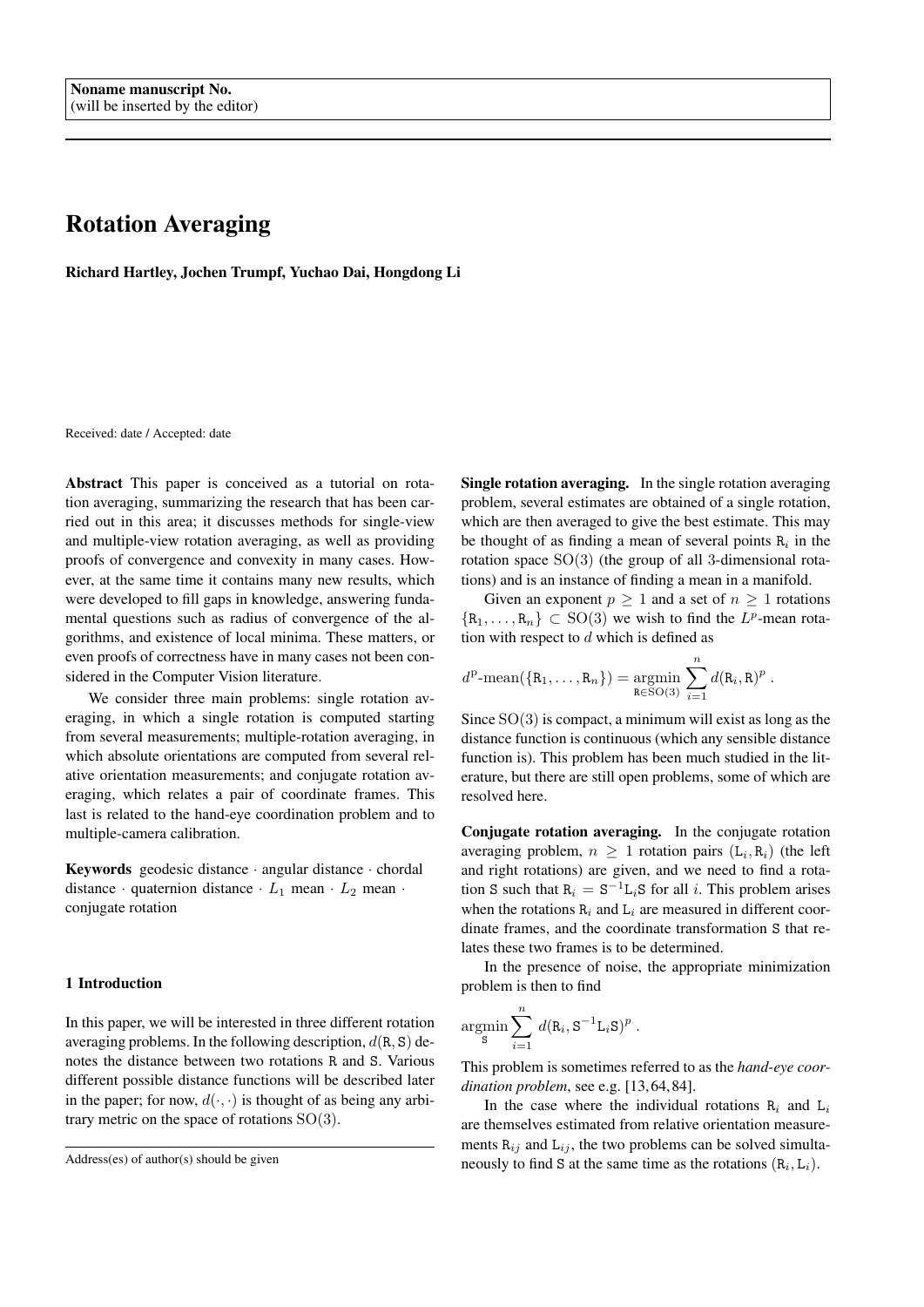Multiple rotation averaging. In the multiple rotation averaging problem, several relative rotations  $R_{ij}$  are given, perhaps relating different coordinate frames, and  $n$  absolute rotations  $R_i$  are computed to satisfy the compatibility constraint  $R_{ij}R_i = R_j$ . Only some  $R_{ij}$  are given, represented by index pairs  $(i, j)$  in a set N. In the presence of noise, the appropriate minimization problem is expressed as seeking

$$
\underset{\mathrm{R}_1,\ldots,\mathrm{R}_n}{\mathrm{argmin}} \sum_{(i,j)\in\mathcal{N}} d(\mathrm{R}_{ij},\mathrm{R}_j\mathrm{R}_i^{-1})^p.
$$

For all these problems, we are interested in finding provably optimal and convergent solutions, mainly for the cases  $p = 1$  and  $p = 2$ . This includes most particularly identifying the conditions under which the problems will allow a solution.

Our task in this paper is to report the known results about these problems, while at the same time filling in gaps of knowledge, particularly related to convergence, convexity or uniqueness of solutions to these problems.

Applications. The single-rotation averaging problem can be used in the case where several measurements of a single rotation R are given. These may be for instance measurements of the orientation of an object, derived from measurements taken with different cameras in a calibrated network. If the measurements are noisy, they can be averaged to find a mean. In another example, given a pair of images, several minimal sets of points (5 points for calibrated cameras) may be chosen and used to compute the relative rotation between the cameras. By a process of averaging, one may obtain the mean of these measurements, which provides an estimate of the true rotation relating the two cameras.

The multiple-rotation averaging problem has wide application to the problem of structure-from-motion (SfM), and several papers [55, 73, 29, 37, 71, 41, 38] have explored this method, often starting with an assumption that the rotations of the cameras are known. These rotations may be estimated separately by rotation averaging. This idea has been developed into a unified approach to SfM by Govindu [23, 22, 24], who also developed various rotation-averaging algorithms.

Conjugate rotation averaging is related to the hand-eye coordination problem, common in robotics [13, 64, 84]. In one formulation of this problem, consider a robot manipulating some object, which is also observed by a stationary camera. The orientation of the object can be computed at each moment through knowledge of the geometry of the robot (for instance, joint-angles). At the same time, the orientation of the object can be computed from the images taken from the camera. This gives two separate estimates of the orientation of the object (expressed as a rotation), but these are in different coordinate frames. By solving the conjugate rotation problem, one can compute the relationship between the robot and camera frames.

In another application, camera rigs used in robotic or mapping applications can consist of fixed cameras often with small or no overlap of fields of view. From SfM techniques, the trajectory of each camera may be computed independently. In the two-camera case this leads to pairs of rotations  $(L_i, R_i)$ . By solving the conjugate averaging problem, one may compute the relative orientation of the two cameras. This technique generalizes easily to several cameras. For best results, the conjugate averaging problem is solved simultaneously with the multiple-rotation averaging problem of determining the  $R_i$  and  $L_i$  [12].

Different metrics. Although the rotation averaging problem has been discussed frequently in the literature of Computer Vision, there has rarely been any discussion of what cost-function is actually being minimized by the algorithms in question. Discussion of this question in papers about optimization on manifolds has usually been more specific in this regard. The most common approach to the single-averaging problem is to find the Karcher mean [26, 40] which is defined as

$$
\mathbf{y}^* = \operatorname*{argmin}_{y} \sum_{i=1}^{n} d_{\text{geod}}(\mathbf{x}_i, \mathbf{y})^2
$$
 (1)

where  $x_i$ ;  $i = 1, ..., n$  are several points on a Riemannian manifold, and  $d_{\text{geod}}(\cdot, \cdot)$  represents the minimal geodesic distance between two points. The choice of the squareddistance in this expression means that we are minimizing a least-squares  $(L_2)$  cost function. This definition is easily generalized to include other than sum of squares costs. The most immediate generalization is to minimize the  $L_1$ cost, namely the sum of (unsquared) distances  $d_{\text{geod}}(\mathbf{x}_i, \mathbf{y})$ . We will refer to this as the geodesic  $L_1$ -mean of the points. Other exponents, such as  $d_{\text{geod}}(\mathbf{x}_i, \mathbf{y})^q$  are possible, but will not be considered in any detail in this paper. Thus, by referring to a geodesic mean, we imply the minimization of a cost based on geodesic distance in the manifold itself. The literature on the Karcher mean is very large, see e.g. [26, 40, 11, 47, 2] and the references therein. Papers relating to computation of the Karcher mean for rotations include [57], [48], [53] and [45], with Manton [53] giving a simple iterative solution.

Computation of the geodesic  $L_1$ -mean in a manifold has received much less attention. Recent work includes  $L_1$  minimization on SO(3) [12], which suggests a gradient-descent algorithm. This problem has been solved in the more general context of a Riemannian manifold with positive sectional curvature in [20] and extended in [83]. The solution of [20] involves iterative steps of the Weiszfeld algorithm [81] in tangent spaces of the manifold. This literature will be surveyed in more detail later.

In the context of rotations in  $SO(3)$ , the (natural) geodesic metric  $d_{\text{geod}}(\cdot, \cdot)$  is equal to the angle between two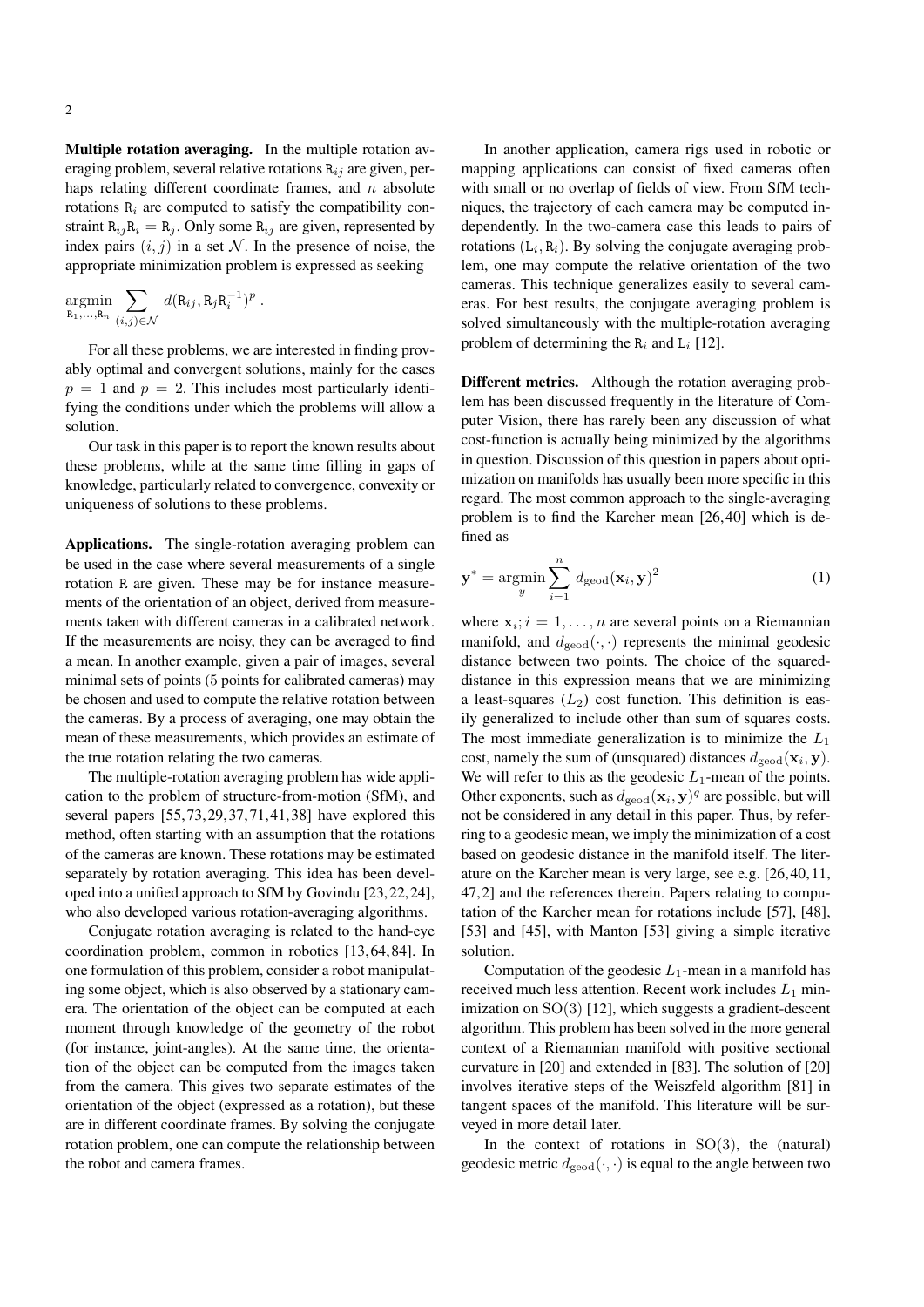rotations. Specifically, given rotations R and S, the product RS<sup>-1</sup> is also a rotation, about some axis by an angle  $\theta$  in the range  $0 \le \theta \le \pi$ . We define  $d_{\angle}(\mathbf{R}, \mathbf{S}) = \theta$ , and refer to it as the angle metric. It will turn out that this is identical with the geodesic metric on SO(3), so we will sometimes also refer to it as the geodesic metric.

Other metrics exist, other than the geodesic metric. The so-called "chordal" metrics relate to a specific embedding of a manifold in a Euclidean space  $\mathbb{R}^N$ . The distance between two points in the manifold is then defined to be the Euclidean distance in  $\mathbb{R}^N$  between the embedded points. A rotation  $R \in SO(3)$  is commonly represented by a  $3 \times 3$  orthogonal matrix (with unit determinant). There is therefore a natural embedding of a rotation R in  $\mathbb{R}^9$ . Given two rotations R and S, their chordal distance is then the distance between their embeddings in  $\mathbb{R}^9$ . This is equal to  $d_{\text{chord}}(R, S)$  =  $\|R - S\|_F$ , where  $\|\cdot\|_F$  is the Frobenius norm of the matrix.  $\|\mathbf{R} - \mathbf{S}\| \mathbf{F}$ , where  $\|\cdot\| \mathbf{F}$  is the Frobenius norm of the matrix.<br>It will be shown later that  $d_{\text{chord}}(\mathbf{R}, \mathbf{S}) = 2\sqrt{2} \sin(\theta/2)$ , where  $\theta = d_{\angle}(\text{R}, \text{S}).$ 

A further representation of rotations as points in a Euclidean space is through quaternions, in which rotations are represented as unit 4-vectors. This allows us to define another "chordal" distance between rotations equal to the distance between their quaternion representations. However, since a given quaternion and its negative both represent the same rotation, we define the minimum of the two possible distances between  $\pm r$  and  $\pm s$  to be the quaternion distance  $d_{\text{quat}}(R, S)$  between the corresponding rotations. It will be shown later that  $d_{\text{quat}}(R, S) = 2 \sin(\theta/4)$ .

The reason for considering different metrics on  $SO(3)$ as a basis for averaging is that certain known simple algorithms naturally minimize cost functions involving chordal or quaternion distance. From the point of view of understanding the algorithms, it is essential to understand what metric is being minimized.

Approach and Prerequisites. Rotation space SO(3) naturally forms a Lie Group, an algebraic group with a manifold structure. It consequently also has the structure of a Riemannian manifold. It is natural to use the language of Lie groups, Lie algebras, Riemannian metrics, geodesics, tangent spaces, exponential maps, and all the machinery of Riemannian and differential manifolds when discussing SO(3). In this paper, although these terms will be used at times as a convenient descriptive language, there will be no appeal to any advanced concepts related to Riemannian manifolds or Lie Groups. An effort has been made to present the material in a way that requires only relatively elementary mathematical concepts, and when more advanced concepts are used (for example concepts from manifold topology such as fundamental groups or covering spaces), they are motivated by intuitive descriptions. For instance, geodesics are defined

simply to be locally shortest paths on a manifold; all the required properties are derived using elementary concepts.

Since the word "manifold" itself is often used in Computer Vision in a somewhat loose sense, it bears stating that the word is used in this paper in its strict mathematical sense of a locally Euclidean Hausdorff space whose topology has a countable base.<sup>1</sup> 'Locally Euclidean' just means that each point has some neighbourhood that is homeomorphic to an open ball in  $\mathbb{R}^N$  for some N. In the case of SO(3), the dimension  $N = 3$ , so  $SO(3)$  is a 3-manifold.

New Results. Although this paper aims at summarizing the state of knowledge in rotation averaging, it does contain several results that were previously unknown, or unproven. Here, we enumerate the major new results of this paper. Note that some of these results were previously announced in our recent conference papers [12, 31, 27].

- 1. The recognition of the role of *weakly convex sets* (definition 1) in the analysis of convexity of distance metrics on SO(3) is new. Their characterization (theorem 10) has not been previously known; most importantly, the systematic study of the region of convexity of the given distance metrics on  $SO(3)$  (theorem 3) significantly extends previously known results since it is based on the notion of weak convexity where previous results were based on the much stronger notion of (geodesic) convexity. See also [31].
- 2. The proof that any global minimum of the single rotation averaging cost function for points in a convex set must also lie in the convex set (theorem 5) is stated for the first time explicitly for  $SO(3)$ . A similar result has been shown in the more general context of Riemannian manifolds, but under more restrictive conditions on the size of the convex set in [2]. See also [31].
- 3. The analysis of the multiple rotation quaternion averaging algorithm [22] is new (section 7.1).
- 4. The proof of existence of local minima of the multiple rotation averaging cost function with cost close to the global minimum (section 7.3) is new.

Structure of the paper. Following this introduction, the next section summarises previous work on rotation averaging in computer vision, robotics, structural chemistry and other related areas. Section 3 contains a detailed discussion of representations for rotations and their mutual relationships, including orthogonal matrix representations, angleaxis representations, unit quaternions and several others. Section 4 introduces the distance measures we consider in this paper and discusses geodesics (locally shortest paths)

 $1$  "La notion générale de variété est assez dificile à définir avec précision. [The general notion of a manifold is rather difficult to define with precision.]" [9, page 56]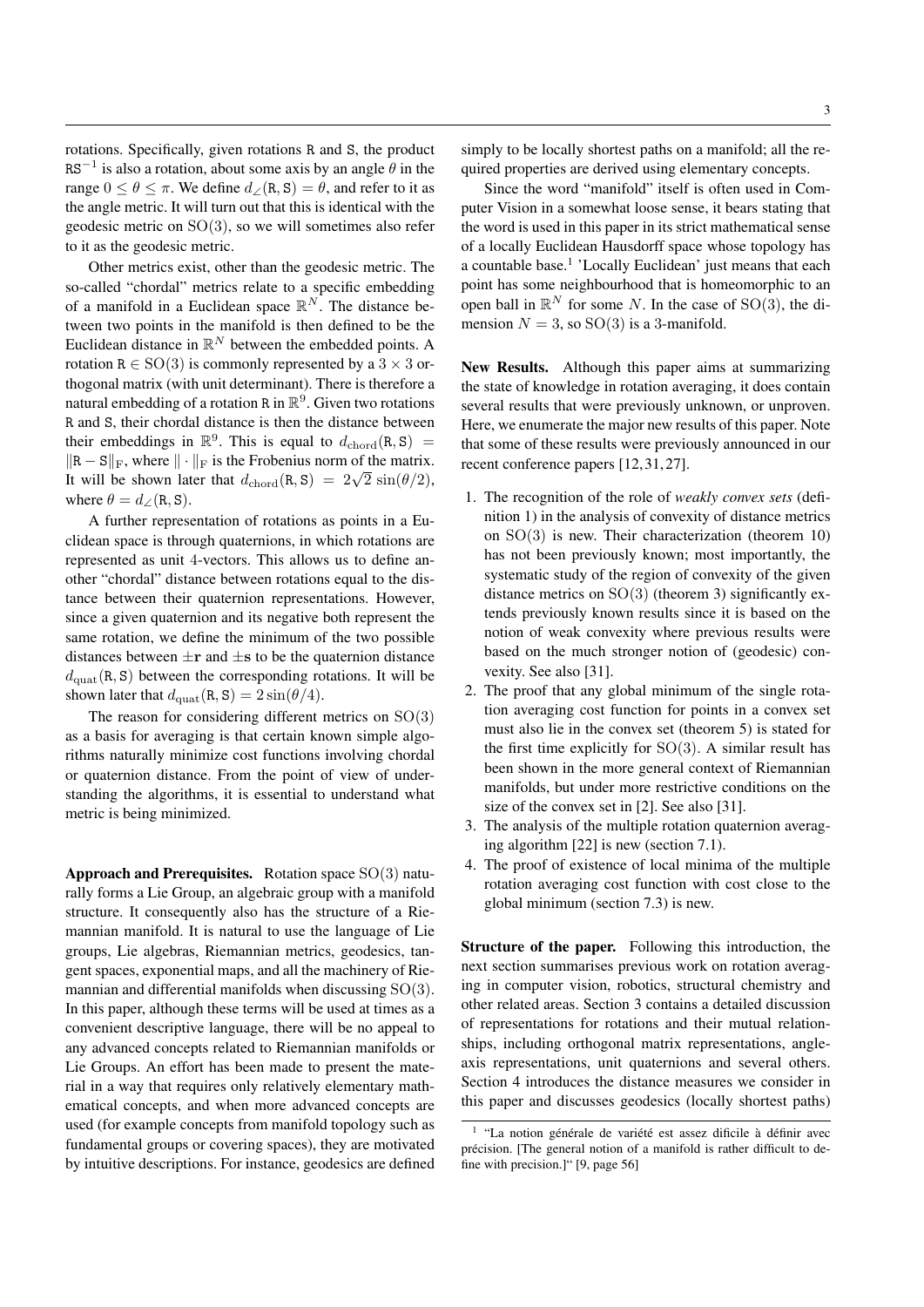with respect to these metrics. We also state and prove a general cosine rule for SO(3). Sections 5, 6 and 7 contain the main results on the single, conjugate and multiple rotation averaging problems, respectively. The paper concludes with two appendices. The first appendix contains a detailed discussion of convexity in SO(3). We introduce the notion of weak convexity and discuss the convexity properties of the various distance metrics in  $SO(3)$ . The second appendix provides formulas for gradients and Hessians of the averaging cost functions on SO(3).

# 2 Previous Work on Rotation Averaging

The rotation averaging problem arises frequently in many research areas ranging from pure fundamental mathematical exploration to practical engineering and scientific applications, such as computer vision, robotics and structural chemistry.

#### 2.1 Rotation averaging in robotics

Most applications in robotics involve the full special euclidean group  $SE(3)$ , a semidirect product of the rotation group  $SO(3)$  with the (additive) group  $\mathbb{R}^3$  of translations. Elements of SE(3) are used to encode the "pose" of a robot in its 3D environment where pose comprises both "orientation" or "attitude" (the rotation part) as well as "position" or "location" (the translational part) with respect to a fixed reference frame.

A Consistent Pose Registration (CPR) framework was proposed by Lu and Milios [52] for the task of mobile robot Simultaneous Localization and Mapping (SLAM), in which a globally consistent configuration of the robot's poses at different times is built by fusing (averaging) all local relative poses. However, Lu and Milios' work is confined to the case of 3 degrees of freedom planar motion which is substantially simpler than the 6 degrees of freedom case where our work could be applied, because in the planar motion case two rotations about the same point always commute. This is not the case for 3D rotations. Agrawal [3] presented a Lie algebraic approach for consistent pose registration for general Euclidean motion.

The hand-eye coordination problem is the same as our conjugate rotation averaging problem and has been discussed extensively [13, 64, 84]. In these papers, no optimality is shown nor is it shown what objective function, in terms of what metric, is being minimzed. Strobl and Hirzinger [75] approached the problem by defining a metric on the group  $SE(3)$  and a corresponding error model for nonlinear optimization. The metric for rotation error is given as a weighted version of the rotation angle.

2.2 Rotation averaging in computer vision

Structure from Motion. In computer vision and multiview geometry, Govindu seems to be the first who introduced the idea of motion averaging for structure-frommotion computation. He published a series of papers addressing this problem [22–24]. In [22] a simple linear least squares method is proposed where rotations in  $SO(3)$  are parametrized by quaternions and a closed-form linear least squares solution is derived, using the Singular Value Decomposition (SVD). The paper [23] follows a nonlinear optimization on manifold approach which is similar in spirit to the algorithms we discuss here. Another paper by Govindu [24] tackles robustness problems by adopting a RANSACtype approach for outlier-removal.

Martinec and Pajdla [55] discussed rotation averaging using the chordal metric in  $\mathbb{R}^{3\times3}$  and compared their method with the linear quaternion method. This approach to averaging using the chordal metric has similar problems as linear quaternion averaging. The obtained result is not necessarily a proper rotation before manifold projection is performed.

Gramkow [25] compared three different methods for single rotation averaging, that is, from orthogonal rotation matrices, from unit quaternion representations and from angleaxis representations, and showed that the results are quite similar if the individual rotations are close enough. In our present paper, we also consider the three cases (we call them the chordal metric, the quaternion metric, and the angle metric respectively), and provide rigorous theoretic analysis and detailed algorithm implementations.

When covariance uncertainty information is available for each local measurement, Agrawal shows how to incorporate such information in the Lie-group averaging computation [3]. Alternatively, one could apply the belief propagation framework to take the covariance information into account [14].

Calibration. Often several cameras are attached rigidly to a platform, such as a moving vehicle, and used to capture large amounts of video. In analyzing such imagery, it is possible to consider several cameras as a single "generalized" camera [66, 6]. To be able to do this, however, it is necessary to calibrate the set of cameras. In particular, this means that the relative placement of all the cameras must be determined.

Non-overlapping multi-camera rigs are of particular interest in practice. As the component cameras have little or no overlap in their fields of views, the effective overall field of view is wider, leading to efficient data acquisition. However, because of the non-overlap, calibration is a potential problem, which has been considered in several papers.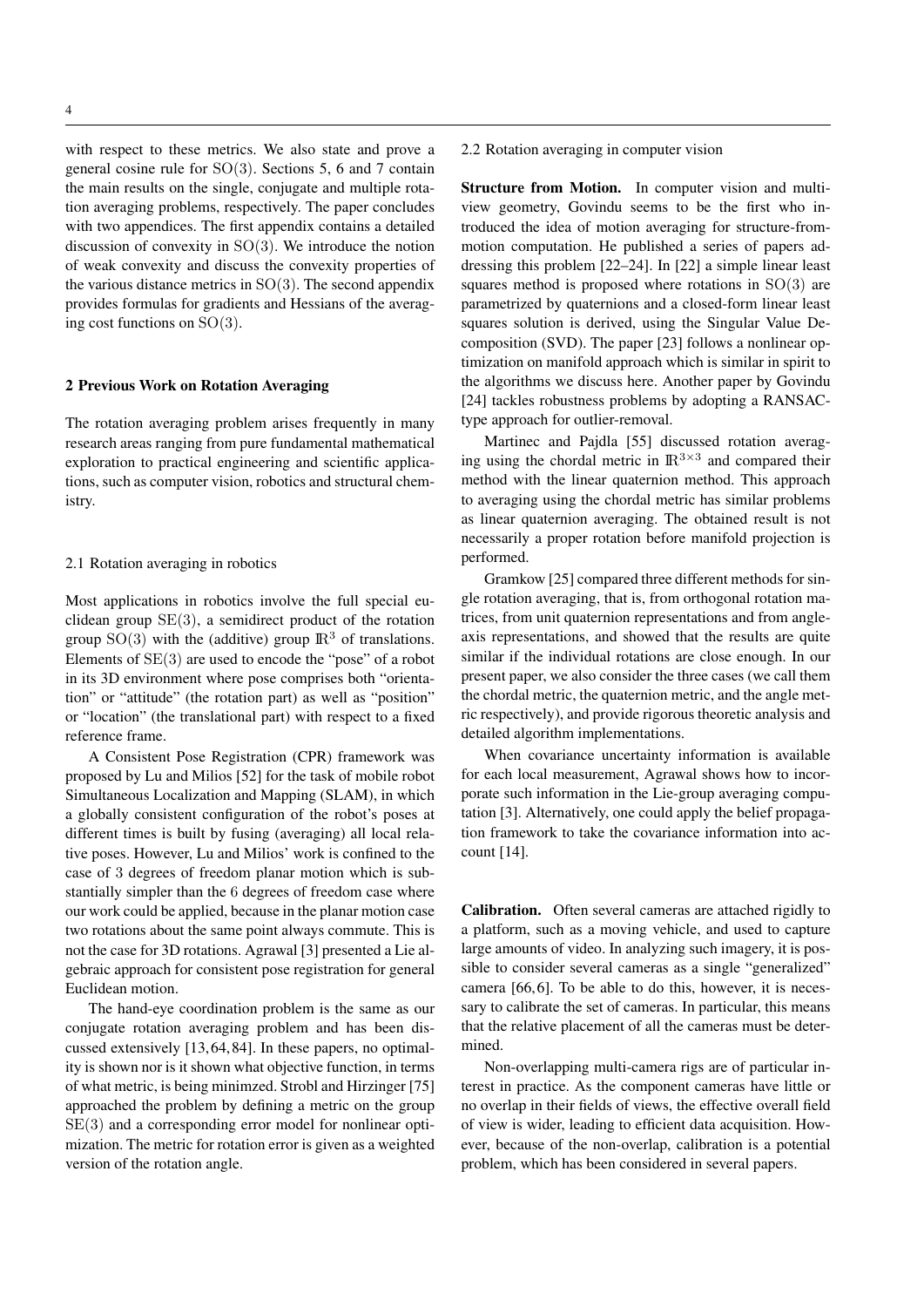Calibration using mirrors has been frequently suggested [76, 46, 70]. Methods that simply use the image-tracks from each camera separately have also been proposed [17, 42, 10, 43, 50, 44, 12, 49]. This is an instance of the conjugate rotation averaging problem discussed in this paper. The sequence of orientations of each camera in its own frame, may be computed from the sequence of images taken by that camera. Subsequently, the conjugate rotation problem is used to determine the relative orientations of all the cameras.

Consensus rotation averaging in distributed camera networks. Recent developments in wireless sensor network technology have led to the deployment of distributed camera networks where camera and processing nodes may be spread over a geographical area, with no centralized processing unit and limited ability to communicate large amounts of information over long distances. These networks require new techniques for calibrating camera networks and structure from motion.

Most computer vision algorithms assume that all the data (the images) are available on a single computer where centralized processing is possible. However, this paradigm is inherently incompatible with sensor networks for two reasons. Firstly, it requires the transmission of large volumes of raw data. Secondly, it demands processing resources not available in mote-class devices. A multiple rotation averaging algorithm can be applied naturally to a distributed camera network as it is a local averaging algorithm involving only the neighbouring camera nodes. Through iteration, each camera will obtain its pose (both rotation and translation) in the global coordinate system.

To process video data on distributed nodes, the camera network must be accurately calibrated in both space and time [68]. In distributed camera network applications, Lieaveraging techniques have been applied to the distributed calibration of a camera network [79]. Antone and Teller [78] considered calibration of a number of unordered views by fusing rotations via a visibility graph.

#### 2.3 Rotation averaging in structural chemistry

In structural chemistry (e.g. the computation of crystal structures), it is often of interest to analyze grain orientations in polycrystalline material, which sometimes requires the computation of the mean orientation. Humbert et al [34, 35] proposed two methods (quaternion and rotation matrix averaging) for such a task. A variant of the quaternion algorithm using  $4 \times 4$  eigendecomposition was given by Morawiec [59]. Morawiec [58] also pointed out some theoretical inaccuracies in Humbert's two original algorithms, including the sign ambiguity associated with the quaternion representation. For a complete treatment of this topic in the crystallography field, the reader is referred to a recent monograph by Morawiec [60].

## 2.4 Other related research

A general mathematical exposition of the single rotation averaging problem can be found in [57], where several different definitions of mean rotation are given under different metrics. Pennec [65] provided a thorough discussion of stochastic "mean objects" on homogeneous Riemannian manifolds. The obtained geometric mean depends only on intrinsic characteristics of the manifold in question. This work ties in with the previously mentioned large body of work on the Karcher mean, see [26, 40, 11, 47, 2] and the references therein (cf. section 1). Pennec suggested a gradient descent algorithm to compute mean rotations, see also [57, 48, 53, 45]. Besides the simple least squares mean, Pennec also studied weighted least squares means and the Riemannian Mahalanobis mean based on predicted uncertainty covariance at the estimated mean object.

Quaternion averaging was studied in some detail by Markley et al. [54], who were motivated by a problem in aerospace engineering, namely spacecraft attitude estimation from multiple star trackers.

Buchholz and Sommer [8] describe how to compute means on Clifford groups, a problem that can be viewed as a generalization of quaternion averaging, allowing a general treatment of approximated averaging for all classical groups. Fiori and Tanaka [18] introduced a novel procedure for designing an averaging algorithm for a committee of learning machines under the assumption that the machines share a common parameter space, namely the group  $SO(p)$  of special orthogonal matrices. Sarlette and Sepulchre [72] formulated consensus as an optimization problem and designed distributed consensus algorithms for  $N$  agents moving on a connected compact homogeneous manifold.

The problem of finding the  $L_1$ -mean of a set of points in  $\mathbb{R}^N$  for  $N > 1$  is a classical problem, going back at least to Fermat. The special case of this problem for three points forming a triangle in  $\mathbb{R}^2$  was solved by Torricelli. The solution is the so-called Fermat point of the triangle, provided no angle exceeds 120°. The problem subsequently was studied in some detail by Weber [80]. For this reason, it is sometimes referred to as the Fermat-Weber problem or simply the Weber problem. It is also called the "location" problem. This latter name is related to its interpretation in terms of optimal placement of a factory to minimize the sum of its distances to a set of resources. The solution is commonly referred to as the geometric median of the points. The Weiszfeld algorithm [81] is a well-known algorithm for finding the  $L_1$  mean of a set of points in  $\mathbb{R}^n$ . Refinements to the basic algorithm include geometric speed-up methods [63] and Newton methods [51]. However, the simplicity of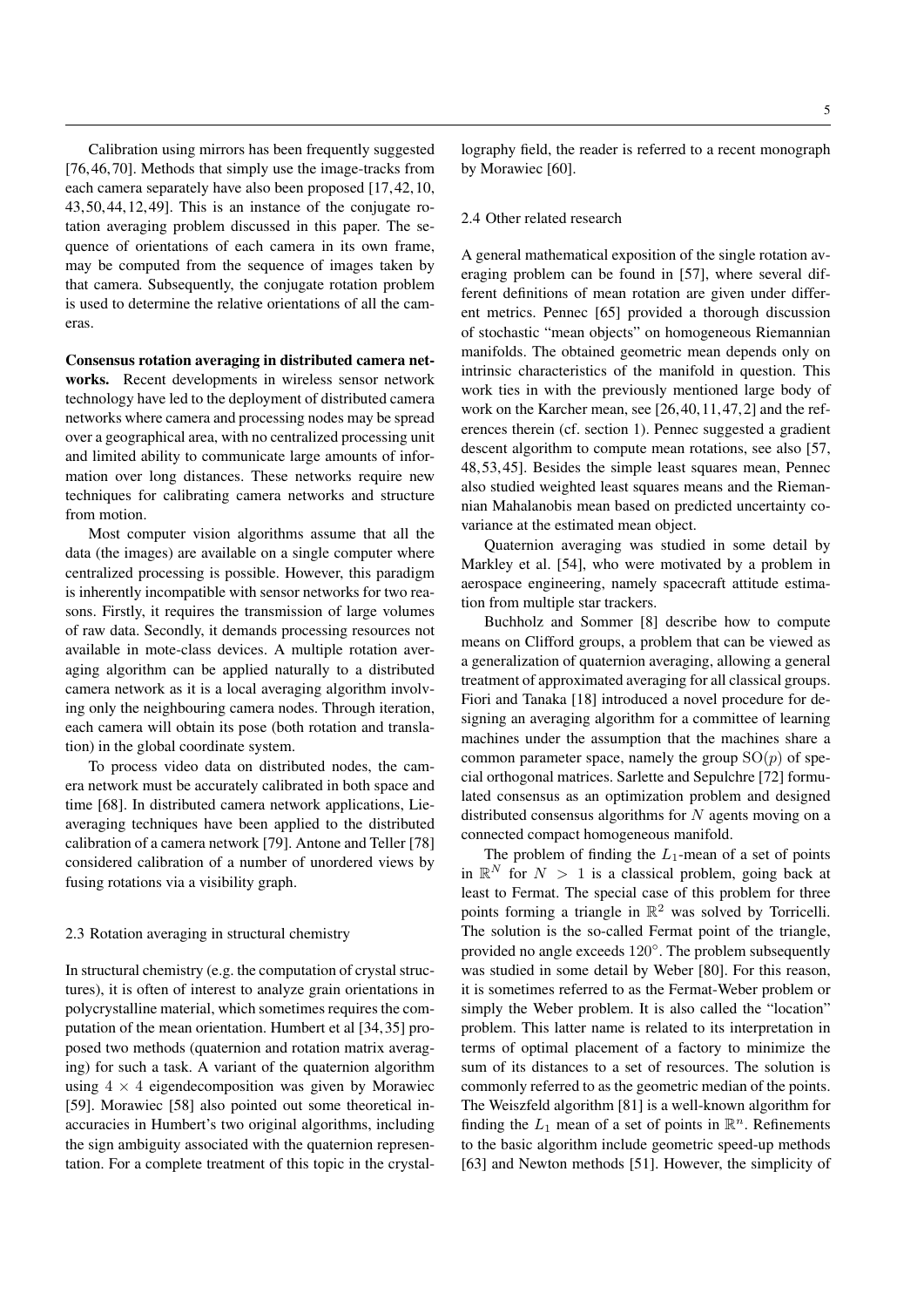the basic Weiszfeld algorithm and the rapidity with which the upgrade may be computed make it a very attractive algorithm even when compared to its more sophisticated versions. The Weiszfeld algorithm may also be generalized to Banach spaces [15] and to Riemannian manifolds [20, 83]. This last case is of relevance to the problem of computing the  $L_1$  geodesic mean on SO(3) [27].

Other problems that are closely related to the single rotation-averaging problem are also investigated by computer vision researchers. These include:

- 1. Principal Component Analysis on manifolds [19];
- 2. Nonlinear mean-shift on Riemannian manifolds [77];
- 3. Geodesic k-means clustering [5].

## 3 Alternative Pictures of Rotation Space

We begin by discussing several different representations of the set  $SO(3)$  of all rotations of 3-dimensional Euclidean space. While each of these representations is well discussed and often used in the literature, we find that none of them is universally suitable for the discussion of all aspects of all the problems we cover in this paper. We briefly review these different geometric pictures.

Throughout this paper we will use the language of Lie groups and (occasionally) Lie algebras, but our development will be self-contained, and will not rely on anything other than elementary knowledge of the theory of Lie groups. A Lie group is a group  $G$  which is at the same time a differentiable manifold having the property that a mapping  $G \to G$ induced by left or right multiplication by a fixed element  $g \in G$  is smooth, and the mapping  $g \mapsto g^{-1}$  is smooth.

For a more in-depth discussion of the use of group theory in computer vision see the book by Kanatani [39].

3.1 The Matrix Lie Group SO(3)

The set of rotations

$$
\mathrm{SO}(3) = \{ \mathbf{R} \in \mathbb{R}^{3 \times 3} \, | \, \mathbf{R}^\top \mathbf{R} = \mathbf{I}_{3 \times 3}, \, \det(\mathbf{R}) = 1 \}
$$

forms a matrix Lie group, a subgroup of the general linear group  $GL(3)$  of invertible  $3 \times 3$ -matrices, namely the orthogonal matrices R with det  $R = 1$ .

Associated with the Lie group  $SO(3)$  is the Lie algebra  $\mathfrak{so}(3)$  consisting of the set of all skew-symmetric  $3 \times 3$ matrices. The connection between these two entities is the *exponential map* taking an element  $\Omega \in \mathfrak{so}(3)$  to its matrix exponential  $\exp(\Omega)$  which is an element in SO(3). In fact, any rotation  $R \in SO(3)$  may be expressed in the form

$$
R = \exp(\Omega) = I + \Omega + \Omega^2/2! + \Omega^3/3! + \dots
$$

where  $\Omega$  is a 3 × 3 skew-symmetric matrix; the exponential map is surjective, onto  $SO(3)$ . It is also locally one-to-one.

A matrix  $\Omega$  may be represented in terms of the entries of a 3-vector  $\mathbf{v} = (v_1, v_2, v_3)^\top$  by

$$
\Omega = [\mathbf{v}]_{\times} = \begin{bmatrix} 0 & -v_3 & v_2 \\ v_3 & 0 & -v_1 \\ -v_2 & v_1 & 0 \end{bmatrix}
$$
(2)

so the skew-symmetric  $3 \times 3$  matrices form a vector space isomorphic to  $\mathbb{R}^3$ . It follows from these remarks that the Lie group SO(3) is a manifold of dimension 3, embedded in  $\mathbb{R}^{3\times 3}$ .

By referring to  $\mathfrak{so}(3)$  as a Lie algebra, we imply the existence of a Lie-bracket operation. This is the matrix commutator  $[Ω, Γ] = ΩΓ - ΓΩ$ , but we will make little use of this concept.

#### 3.2 The Angle-Axis Representation

Every rotation in SO(3) can also be represented as a rotation through an angle  $\theta$  about an axis represented by a unit 3-vector  $\hat{\mathbf{v}}$ . The vector  $\mathbf{v} = \theta \hat{\mathbf{v}}$  is known as the angle-axis representation of the rotation. Note that by this definition, the angle-axis representation is not unique, since an alternative representation is  $(2\pi - \theta)(-\hat{v})$ . The connection between the angle-axis representation of a rotation and its  $3 \times 3$  matrix representation is as follows. Given a 3-vector  $\mathbf{v} = \theta \hat{\mathbf{v}}$ , it is shown (for instance) in [32] that the matrix  $\exp[\mathbf{v}]_{\times}$  is precisely the rotation through angle  $\theta$  about the axis represented by the unit vector  $\hat{\mathbf{v}}$ . Thus, the mapping  $\exp[\cdot]_{\times}$  from  $\mathbb{R}^3$  to  $SO(3)$  connects the two representations of a rotation.

Every rotation can be represented as a rotation through some angle by at most  $\pi$  radians. In fact, if the rotation is by less than  $\pi$  radians, the representation is unique. A rotation through angle  $\pi$  about an axis  $\hat{v}$  may equally well be represented as a rotation through  $\pi$  about the oppositely-oriented axis  $-\hat{\mathbf{v}}$ . Thus, the mapping  $\exp[\cdot] \times$  is surjective, and is oneto-one on the open ball in  $\mathbb{R}^3$  of radius  $\pi$ . The mapping is two-to-one on the boundary of this ball. In this way, we may think of rotation space as being represented by the closed ball  $B_{\pi} \subset \mathbb{R}^3$  with opposite points on its boundary identified. By identifying opposite points on the boundary of a closed ball in  $\mathbb{R}^3$ , we obtain [56] the projective space  $\mathbb{P}^3$ . Hence, topologically SO(3) is homeomorphic to  $\mathbb{P}^3$ .

Since we will frequently be concerned with this correspondence between the angle-axis representation and the matrix representation of rotations, we adopt a minor abuse of terminology by referring to the mapping  $\exp[\cdot]_{\times} : \mathbb{R}^3 \to$ SO(3) as the *exponential map* and its inverse as the *logarithm map*,  $log(·): SO(3) \rightarrow \mathbb{R}^3$ . This terminology is justified if we look upon  $\mathbb{R}^3$  as the tangent space to SO(3) at the identity. Since the exponential map is not one-to-one, its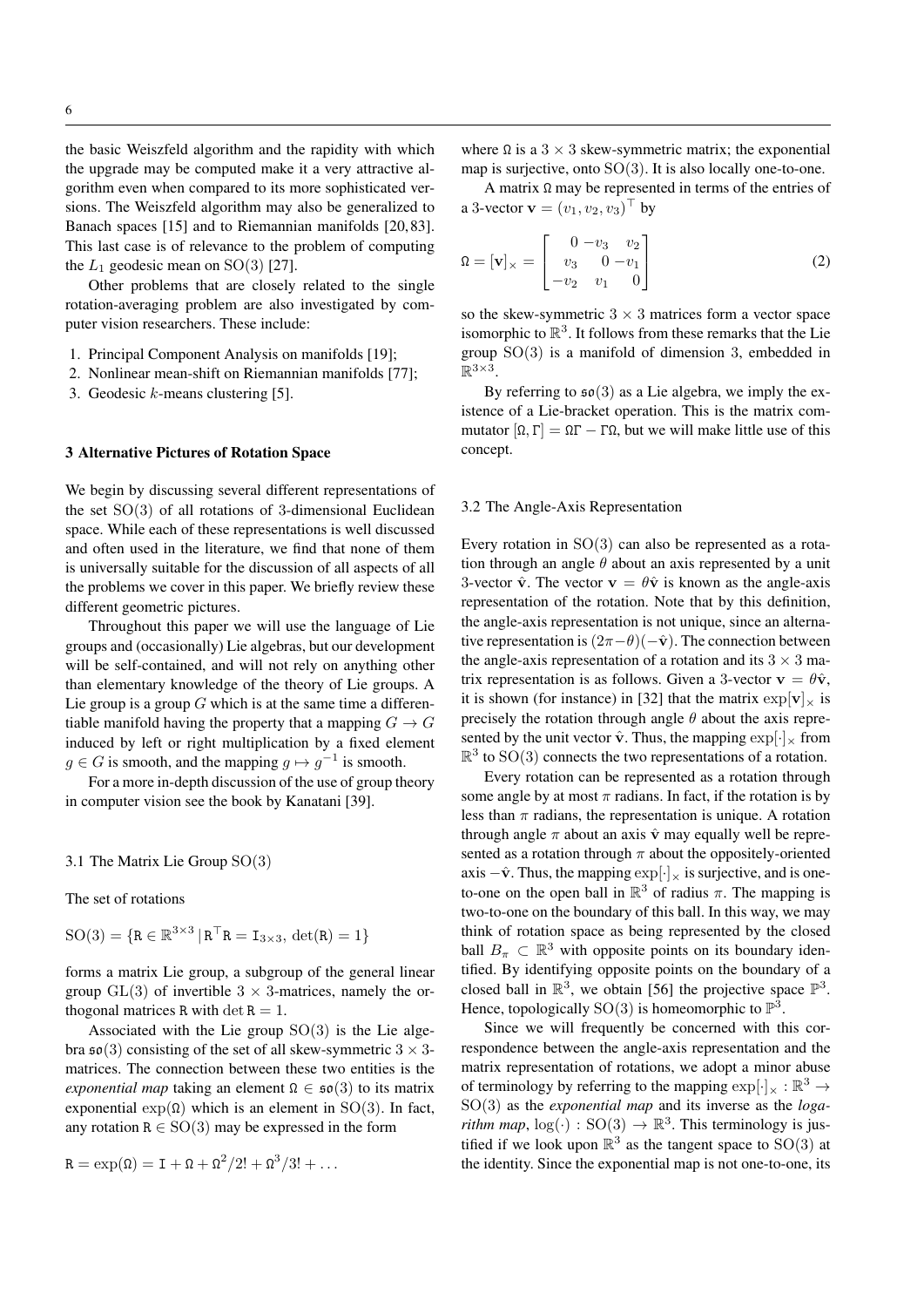inverse is not strictly defined. We resolve this by defining  $log(R)$  to be the angle-axis vector of length no more than  $\pi$ , which is uniquely defined unless R is a rotation through  $\pi$ radians, in which case we let  $log(R)$  be one of the two possible vectors of length  $\pi$  representing this rotation. The angle of rotation of R is hence equal to  $\|\log R\|_2$  where the norm is the Euclidean norm in  $\mathbb{R}^3$ .

Considering now the Lie-algebra, we observe that the mapping  $[\cdot]_{\times} : \mathbb{R}^3 \to \mathfrak{so}(3)$  is a vector space isomorphism (it preserves addition). Moreover, if we define a Lie-bracket operation  $\mathbb{R}^3$  by the vector product  $[\mathbf{v}, \mathbf{w}] = \mathbf{v} \times \mathbf{w}$ , then this map is a Lie-algebra isomorphism between  $\mathbb{R}^3$  and  $\mathfrak{so}(3)$ , where the Lie-bracket operation on  $\mathfrak{so}(3)$  was defined above by the commutator.

The exponential map on  $\exp[\cdot]_{\times} : \mathbb{R}^3 \to SO(3)$  can be computed using Rodrigues' formula (see for instance [32]):

$$
\exp(\theta \hat{\mathbf{v}}) = \mathbf{I} + \sin(\theta) [\hat{\mathbf{v}}]_{\times} + (1 - \cos(\theta)) ([\hat{\mathbf{v}}]_{\times})^2. \quad (3)
$$

The logarithm can be computed using the formula

$$
\log(R)=\left\{\begin{matrix}\arcsin(\|\mathbf{y}\|_2)\frac{\mathbf{y}}{\|\mathbf{y}\|_2}, ~\mathbf{y}\neq\mathbf{0}\\0, ~\mathbf{y}=\mathbf{0}\end{matrix}\right.
$$

where  $y = (y_1, y_2, y_3)$  is computed from

$$
\frac{1}{2}(\mathbf{R} - \mathbf{R}^{\top}) = \begin{pmatrix} 0 & -y_3 & y_2 \\ y_3 & 0 & -y_1 \\ -y_2 & y_1 & 0 \end{pmatrix}.
$$

## 3.3 The Quaternion Sphere

*"Anyone who has ever used any other parametrization of the rotation group will, within hours of taking up the quaternion parametrization, lament his or her misspent youth."* [4]

The group of quaternions is of fundamental importance in the study of rotations. This group consists of the set of non-zero real 4-vectors  $\mathbb{R}^4$ , equipped with a multiplication defined as follows. Let  $\mathbf{r}_1 = (c_1, \mathbf{v}_1)$  and  $\mathbf{r}_2 = (c_2, \mathbf{v}_2)$ be two quaternions, where  $v_i$  is the vector made up of the last three components of the quaternion. Multiplication is defined by

$$
\mathbf{r}_1 \cdot \mathbf{r}_2 = (c_1c_2 - \langle \mathbf{v}_1, \mathbf{v}_2 \rangle, c_1\mathbf{v}_2 + c_2\mathbf{v}_1 + \mathbf{v}_1 \times \mathbf{v}_2).
$$

Here,  $\langle v_1, v_2 \rangle$  is the standard inner product and  $\times$  represents the vector or "cross" product of the 3-vectors involved. Another way to formulate the multiplication operation is to represent a quaternion  $\mathbf{r} = (r_0, r_1, r_2, r_3)$  by writing  $\mathbf{r} = r_0 + r_1 \mathbf{i} + r_2 \mathbf{j} + r_3 \mathbf{k}$ , where  $r_0$  is thought of as the *real part* of the quaternion, and  $i$ ,  $j$  and  $k$  are purely *imaginary* components. Multiplication of two quaternions  $(r_0 + r_1 i + r_2 j + r_3 k) \cdot (s_0 + s_1 i + s_2 j + s_3 k)$  is carried out by applying the distributive law to multiply out the product, and using the identities

 $\mathbf{i} \cdot \mathbf{i} = \mathbf{j} \cdot \mathbf{j} = \mathbf{k} \cdot \mathbf{k} = \mathbf{i} \cdot \mathbf{j} \cdot \mathbf{k} = -1$ .

An important property of quaternion multiplication is that  $\|\mathbf{q}_1 \cdot \mathbf{q}_2\| = \|\mathbf{q}_1\| \|\mathbf{q}_2\|$ , where  $\|\mathbf{r}\|$  represents the norm of the quaternion, equal to its Euclidean norm as a 4-vector. The non-zero quaternions form a group under this multiplication operation. The group identity is the quaternion  $(1,0,0,0)$ , and the inverse of  $\mathbf{r} = (c, \mathbf{v})$  is  $\mathbf{r}^{-1} =$  $(c, -\mathbf{v})/\|\mathbf{r}\|^2$ . The unit length quaternions form a subgroup of the quaternion group.

With this defined multiplication, the unit quaternions evidently form a Lie group, being at the same time a group, and a smooth manifold of dimension 3. One of the properties of a Lie group is that the multiplication operation must be continuous. It is instructive to understand the global action of the multiplication operation. For a fixed unit quaternion r, consider the map  $q \mapsto r \cdot q$ . Since quaternion multiplication is verifiably bilinear in the entries of the quaternions, this mapping can be written in terms of a matrix-vector product as  $q \mapsto P_r q$ , where  $P_r$  is a 4 × 4 matrix with entries determined by r. In addition, since for all vectors q, we have

$$
\|\mathbf{q}\|=\|\mathbf{r}\cdot\mathbf{q}\|=\|\mathtt{P}_\mathbf{r}\mathbf{q}\|,
$$

it follows that  $P_r$  is an orthogonal matrix. Therefore, multiplication by r has the effect of applying an orthogonal transformation, or rotation, to the unit quaternion sphere.

Quaternions as rotations. A rotation R may be represented by a unit quaternion r as follows. If  $\hat{v}$  is the unit vector representing the axis of the rotation and  $\theta$  is the angle of the rotation about that axis, then r is defined as

$$
\mathbf{r} = (\cos(\theta/2), \hat{\mathbf{v}}\sin(\theta/2)).\tag{4}
$$

We write  $r \mapsto R$  to indicate the mapping from the unit quaternions to  $SO(3)$  indicated by the inverse correspondence. This may be expressed formally as

$$
\mathbf{r} = (\cos(\theta/2), \hat{\mathbf{v}}\sin(\theta/2)) \mapsto \exp[\theta\hat{\mathbf{v}}]_{\times} = \mathbf{R}.
$$

This mapping preserves multiplication, in that if  $r \rightarrow R$  and  $s \to S$ , then  $r \cdot s \to RS$ . Thus, this mapping is a Lie group homomorphism in which quaternion multiplication corresponds to ordinary matrix multiplication of rotations.

Both r and −r represent the same rotation, that is, the homomorphism from the unit quaternions to  $SO(3)$  is a 2-to-1 mapping. Topologically, the unit quaternions form a unit sphere  $S^3$  in  $\mathbb{R}^4$ , and there is a 2-to-1 mapping from  $S^3$  onto  $SO(3)$  in which opposite points of the sphere are identified. This mapping is evidently continuous. In the language of topology,  $S<sup>3</sup>$  is a two-fold covering space (or double cover)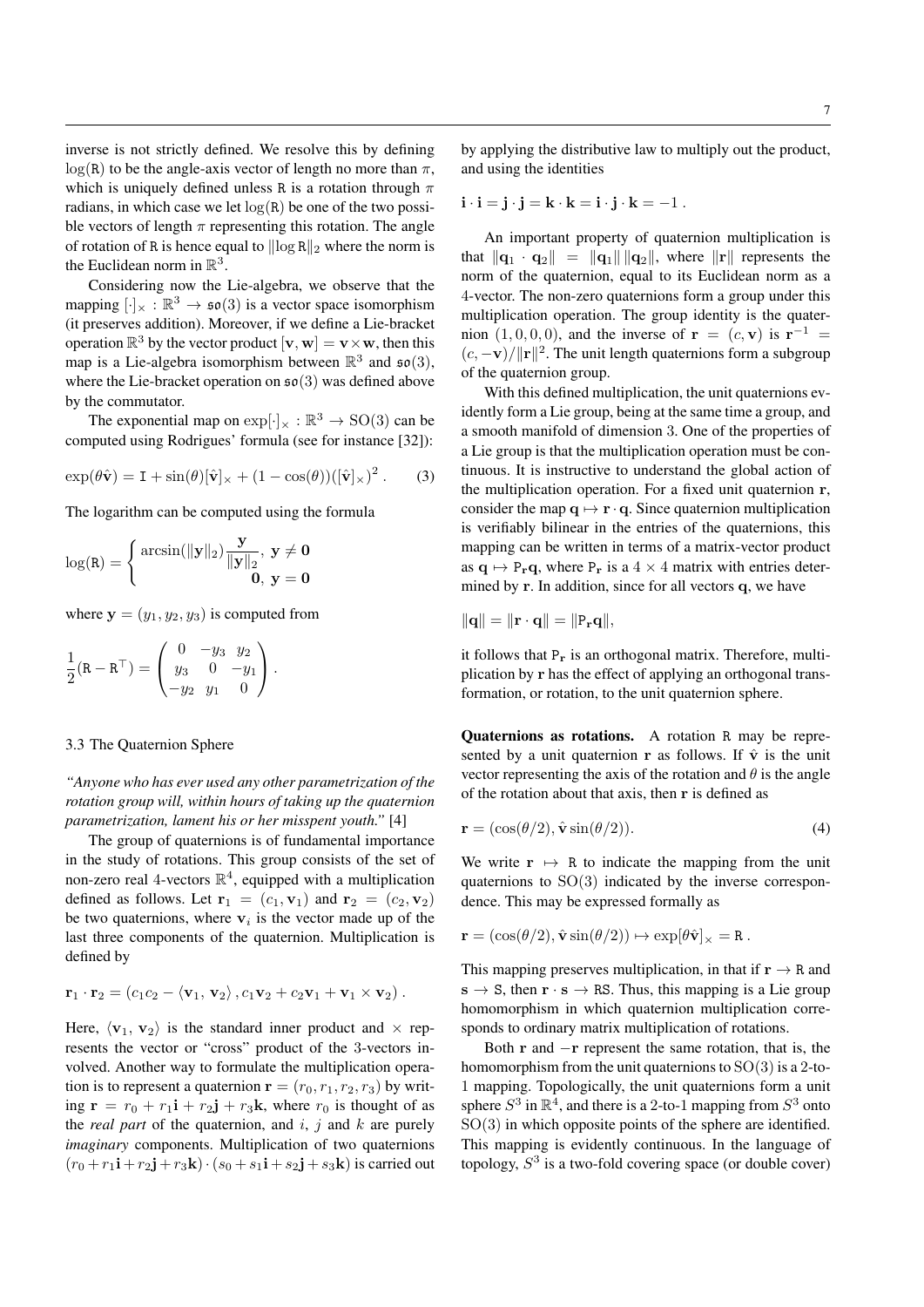of  $SO(3)$ . If we restrict ourselves to rotations through angles less than  $\pi$  then these are in 1-to-1 correspondence to points of the upper quaternion hemisphere with the "north pole"  $(1, 0, 0, 0)$  corresponding to the identity rotation (rotation through an angle of 0). In this picture, the "equator" of the quaternion sphere corresponds exactly to the rotations through an angle of  $\pi$  with opposite points on the equator representing the same rotation. This picture of  $SO(3)$  in which we picture rotations as points on the unit 3-sphere (with opposite points representing the same rotation) will be one of our most common ways of visualizing SO(3). Once more, this picture indicates that  $SO(3)$  is homeomorphic to projective 3-space  $\mathbb{P}^3$ .

Relation to the angle-axis formulation. The quaternion  $\mathbf{q} = (\cos(\theta/2), \sin(\theta/2)\hat{\mathbf{v}}) = (c, \mathbf{v})$  represents a rotation about the unit axis  $\hat{\mathbf{v}} = \mathbf{v}/\|\mathbf{v}\|$  through an angle  $\theta =$  $2 \arccos(c)$ . Hence, we deduce that the angle-axis representation of the quaternion  ${\bf q} = (c, {\bf v})$  is  $2 \arccos(c) {\bf v}/||{\bf v}||$ , or alternatively  $2 \arccos(-c) (-v/\Vert v \Vert)$ .

# 3.4 The Gnomonic Projection

Starting from the representation of SO(3) as the quaternion sphere,  $S^3$  visualized as the unit sphere embedded in  $\mathbb{R}^4$ , the gnomonic projection of  $S^3$  to  $\mathbb{R}^3$  is the projection from the centre of the sphere,  $(0, 0, 0, 0)$ , onto a tangent  $(3-di-)$ mensional) hyper-plane. For simplicity, we may consider this to be the tangent hyper-plane passing through the point  $(-1, 0, 0, 0)$  on  $S<sup>3</sup>$ , that is, the "south pole", representing the identity rotation. Clearly, this is a 2-to-1 projection of  $S<sup>3</sup>$ , since opposite points on the sphere project to the same point.

Since a great circle on  $S^3$  is the intersection of  $S^3$  with a (2-dimensional) plane passing through the centre point  $(0, 0, 0, 0)$ , namely the plane spanned by the radius vector of any point on the great circle and a tangent vector along the great circle at that point, we easily see that the projection of a great circle is the intersection between this plane and the projection hyper-plane. This shows that the projection of a great circle on  $S<sup>3</sup>$  is a straight line in the projection hyperplane. This type of map is sometimes also called a Beltrami map [7] in the literature.

In  $S<sup>3</sup>$ , the "equator" is the intersection of the "equatorial hyper-plane" consisting of points  $(0, x, y, z)$ , with the sphere. Projecting from the origin, we see that the equator maps to the "plane at infinity" in  $\mathbb{R}^3$ . More exactly, we see that the gnomonic projection maps  $S^3$  to  $\mathbb{R}^3 \cup \Pi_{\infty}$ , which is a 3-dimensional projective space, topologically homeomorphic to  $SO(3)$ . Geodesics in  $SO(3)$  correspond to straightlines in  $\mathbb{R}^3$  along with straight lines in the plane at infinity. We will see later that this representation of  $SO(3)$  is partic-



Fig. 1 Gnomonic projection of a sphere.

ularly useful when it comes to concepts like geodesics and convexity.

The above paragraphs described the gnomonic projection localized at the identity rotation, since the tangent hyper-plane was chosen to pass through a point in the quaternion sphere representing the identity rotation. One may equally well construct a gnomonic projection, with similar properties, localized about any other rotation (point on the quaternion sphere).

The parametrization of rotations through angles less than  $\pi$  given by the cartesian coordinates of the gnomonic projection of the upper quaternion hemisphere is usually called the Rodrigues parametrization, not to be confused with Rodrigues' formula (3). Assembling these Rodrigues parameters into a vector yields the so-called Gibbs vector associated with the rotation. The rotation axis  $\hat{v}$  is related to the Gibbs vector through a factor of  $tan(\theta/2)$ , where  $\theta$  is the rotation angle [60]. In other words, the Gibbs vector is equal to  $tan(\theta/2)$   $\hat{v}$ . Table 3.4 shows three different vectorial parametrizations of a rotation.

| Quaternion      | $(\cos(\theta/2), \sin(\theta/2)\hat{\mathbf{v}})$ |
|-----------------|----------------------------------------------------|
| Angle-axis      | $\theta \, \hat{\bf v}$                            |
| Gibbs/Rodrigues | $tan(\theta/2) \hat{\mathbf{v}}$                   |

Table 1 *Three different vectorial parametrizations for the rotation through angle*  $\theta$  *about the unit axis*  $\hat{\mathbf{v}}$ *.* 

The Cayley Transform. The Cayley transform on matrices is the mapping  $A \mapsto A^c = (I - A) (I + A)^{-1}$ , which is defined for any square matrix, provided that  $(I+A)$  is invertible. The Cayley transform is its own inverse, so  $(A<sup>c</sup>)<sup>c</sup> = A$ .

The relevance of the Cayley transform to rotations is as follows [82].

Proposition 1 *The Cayley transform of a rotation matrix*  $R \in SO(3)$  *is a skew-symmetric matrix, and vice versa. Thus the correspondence*  $\mathbb{R} \stackrel{c}{\leftrightarrow} [\mathbf{v}]_{\times}$  *is a one-to-one correspondence between skew-symmetric matrices and rotations* R*, excluding rotations through an angle of* π*.*

The Cayley transform is closely related to the gnomonic projection, as follows. Applying the Cayley transform to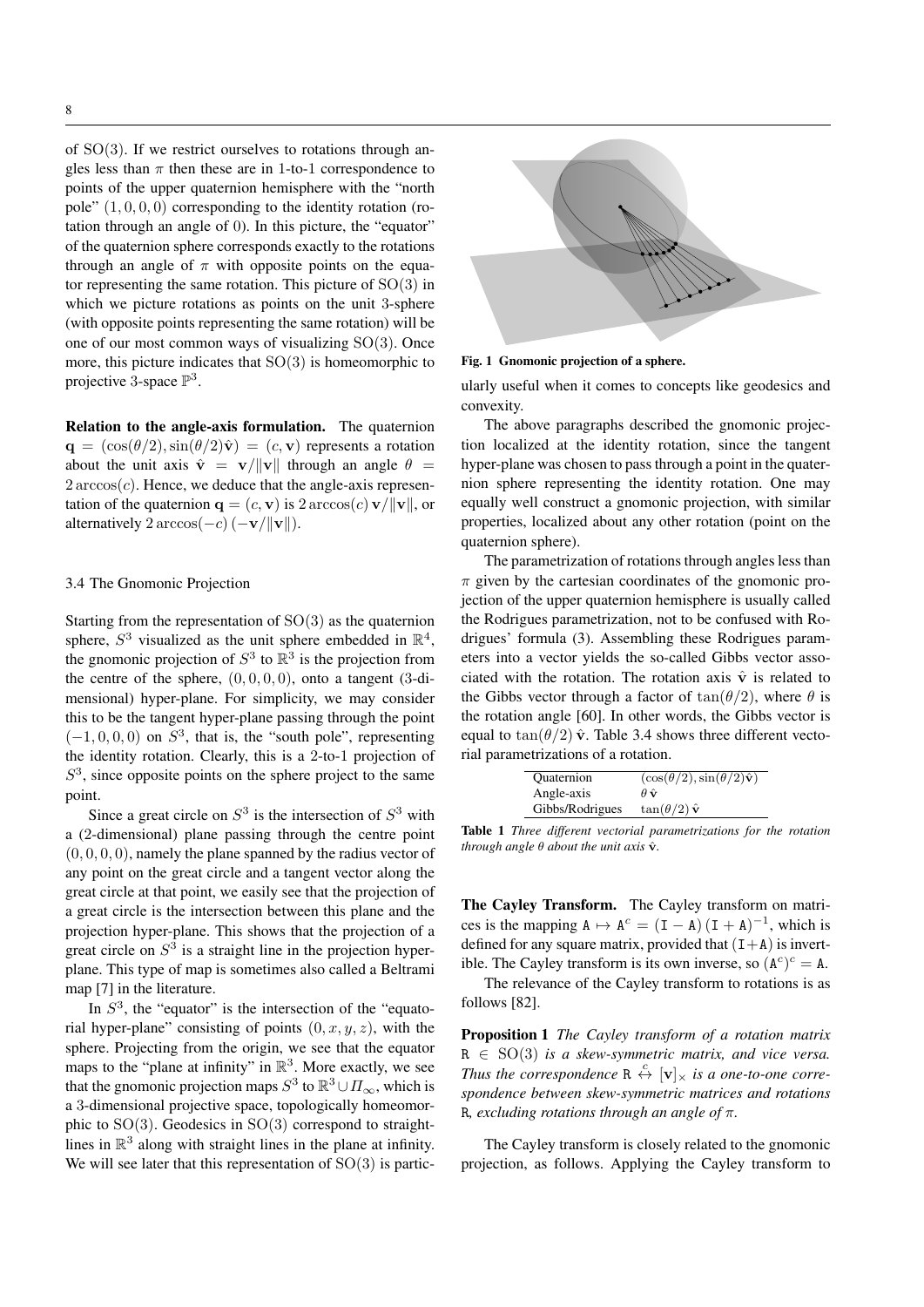a rotation, we obtain a skew-symmetric matrix  $[v]_x$ . This defines a correspondence  $R \leftrightarrow v$  between rotations and 3-vectors. A simple calculation shows that applying the gnomonic projection to the quaternion r corresponding to R leads to the same vector v. Thus, the Cayley transform and the gnomonic projection are essentially the same map, applied to the matrix and quaternion representations of a rotation. The Cayley transform is not defined for rotations through an angle of  $\pi$  (since  $(I + R)$ ) is then not invertible). Such rotations correspond to quaternions on the "equatorial plane", and hence to points at infinity under the gnomonic projection.

#### 3.5 Projective Geometric Model

As we have discussed above,  $SO(3)$  is topologically equivalent to the 3-dimensional projective space,  $\mathbb{P}^3$ . In fact, the gnomonic projection maps the quaternion sphere (and hence SO(3)) to  $\mathbb{P}^3 = \mathbb{R}^3 \cup \Pi_{\infty}$ , a standard model for the projective space. Note that the mapping from  $SO(3)$  to the quaternion sphere is a 1-to-2 mapping, since both a quaternion and its negative represent the same rotation. The gnomonic projection on the other hand maps opposite points on the sphere to the same point in  $\mathbb{R}^3 \cup \Pi_{\infty}$ , so the composite mapping is a one-to-one mapping from  $SO(3)$  onto  $\mathbb{P}^3$ .

In this mapping, as noted, great circles in the quaternion sphere map to the lines in  $\mathbb{P}^3$ . In addition, planes in  $\mathbb{P}^3$ arise as the projection of "great" 2-spheres in the quaternion sphere. Choosing different tangent planes to the quaternion sphere on which to localize the gnomonic map is equivalent to choosing different planes in  $\mathbb{P}^3$  to be the "plane at infinity."

The usual geometric model for the projective plane is the Euclidean space  $\mathbb{R}^3$  along with the plane at infinity  $\Pi_{\infty}$ . The usual Euclidean points, lines and planes in  $\mathbb{R}^3$  along with the plane at infinity (and its points and lines) provide the geometric structure of  $\mathbb{R}^3 \cup \Pi_{\infty}$  as a projective plane. This model is familiar to the Vision community through its central role in multiview geometry [32].

Via its correspondence with  $\mathbb{P}^3$ , rotation space  $SO(3)$  inherits the geometry of a projective space, wherein a "line" is the set of rotations corresponding 1-to-2 to a great circle in the quaternion sphere and a "plane" is the set of rotations corresponding 1-to-2 to a "great" 2-sphere in the (3 dimensional) quaternion sphere.

Many useful properties of SO(3) may be deduced using only the geometric properties of  $\mathbb{P}^3$ , and ignoring any of the algebraic properties (such as rotation multiplication), or the metric structure of  $SO(3)$ , discussed in the next section. When considering the geometric properties of  $SO(3)$ in its embodiment as a projective space  $\mathbb{P}^3$  we shall often find it convenient to refer to geometric concepts such

as lines and planes, rather than circles and spheres in the quaternion sphere, or the corresponding curves and surfaces in  $SO(3)$ . It will become apparent in the next section that these lines and planes in P 3 in fact correspond to *geodesics* and *geodesic surfaces* in SO(3).

## 4 Distance Measures on SO(3)

We will be interested in distance measures (we use this term interchangeably for 'metric') on the group of rotations, which will give the rotations the structure of a metric space.

**Bi-invariant distance.** A distance measure  $d : SO(3) \times$  $SO(3) \rightarrow \mathbb{R}^+$  is called *bi-invariant* if

$$
d(SR_1, SR_2) = d(R_1, R_2) = d(R_1S, R_2S)
$$

for all  $S$  and  $R_i$ . Because of the homogeneous manifold structure of the rotation group (evidenced by the quaternion sphere), it is natural to be mostly interested in bi-invariant metrics. On SO(3), the following are the most common choices for the distance d.

**Angular distance.** Any rotation in  $SO(3)$  can be expressed as a rotation through a given angle  $\theta$  about some axis. The angle can always be chosen such that  $0 \le \theta \le \pi$ , if necessary by reversing the direction of the axis. We define the angular distance between two rotations R and S to be the angle of the rotation  $SR^{\top}$ , so chosen to lie in this range  $[0, \pi]$ . Thus,

$$
d_{\angle}(\mathbf{S}, \mathbf{R}) = d_{\angle}(\mathbf{S} \mathbf{R}^{\top}, \mathbf{I}) = || \log(\mathbf{S} \mathbf{R}^{\top}) ||_2
$$

where the norm is the usual Euclidean norm in  $\mathbb{R}^3$ . Note that by this definition, the angular distance between two rotations is at most  $\pi$ . The angular distance function  $d_{\angle}(\mathbf{S}, \mathbf{R})$ is equal to the rotation angle  $\angle (SR^{\top})$ . Note that we could equally well write  $R^{\top}S$ ,  $RS^{\top}$  or  $S^{\top}R$ , since in all cases these represent a rotation through the same angle.

The angular distance between two rotations is easily computed from their quaternion representations. Thus, if r and s are quaternion representations of R and S respectively, and  $\theta = d$  /(S, R), then

$$
\theta = 2 \arccos(|c|) \text{ where } (c, \mathbf{v}) = \mathbf{s}^{-1} \cdot \mathbf{r}. \tag{5}
$$

The absolute value sign in  $|c|$  is required to account for the sign ambiguity in the quaternion representation of the rotation  $S<sup>T</sup>R$ . The positive sign is chosen so that the angle  $\theta$  lies in the range  $0 \le \theta \le \pi$ , as required.

Once we have introduced the concept of geodesics in  $SO(3)$ , we will also refer to angular distance as "geodesic distance," using these terms interchangeably.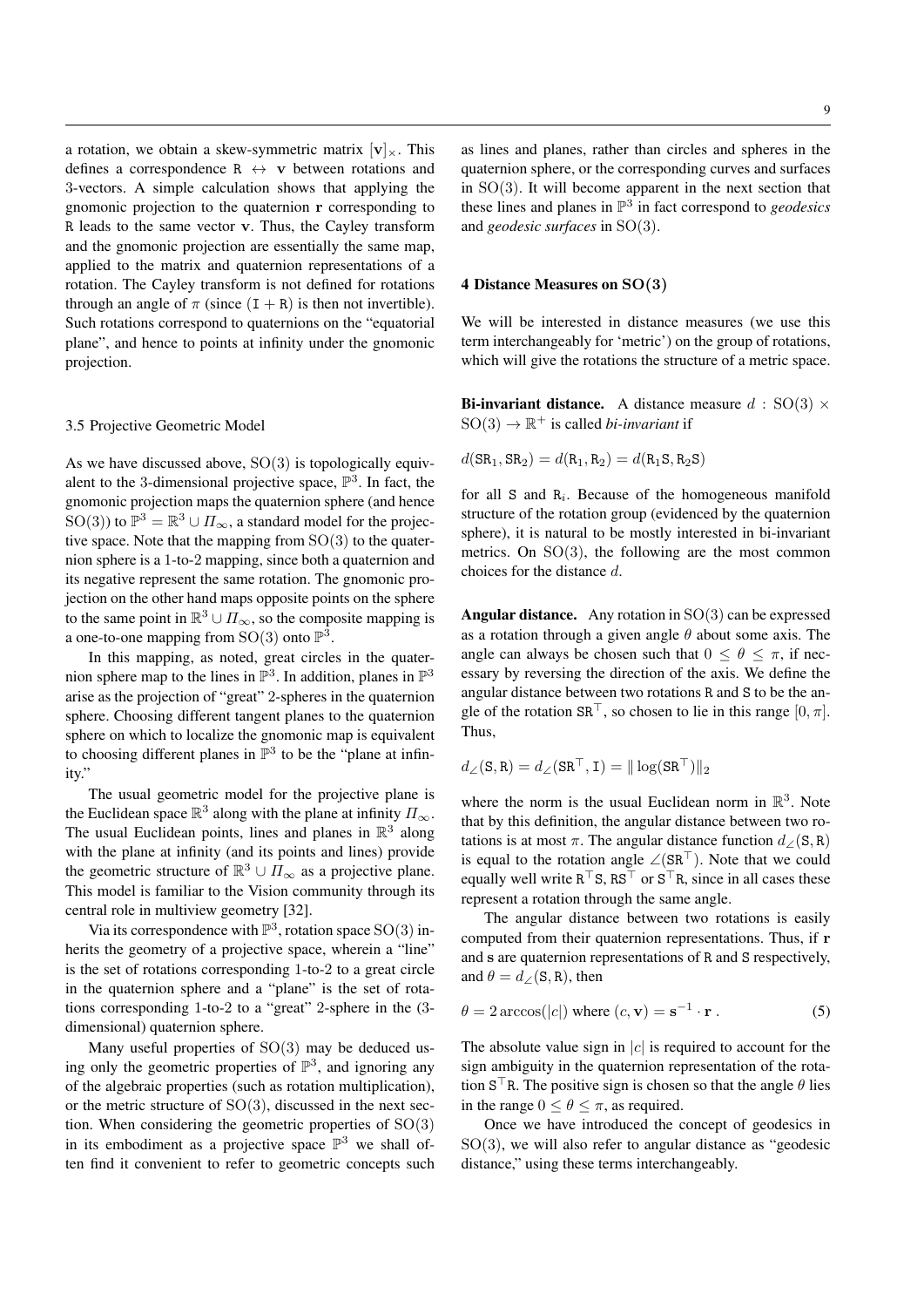Chordal distance. The *chordal distance* between two rotations R, S in  $SO(3)$  is the Euclidean distance between them in the embedding space  $\mathbb{R}^{3 \times 3} = \mathbb{R}^9$ . Thus,

$$
d_{\rm chord}({\bf S},{\bf R})=\|{\bf S}-{\bf R}\|_{\rm F}
$$

where  $\|\cdot\|_F$  represents the Frobenius norm of the matrix. This distance is easily related to the angular distance  $\theta = d_{\angle}(\mathbf{S}, \mathbf{R})$  using Rodrigues' formula (3). Specifically, let  $\texttt{SR}^\top = \exp(\theta \hat{\mathbf{v}}).$  Since  $[\hat{\mathbf{v}}]_\times$  and  $[\hat{\mathbf{v}}]_\times^2$  are orthogonal to each other with respect to the Frobenius inner product, and since  $\|[\hat{\mathbf{v}}]_{\times}\|_{\text{F}}^2 = \|[\hat{\mathbf{v}}]_{\times}^2\|_{\text{F}}^2 = 2$ , formula (3) gives

$$
d_{\text{chord}}(S, R)^2 = ||S - R||_F^2 = ||SR^{\top} - I||_F^2
$$
  
= 2(sin<sup>2</sup>(\theta) + (1 - cos(\theta))<sup>2</sup>)  
= 8 sin<sup>2</sup>(\theta/2)

from which we obtain the required relation

$$
d_{\text{chord}}(\mathbf{S}, \mathbf{R}) = 2\sqrt{2} \, \sin(\theta/2) \, .
$$

Quaternion distance. Another distance measure derives from the Euclidean distance between two quaternions in the embedding space  $\mathbb{R}^4$ . We may think to define a distance  $d_{\text{quad}}(S, R)$  between two rotations to be  $d_{\text{quad}}(S, R)$  =  $\|\mathbf{s} - \mathbf{r}\|_2$ , where s and r are quaternion representations of S and R, respectively. Unfortunately, this simple equation will not do, since both r and −r represent the same rotation, and it is not clear which one to choose (and analogous for s and −s, of course). However, this is resolved by defining

$$
d_{\rm{quat}}(\mathbf{S}, \mathbf{R}) = \min\{\|\mathbf{s} - \mathbf{r}\|_2, \|\mathbf{s} + \mathbf{r}\|_2\}
$$

where the norm is the usual Euclidean norm in  $\mathbb{R}^4$ . Since quaternions satisfy the condition  $\|\mathbf{s} \cdot \mathbf{t}\|_2 = \|\mathbf{s}\|_2 \|\mathbf{t}\|_2$ , where s·t represents the quaternion product, it is easily verified that the quaternion distance is bi-invariant.

The relationship of this to the angular distance is as follows. Let  $\theta = d_{\angle}(S, R) = d_{\angle}(SR^{\top}, I)$  be the angle of the rotation  $SR^{\top}$ . Represent the identity rotation I by the quaternion  $\mathbf{e} = (1, 0, 0, 0)$  and  $\mathbf{SR}^{\top}$  by the quaternion  $\mathbf{s} \cdot \mathbf{r}^{-1} = (\cos(\theta/2), \hat{\mathbf{v}} \sin(\theta/2))$ . Then the inner product of these two quaternions, considered simply as 4-vectors, is equal to  $\cos(\theta/2)$ . On the other hand, as an inner product of two unit vectors, it is equal to  $cos(\alpha)$ , where  $\alpha$  is the angle between the two vectors in  $\mathbb{R}^4$ . Thus, the angle between the two quaternions is  $\alpha = \theta/2$ . The distance  $\|\mathbf{s} \cdot \mathbf{r}^{-1} - \mathbf{e}\|_2 = \|\mathbf{s} - \mathbf{r}\|_2$  is then equal to

$$
d_{\rm{quat}}(\mathbf{S}, \mathbf{R}) = 2\sin(\alpha/2) = 2\sin(\theta/4),
$$

which is the distance between two unit vectors separated by an angle  $\theta/2$ . **Notation:** We will occasionally apply the angle metric  $d\angle(\cdot,\cdot)$  to quaternions, defining  $d\angle(\mathbf{s},\mathbf{r}) = 2\alpha$ to be twice the angle between the two quaternions, considered as vectors in  $\mathbb{R}^4$ . Then for the corresponding rotations,  $d_{\angle}(\mathbf{R}, \mathbf{S}) = \min (d_{\angle}(\mathbf{r}, \mathbf{s}), d_{\angle}(\mathbf{r}, -\mathbf{s})).$ 



Fig. 2 Distance metrics. *On the left (top to bottom) are angular, chordal and quaternion distances plotted as a function of rotation angle. On the right the squared distances. Plots are shown for rotation angles from* 0 *to* π*. The plots of the quaternion metric are scaled to be comparable with the other metrics.*

Plots of the three different distance functions discussed so far, plotted as functions of the angular distance are shown in fig 2.

Distance in angle-axis space. Yet another distance on  $SO(3)$  may be defined as the Euclidean distance between corresponding vectors  $log(S)$  and  $log(R)$  in angle-axis space. However, if  $log(R)$  is taken to be the smallest length vector representing R, then this metric is not continuous, in the sense that rotations through angles near  $\pi$  about opposite axes are not close to each other in this metric (but they are in the angle metric).

This problem can be resolved by choosing between alternative "branches" of the logarithm function. The definition then becomes

$$
d_{\log}(\mathbf{S}, \mathbf{R}) = \min \|\mathbf{v}_r - \mathbf{v}_s\|_2
$$

where the minimum is taken over all choices of vectors  $v_r$ and  $v_s$  such that  $\exp[v_r]_{\times} = R$  and  $\exp[v_s]_{\times} = S$ .

With this definition, it can be shown [28] that

$$
d_{\angle}(\mathbf{R}, \mathbf{S}) \leq d_{\log}(\mathbf{R}, \mathbf{S}) \leq (\pi/2) d_{\angle}(\mathbf{R}, \mathbf{S}),
$$

so both  $d_{\angle}$  and  $d_{\log}$  induce the same topology. However, the problem with this distance is that it is not bi-invariant, since  $d_{\text{log}}(\text{TS}, \text{TR}) \neq d_{\text{log}}(\text{S}, \text{R})$  in general. We will have little occasion to use this metric.

## 4.1 Curve Length and Geodesics

We now, consider the meaning of curve length in a metric space,  $(M, d)$ , where M is a set and d is the metric. We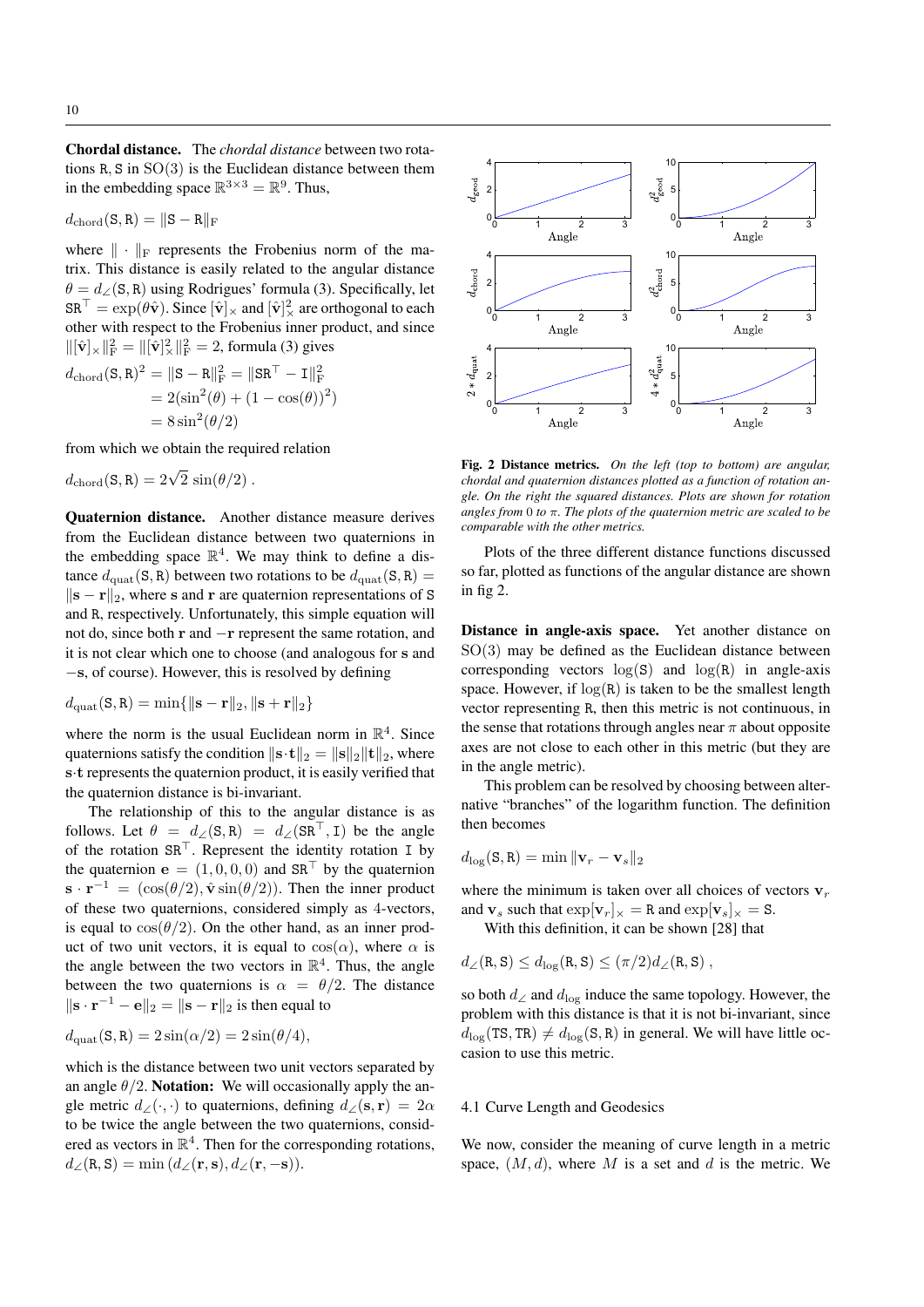wish to do this for arbitrary curves, without any assumption of differentiability. A *curve* in M is a continuous function  $\gamma : [0, 1] \rightarrow M$ ; it joins the starting point  $\gamma(0)$  to the end point  $\gamma(1)$ . The length of such a curve is defined as follows.

A *partition* of the interval  $[0, 1]$  is a sequence of points  $0 = t_0 < t_1 < \ldots < t_{n-1} < t_n = 1$  in the interval [0, 1]. We define

$$
L(\gamma; \{t_i\}) = \sum_{i=1}^n d(\gamma(t_i), \gamma(t_{i-1})) .
$$

It follows from the triangle inequality that if we refine the sequence  $t_0, \ldots, t_n$  by adding extra points, then the value of  $L(\gamma; \{t_i\})$  can not decrease.

Now, we define the length of the curve to be the supremum of  $L(\gamma; \{t_i\})$  over all partitions. A curve for which this supremum is finite is called a *rectifiable* curve. Otherwise, the curve is considered to have infinite length.

Given two points  $x, y \in M$ , a path  $\gamma$  from x to y is a curve with  $\gamma(0) = x$  and  $\gamma(1) = y$ . We may define a new metric on the space, called the *intrinsic metric* in which  $d(x, y)$  is defined to be the infimum of the lengths of all paths from  $x$  to  $y$ . It is easily verified that this defines a metric on the space, and  $\hat{d}(x, y) \geq d(x, y)$ .

We wish to find the relationship between the intrinsic metrics induced by two different metrics on the same space. The following result gives an answer.

**Theorem 1** *If*  $d_1(x, y)$  *and*  $d_2(x, y)$  *are two metrics defined on a space* M *such that*

$$
\lim_{d_1(x,y)\to 0} \frac{d_2(x,y)}{d_1(x,y)} = 1
$$
\n(6)

*uniformly (with respect to* x *and* y*), then the length of any given curve is the same under both metrics. Consequently, the intrinsic metrics induced by*  $d_1$  *and*  $d_2$  *are identical.* 

The condition (6) is to be interpreted to mean that for any  $\epsilon > 0$ , there exists  $\delta > 0$  such that

$$
1 - \varepsilon < \frac{d_2(x, y)}{d_1(x, y)} < 1 + \varepsilon \tag{7}
$$

whenever x and y are chosen so that  $d_1(x, y) < \delta$ .

Now, consider a curve  $\gamma$  with length  $L_1$  under the metric  $d_1$ , and  $L_2$  under metric  $d_2$ ; suppose both  $L_1$  and  $L_2$  are finite. Choose a value  $\eta > 0$  and define  $\varepsilon = \eta/L_1$ . Let  $\delta$  be chosen such that condition (7) is true. In this case

$$
(1 - \varepsilon)d_1(x, y) \le d_2(x, y) \le (1 + \varepsilon)d_1(x, y)
$$

provided  $d_1(x, y) < \delta$ .

Choose a partition  $t_0, \ldots, t_n$  to satisfy

$$
L_1 - \eta \le \sum_{i=1}^n d_1(\gamma(t_{i-1}), \gamma(t_i)) \le L_1 , \qquad (8)
$$

and

$$
L_2 - \eta \le \sum_{i=1}^n d_2(\gamma(t_{i-1}), \gamma(t_i)) \le L_2 , \qquad (9)
$$

This can be achieved while at the same time making the partition sufficiently fine such that  $d_1(\gamma(t_{i-1}), \gamma(t_i)) < \delta$  for all  $i$ . Then we have

$$
L_2 \ge \sum_{i=1}^n d_2(\gamma(t_{i-1}), \gamma(t_i))
$$
  
\n
$$
\ge (1 - \varepsilon) \sum_{i=1}^n d_1(\gamma(t_{i-1}), \gamma(t_i))
$$
  
\n
$$
\ge (1 - \varepsilon)(L_1 - \eta) \ge L_1 - 2\eta
$$
 (10)

and

 $\overline{n}$ 

$$
L_2 - \eta \le \sum_{i=1} d_2(\gamma(t_{i-1}), \gamma(t_i))
$$
  
\n
$$
\le (1 + \varepsilon) \sum_{i=1}^n d_1(\gamma(t_{i-1}), \gamma(t_i))
$$
  
\n
$$
\le (1 + \varepsilon)L_1 = L_1 + \eta.
$$
 (11)

From (9), (10) and (11) it follows that  $L_1-2\eta \le L_2 \le L_1+$ 2η. Since η was chosen arbitrarily, it follows that  $L_1 = L_2$ .

A slightly modified proof will be sufficient to show that if either  $L_1$  or  $L_2$  is infinite, then so is the other.

Equality of curve lengths. In the following exposition, we will use a convention that r and s represent unit quaternions, and that R and S are the corresponding rotation matrices.

The three metrics  $d_{\angle}$ ,  $d_{\text{quad}}$  and  $d_{\text{chord}}$  defined on SO(3) are distinct, as we have shown. However, we wish to show that their induced intrinsic metrics are identical, up to scale. Let  $d$  represent the intrinsic metric induced by a metric  $d$ . Letting  $d_{\angle}(\mathbf{R}, \mathbf{S}) = \theta$ , it was shown that  $d_{\text{chord}}(\mathbf{R}, \mathbf{S}) =$  $2\sqrt{2} \sin(\theta/2)$ . Therefore, it follows that

$$
\lim_{d_{\angle}(\mathbf{R}, \mathbf{S}) \to 0} \frac{d_{\mathrm{chord}}(\mathbf{R}, \mathbf{S})}{\sqrt{2} d_{\angle}(\mathbf{R}, \mathbf{S})} = 1.
$$

From this, theorem 1 implies that for a given curve in  $SO(3)$ , the curve lengths measured with respect to the angle and the curve lengths measured with respect to the angle and chordal metrics differ by a constant factor  $\sqrt{2}$ . Since the induced intrinsic metrics are defined as the infimum of path lengths, it follows that  $\hat{d}_{\text{chord}}(R, S) = \sqrt{2} \hat{d}_{\angle}(R, S)$ .

Similarly, we know that  $d_{\text{quat}}(R, S) = 2 \sin(\theta/4)$ , and so by the same argument, we see that  $\hat{d}_{\text{quad}}(R, S)$  =  $(1/2)\hat{d}_{\angle}(\text{R}, \text{S})$ . We have shown the following result.

**Theorem 2** *Let*  $\gamma(t)$  *be a curve in* SO(3) *and define*  $L_{\text{quad}}(\gamma)$ ,  $L_{\text{chord}}(\gamma)$  *and*  $L_{\angle}(\gamma)$  *to be the curve lengths with respect to the three different metrics. Then*

$$
L_{\text{chord}}(\gamma) = 2\sqrt{2} L_{\text{quat}}(\gamma) = \sqrt{2} L_{\angle}(\gamma) .
$$

*For the induced intrinsic metrics,*

$$
\widehat{d}_{\rm chord}({\tt R},{\tt S})=2\sqrt{2}\,\widehat{d}_{\rm quad}({\tt R},{\tt S})=\sqrt{2}\,\widehat{d}_{\angle}({\tt R},{\tt S})\;.
$$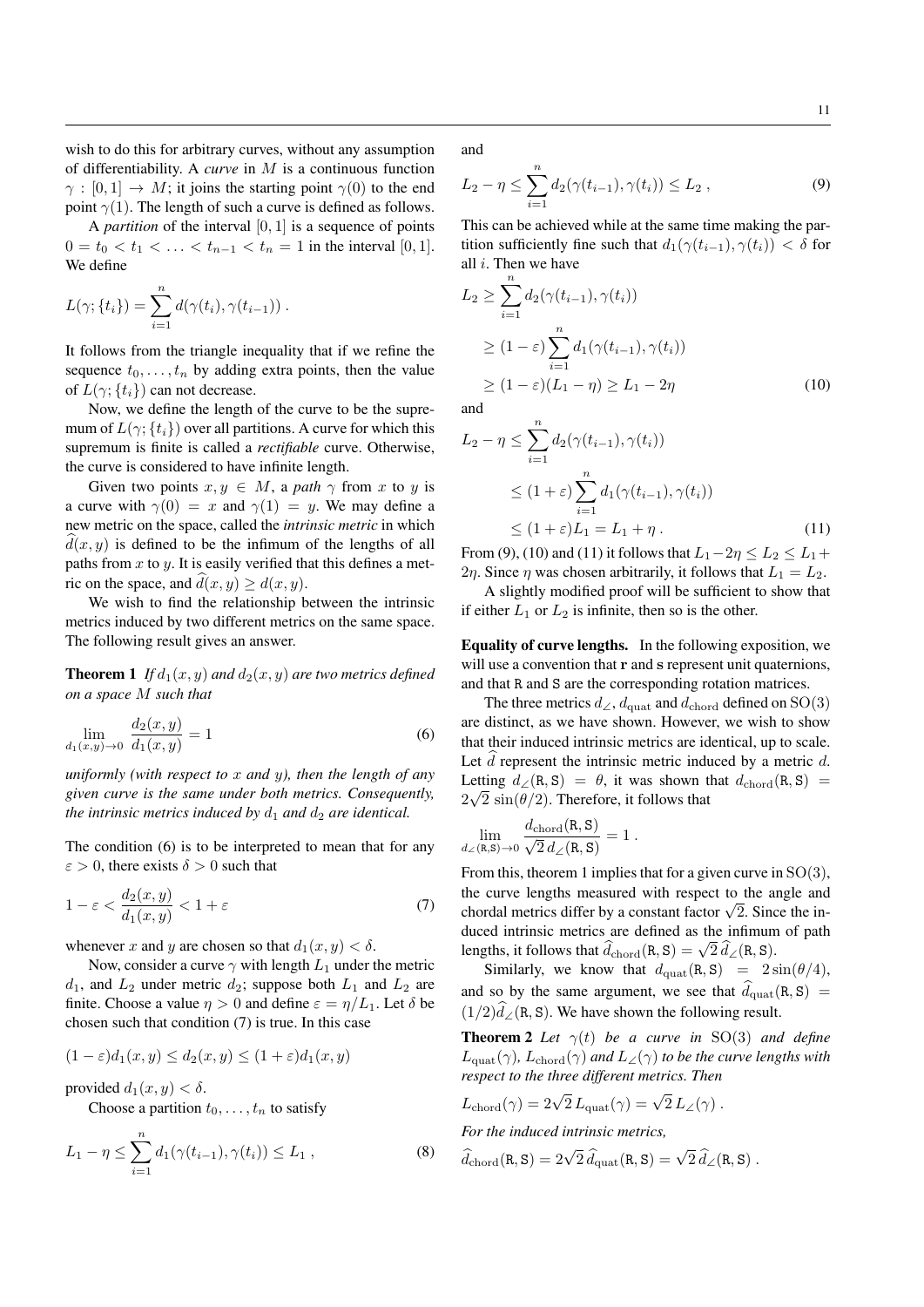The quaternion metric on  $SO(3)$  is derived from the Euclidean distance metric on the quaternion sphere. In fact, the two metrics are locally equal. It follows that the length of a curve on  $S<sup>3</sup>$  under the Euclidean metric is the same as the length  $L_{\text{quat}}$  of the corresponding curve on SO(3).

Note that the angle metric  $d\angle$  is identical with its induced intrinsic metric  $\hat{d}$ ∠. In standard terminology, this is expressed by saying that (SO(3), d∠) is a *length metric space*. This is not true for the other metrics  $d_{\text{chord}}$  and  $d_{\text{quat}}$ .

Geodesics. A geodesic is defined to be a locally lengthminimizing path. To be more specific, let  $I$  be an interval in R; a path is a continuous function  $\gamma : I \to M$  for any metric space  $(M, d)$ . We allow I to be infinite at either end, to allow infinite paths. The path  $\gamma$  is a geodesic if there exist open intervals  $I_i$  covering I such that for any two points x and y in  $I_i$ , the path  $\gamma$  restricted to the interval  $[x, y]$  is a shortest path from  $\gamma(x)$  to  $\gamma(y)$ .

It is well known that the shortest path between two points on the 3-sphere  $S<sup>3</sup>$  lies on a great circle. Moreover, two points on  $S<sup>3</sup>$  may be joined by a path that achieves the shortest length. Since path lengths in  $SO(3)$  are equal (up to a scale factor depending on the metric being used) to path lengths on the quaternion sphere, it follows that any two points in  $SO(3)$  may also be joined by a minimum length geodesic. This result, obvious enough in  $SO(3)$ , is true under very general conditions, as expressed in the Hopf-Rinow theorem (see Theorem 7.1 in [61] for a very general version), which states that if a length-metric space  $(M, d)$  is complete and locally compact then any two points in M can be connected by a minimizing geodesic.

We now consider more explicitly the shape of  $SO(3)$ geodesics as they appear in our main representations of  $SO(3)$  as a group of rotation matrices, the quaternion sphere and angle-axis space.

#### *4.1.1 Geodesics in the quaternion sphere.*

As we observed above, the great circles on  $S<sup>3</sup>$  are the geodesics. For varying t, the curve  $\gamma(t)$  $(\cos(t\theta/2), \sin(t\theta/2)\hat{\mathbf{v}})$  is the great circle in the quaternion sphere  $S^3$  passing through the points  $(1, 0)$  and  $s =$  $(\cos(\theta/2), \sin(\theta/2)\hat{\mathbf{v}})$ . Multiplication by a quaternion r represents a rigid transformation of the quaternion sphere. Consequently the curve  $\mathbf{r} \cdot \gamma(t)$  is also a great circle on  $S^3$ , passing through  $\mathbf r$  and  $\mathbf r \cdot \mathbf s$ . This is the general form of a quaternion great circle; any geodesic in  $S<sup>3</sup>$  is of the form

$$
\gamma(t) = \mathbf{r} \cdot (\cos(t\theta/2), \sin(t\theta/2)\hat{\mathbf{v}}).
$$



Fig. 3 *Geodesics in angle axis space: (a) geodesics lying in the ball* Bπ*; (b) Geodesics extended in angle-axis space form closed curves. These curves correspond via a one-to-one mapping with the great circles on the quaternion sphere.*

*4.1.2 Geodesics in angle-axis space.*

The curve in angle-axis space corresponding to the geodesic  $\gamma(t) = (\cos(t/2), \sin(t/2)\hat{\mathbf{v}})$  in the quaternion sphere is the curve given by  $t\hat{v}$ , namely a straight line through the origin.

It is useful to understand what arbitrary geodesics in angle-axis space look like. (It should be understood that when we talk of geodesics in angle-axis space or another representation of rotations, we mean curves that correspond to geodesics in  $SO(3)$ ).

The shape of geodesics in angle-axis space is shown in fig 3 which shows sample geodesics lying in some plane in angle-axis space. Geodesics through the origin (identity rotation) will be radial lines in angle-axis space. Other geodesics will be curves (neither circles nor ellipses) passing through any pair of opposite points on the boundary of  $B_{\pi}$ , both these points representing the same rotation.

It is interesting to see (fig 3) that geodesics can be extended beyond the ball  $B_{\pi}$ , representing rotations through angles greater than  $\pi$ . As the figure shows the geodesics will close to form closed curves in angle-axis space.

4.1.3 *Geodesics in* 
$$
SO(3) \subset GL(3)
$$

Mapping the geodesic  $\mathbf{r} \cdot (\cos(t/2), \sin(t/2)\hat{\mathbf{v}})$  we obtain the geodesic in SO(3), namely  $\text{R} \exp[t\hat{\mathbf{v}}]_{\times}$ .

The shortest path in  $SO(3)$  from rotation R to S is given by

$$
\gamma(t) = \text{R} \exp(t \log(\mathbf{R}^\top \mathbf{S})),\tag{12}
$$

which is a one-parameter family of rotations about a single axis.

#### *4.1.4 Geodesics and the Gnomonic Projection*

The gnomomic projection, described in section 3.4 has the particularly pleasing property that it maps geodesics in  $SO(3)$  to geodesics (straight lines) in  $\mathbb{R}^3$ . As noted, an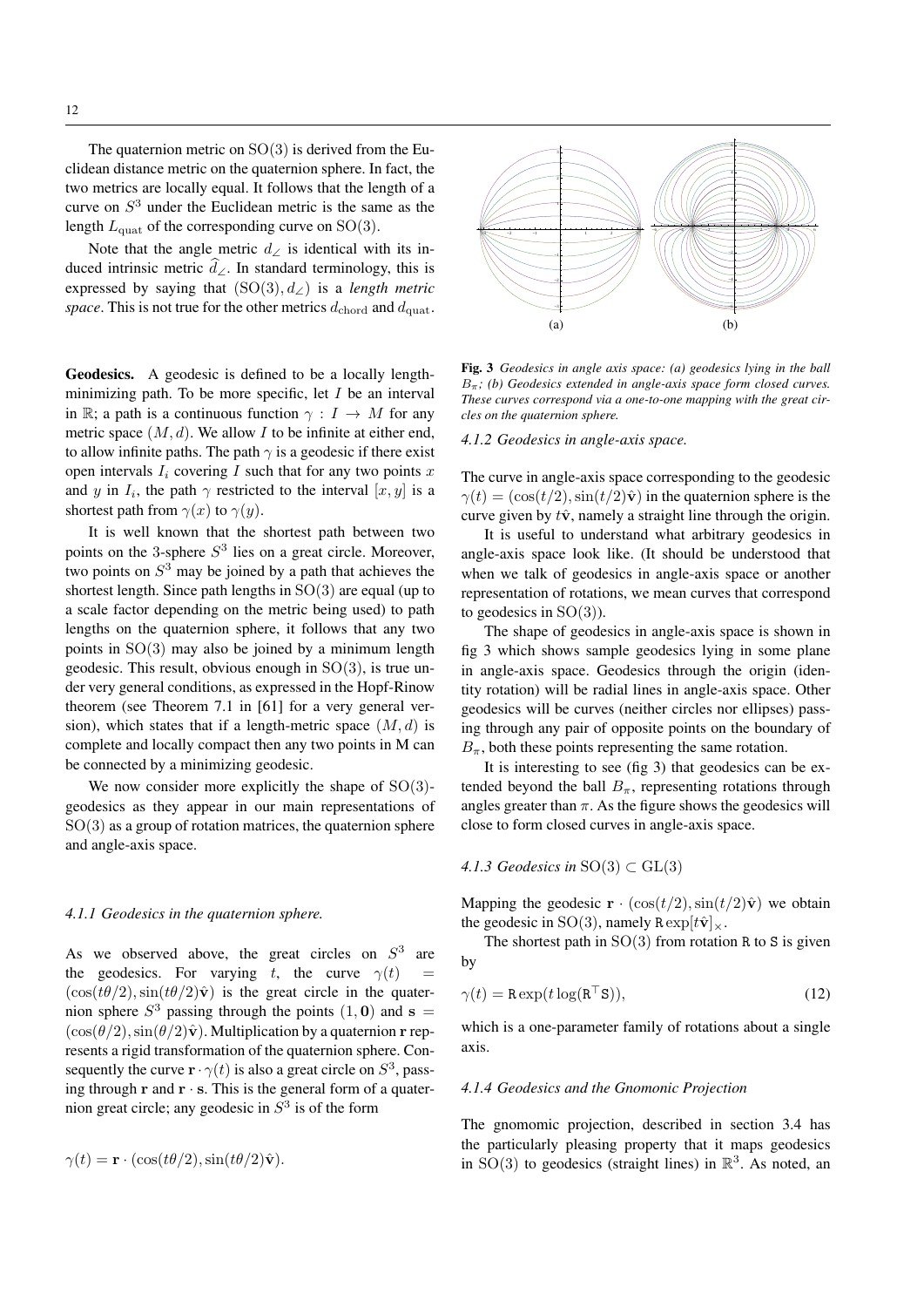$$
d_{\angle}(\mathbf{S}, \mathbf{R}) = \theta
$$
  
\n
$$
d_{\text{chord}}(\mathbf{S}, \mathbf{R}) = 2\sqrt{2} \sin(\theta/2)
$$
  
\n
$$
d_{\text{quat}}(\mathbf{S}, \mathbf{R}) = 2\sin(\theta/4)
$$
  
\n
$$
d_{\angle}^{2}(\mathbf{S}, \mathbf{R}) = \theta^{2}
$$
  
\n
$$
d_{\text{chord}}^{2}(\mathbf{S}, \mathbf{R}) = 8\sin^{2}(\theta/2) = 4(1 - \cos(\theta))
$$
  
\n
$$
d_{\text{quat}}^{2}(\mathbf{S}, \mathbf{R}) = 4\sin^{2}(\theta/4) = 2(1 - \cos(\theta/2))
$$
  
\n
$$
\hat{d}_{\angle}(\mathbf{S}, \mathbf{R}) = \theta
$$
  
\n
$$
\hat{d}_{\text{chord}}(\mathbf{S}, \mathbf{R}) = \sqrt{2}\theta
$$
  
\n
$$
\hat{d}_{\text{quat}}(\mathbf{S}, \mathbf{R}) = \theta/2
$$

Table 2 *Relationship between the different metrics on* SO(3)*.*

 $SO(3)$ -geodesic, when represented in the quaternion sphere is just a great circle. Such a great circle is formed by the intersection of a 2-dimensional plane (linear space) in  $\mathbb{R}^4$  with the unit sphere. Therefore, the projection of a great circle from the centre of the sphere is just a 2-dimensional plane. When intersected with the tangent plane at some point on the sphere (the centre of the gnomonic projection), it forms a straight line.

This correspondence of geodesics with straight lines in  $\mathbb{R}^3$  allows us to reason about geodesics in SO(3), and also gives us a simple intuitive understanding of these geodesics.

# *4.1.5 Summary*

We will chiefly be interested in three distance functions and their squares. These are as follows.

- 1. Angular distance  $d_{\angle}(\mathbf{S}, \mathbf{R})$ , equal to the angle  $\theta$  belonging to the rotation  $SR^{\top}$ . When equipped with this metric, SO(3) is a length metric space. This seems to be the most natural metric for SO(3).
- 2. Chordal distance  $d_{\text{chord}}(S, R)$ , the distance inherited from the embedding of the rotations in  $\mathbb{R}^{3\times3} = \mathbb{R}^9$ , equipped with the usual Euclidean metric.
- 3. Quaternion distance  $d_{\text{quad}}(S, R)$  induced by the identification of rotations with points on the unit quaternion sphere, with metric inherited from  $\mathbb{R}^4$ .

The intrinsic metrics induced by these three metrics are, apart from constant scale factors, all the same and equal to the angle metric. The scale differences between the three intrinsic metrics are a source of potential confusion and irritation. Table 2 gives the values of the different metrics in terms of the angular distance.

The different induced intrinsic metrics  $\hat{d}$  determine the length of paths in rotation space, including the length of geodesics. Because of the differences in scale the length of paths is ambiguous. To settle this, we choose the angle metric as being the standard and most natural metric

– When we talk of length of paths or distances in rotation space, we mean path length or distance under the angle metric.

In addition, we will frequently refer to angular distance between two rotations as the *geodesic distance*, the length along the shortest geodesic path from one to the other.

4.2 The Cosine Rule in SO(3).

In planar geometry, the cosine rule states that  $c^2 = a^2 + b^2$  –  $2ab\cos(C)$ , where a, b, and c are the sides of a triangle and  $C$  is the angle opposite  $c$ . We wish to have a similar formula for geodesic triangles in  $SO(3)$ .

Proposition 2 *Let* a*,* b *and* c *be the lengths of three geodesic line segments in* SO(3)*, forming a triangle with vertices* A*,* B *and* C*. If* c *is the length of the smaller geodesic arc between* A *and* B*, then*

$$
\cos(\frac{c}{2}) = \left| \cos(\frac{a}{2}) \cos(\frac{b}{2}) + \sin(\frac{a}{2}) \sin(\frac{b}{2}) \cos(\widehat{C}) \right|, \quad (13)
$$

*where*  $\hat{C}$  *is the angle at vertex*  $C$ *.* 

Notes. This rule is true whether  $a$  and  $b$  are the shorter geodesic lengths or not, as long as the angle  $\hat{C}$  is measured between the two corresponding geodesic arcs meeting at C. Note also that the length of the longer geodesic arc  $c'$  between A and B satisfies  $cos(c'/2) = -cos(c/2)$ .

We assume without loss of generality that C is the identity rotation and consider the representation of the rotations in angle-axis space, with  $a \hat{v}$  and  $b \hat{w}$  being the representations of A and B respectively. Here  $\hat{v}$  and  $\hat{w}$  are unit vectors. The geodesic arcs from C to A and B correspond to the radial line segments from the origin to  $a \hat{v}$  and  $b \hat{w}$  respectively, and  $\hat{C}$  is simply the angle between these line segments at the origin, so  $\cos(\widehat{\mathbf{C}}) = \langle \hat{\mathbf{v}}, \hat{\mathbf{w}} \rangle$ .

The required value  $c$  is simply the angular distance between rotations A and B. This may be computed using quaternion multiplication. Let  $\mathbf{a} = (\cos(a/2), \hat{\mathbf{v}} \sin(a/2)),$ and  $\mathbf{b} = (\cos(b/2), \hat{\mathbf{w}} \sin(b/2))$  be the quaternion representations of A and B. Calculating in quaternions

$$
\mathbf{a} \cdot \mathbf{b}^{-1} = (\cos(a/2)\cos(b/2) + \sin(a/2)\sin(b/2)\langle \hat{\mathbf{v}}, \hat{\mathbf{w}} \rangle, \ldots)
$$

where we do not need to compute the second part of the quaternion. The required formula for  $cos(c/2)$  now follows directly from (5).

# 5 Single Rotation Averaging

We now have the machinery to be able to consider each of the rotation averaging problems described in section 1. First, we consider (single) rotation averaging in  $SO(3)$  under the various different metrics of interest. Given  $n$  rotations  $R_i$ ,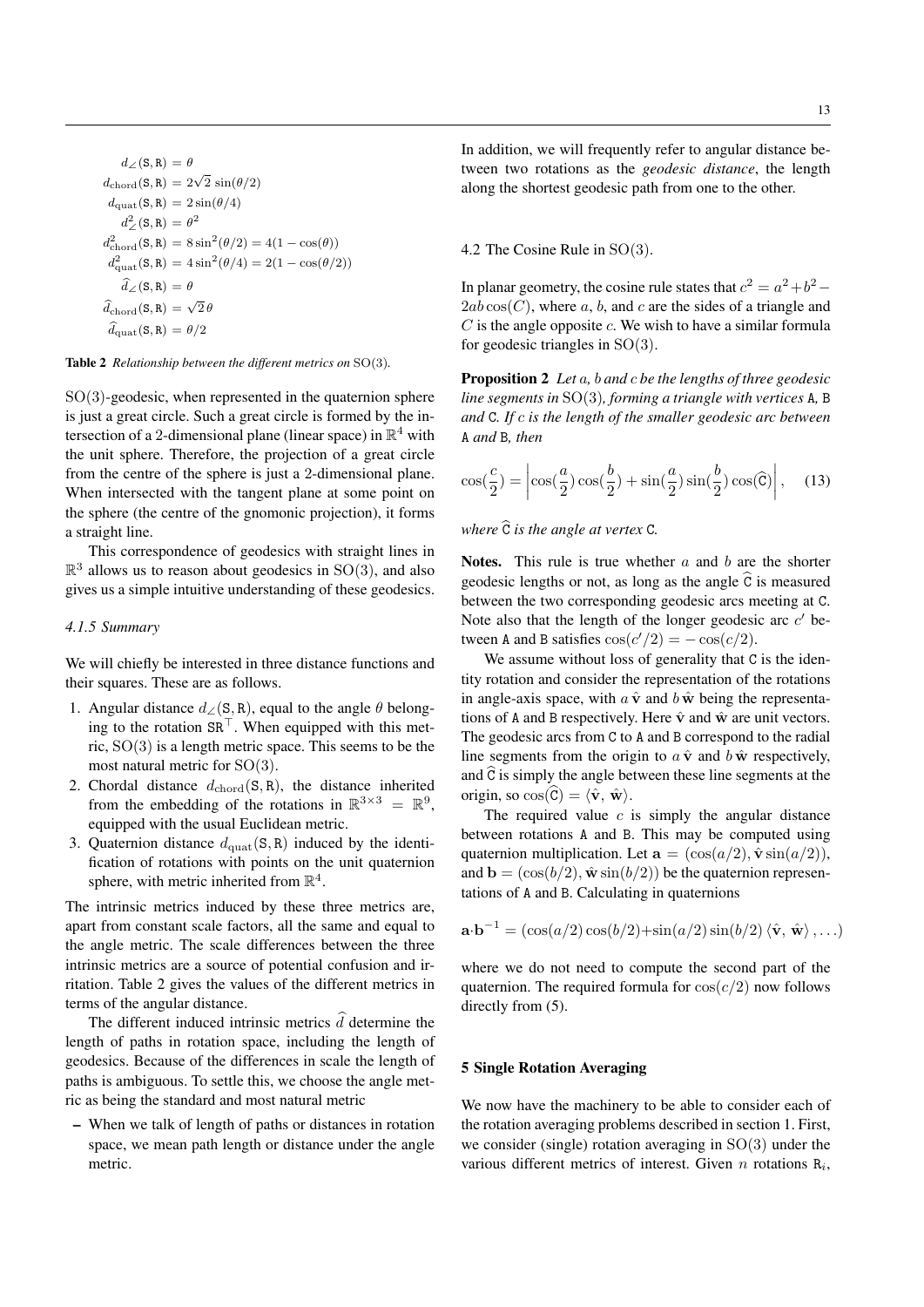the problem is to find the rotation R that minimizes the cost function

$$
C(R) = \sum_{i=1}^{n} d(R_i, R)^p,
$$
 (14)

where d is one of our metrics, and  $p = 1$  or 2.

In this section, we will analyze the convexity of  $C(R)$  on  $SO(3)$  and give convergent algorithms for the various metrics. The reader unfamiliar with the concept of (geodesic) convexity on Riemannian manifolds is referred to the appendix. It also contains a detailed discussion of weak convexity, an essential generalization of convexity that allows for larger domains of convexity.

# 5.1 The Geodesic and Quaternion Means

For the geodesic (angle) metric, the associated  $L_2$ -mean is usually called the Karcher mean [26] or the geometric mean  $[57]$ . A necessary condition  $[57, (3.12)]$  for R to be a  $d^2$ -mean of  $\{R_1, \ldots, R_n\}$  is given by

$$
\frac{1}{n}\sum_{i=1}^{n}\log(\mathbf{R}^{\top}\mathbf{R}_{i})=0.
$$
\n(15)

For the  $L_2$  geodesic or quaternion metrics, an individual term  $d^2(\mathbf{R}, \mathbf{R}_i)$  in (14) is strictly convex as a function of R on an open ball  $\overset{\circ}{B}(\mathbf{R}_i, \pi)$ , and hence the cost function  $C(\mathbf{R})$  is strictly convex on any connected component of the intersection of the open balls  $\overset{\circ}{B}(\mathbf{R}_i, \pi)$ . In general, the intersection of open balls consists of several components, as shown in proposition 11 in the appendix. A given open ball  $\mathring{B}(\mathbf{R}_i, \pi)$ consists of the whole of  $SO(3)$ , except for the plane consisting of rotations at angular distance  $\pi$  from  $R_i$ . It follows that the total cost function (14) is strictly convex except on the union of these planes. This, and a little more is stated in the following theorem.

**Theorem 3** Let  $d(\cdot, \cdot)$  be the geodesic or quaternion metric *on* SO(3). Given rotations  $R_i$ ,  $i = 1, \ldots, n$ , the cost function  $C(\mathbf{R}) = \sum_{i=1}^{n} d(\mathbf{R}_i, \mathbf{R})^2$  is strictly convex, except on the *union of planes*

$$
\Pi_i = \{ \mathbf{S} \in \mathrm{SO}(3) \, | \, d_{\angle}(\mathbf{R}_i, \mathbf{S}) = \pi \}
$$

*in the following sense. These sets*  $\Pi_i$  *divide* SO(3) *into at*  $m$ ost  $\binom{n}{3}+n$  *regions whose interior is weakly convex.*  $C(\mathtt{R})$ *is strictly convex on the interior of each of these regions and is non-differentiable on the boundary, that is, on the union*  $of$  the sets  $\Pi_i$ . The cost function  $C(\mathtt{R})$  has at most one min*imum on each of the regions and hence there are at most*  $\binom{n}{3} + n$  *minima.* 

*Proof.* Each individual cost function  $d(R_i, R)^2$  is strictly convex on the open ball  $\hat{B}(\mathbf{R}_i, \pi)$ . Since each  $\hat{B}_i(\mathbf{R}_i, \pi)$ is weakly convex, their intersection consists of at most  $\binom{n}{3} + n$  weakly convex components by proposition 11. Each  $d(\mathbf{R}_i, \mathbf{R})^2$  is strictly convex on each such component. Hence their sum is strictly convex, and has a unique minimum on each component (by proposition 20). The proof will be completed by showing that  $C(R)$  cannot have a minimum on the set  $\mathrm{SO}(3)\setminus\bigcap_{i=1}^n \overset{\circ}{B}(\mathtt{R}_i,\pi)=\bigcup_{i=1}^n \varPi_i.$ 

Consider a point S in  $\bigcup_{i=1}^{n} \overline{H_i}$  and choose a geodesic through S that does not lie on any of the planes  $\Pi_i$ . For those i such that  $S \in \Pi_i$ , the function  $d(R_i, S)^2$  restricted to the geodesic has an upward cusp at S, whereas for those  $i$  such that  $S \notin \Pi_i$  the same function is smooth. The sum of two such functions cannot be a minimum, so S is not a minimum of  $C(R)$ . This completes the proof.

Theorem 3 indicates that  $SO(3)$  may be divided into a large number of individual weakly convex regions, each with its own local minimum. It may seem, therefore, that the problem of finding the global minimum is quite challenging. The following observation shows that if the rotations  $R_i$  are not too widely separated, one of the weakly convex regions may be quite large. The following result follows directly from theorem 3 and proposition 19 in the appendix. See there for the notion of convex basin  $B^{\natural}$ .

**Theorem 4** Let  $d(\cdot, \cdot)$  be the geodesic or quaternion met*ric on* SO(3). Given rotations  $\mathbf{R}_i$ ,  $i = 1, \ldots, n$ , all lying in a weakly convex set B, the cost function  $C(\mathbb{R}) =$  $\sum_{i=1}^{n} d(R_i, R)^2$  is strictly convex on the convex basin  $B^{\natural}$ , *and hence has at most a single isolated minimum on* B\ *.*

The most important case is when  $B$  is convex, in which case  $B^{\dagger}$  is a weakly convex set containing B (proposition 19). If B is an open ball  $\check{B}(S,r)$  with  $r \leq \pi$ , then  $B^{\natural} = B(\mathbf{S}, \pi - r)$ , so if r is small, then the cost function is strictly convex on a large ball. The special case of the geodesic metric and  $r = \pi/2$  is classical, see Theorem 3.7 in [26], and we restate it in the following corollary.

**Corollary 1** Let  $\mathbf{R}_i$  be rotations satisfying  $d_{\angle}(\mathbf{R}_i, \mathbf{S}) < \pi/2$ *for some rotation* S *and for all* i*, then*

$$
C(\mathbf{R}) = \sum_{i=1}^{n} d_{\angle}(\mathbf{R}_i, \mathbf{R})^2
$$

*is strictly convex on*  $B(S, \pi/2)$ *, and hence has a single isolated minimum on that set.*

Note that in general we do not claim that the cost function does in fact have even a local minimum on  $B^{\natural}$ . In fact it is not difficult to find an example where there is no such minimum, in the case where  $B$  is weakly convex, but not convex. It will be shown in the next section however, that if  $B$  is convex, then a unique local minimum, in fact the global minimum of the cost function lies in B.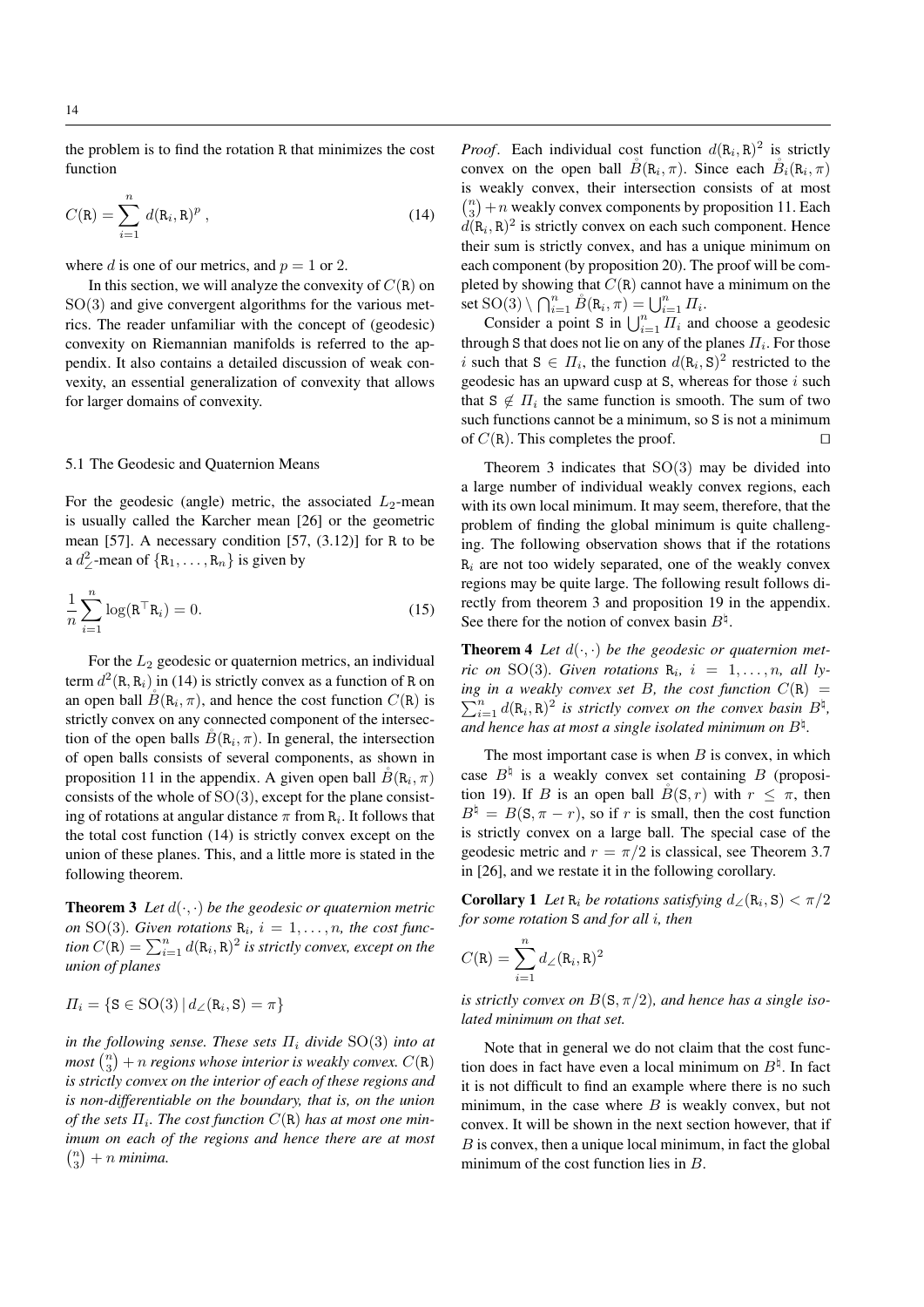# 5.2 The Global Minimum

In the previous section, we identified the regions on which the geodesic or quaternion  $L_2$  cost functions are strictly convex, and indicated the existence of multiple possible local minima. According to theorem 4, if the rotations all lie in a convex set  $B$ , then the cost function is strictly convex on  $B^{\natural}$ , which is a weakly convex set containing B (according to proposition 19). In the next theorem we give a much stronger result, showing that in fact the *global minimum* of the cost function lies in  $B$ . In fact this will be shown in a more general framework that applies to all the metrics that we are considering in this paper, and more.

Theorem 5 *Let* B *be a convex subset of* SO(3) *and let the rotations*  $R_i$ ,  $i = 1, \ldots, n$  *be contained in B. Let*  $d_i(R)$ *be any strictly monotonic function of (geodesic) distance*  $d_{\angle}(\mathbf{R}_i, \mathbf{R})$ . Then any global minimum in SO(3) of the func*tion*

$$
C_f(\mathbf{R}) = \sum_{i=1}^{n} d_i(\mathbf{R})
$$

*lies in* B*.*

By strictly monotonic here, we mean that  $d_i(\mathbf{R}) < d_i(\mathbf{R}')$ if and only if  $d_{\angle}(\mathbf{R}_i, \mathbf{R}) < d_{\angle}(\mathbf{R}_i, \mathbf{R}')$ . Examples include any of the  $L_p$  distance metrics we consider in this paper (including those listed in theorem 11), also weighted distances  $d_i(\mathbf{R}) = w_i d^p(\mathbf{R}_i, \mathbf{R})$  for weights  $w_i > 0$ , as well as robust functions such as Huber distance and others ([32]). In all these cases, the theorem shows that if rotations  $R_i$  all lie in a convex set, then their "mean" under any of these "generalized distance" functions also lies in the convex set.

Furthermore, it was shown in theorem 4 that if  $d_i(\mathbf{R})$  is the  $L_2$  geodesic or quaternion metric there exists a single local, and hence by this theorem a unique global minimum in B. For the other metrics listed in theorem 11, the present theorem holds, but as will be seen later, there is not necessarily a *unique* global minimum in B.

If our intention were to prove this theorem in  $\mathbb{R}^n$ , then the result would be intuitively obvious and the proof simple. One could argue as follows. If  $X$  is a point not lying in a closed convex set  $B'$ , then there exists a plane  $\Pi$  separating  $X$  from  $B'$ . Let N be a normal vector to the plane, pointing from **X** perpendicular and towards the plane  $\Pi$ . Then the distance from **x** to any point  $Y_i$  in  $B'$  decreases in the direction N. Therefore, **X** can not be a minimum of  $\sum_{i=1}^{n} d_i(\mathbf{x})$ , for any increasing function  $d_i(\mathbf{X})$  of the distance from **X** to  $Y_i$ . Since the convex hull of the rotations  $R_i$  is a closed convex set, this argument shows that the minimum must lie in this convex hull, and hence in any convex set  $B$  containing all the  $R_i$ . This proof does not work in  $SO(3)$ , since the distance of  $X$  to points in  $B'$  does not necessarily decrease in the direction N.

Neither is the theorem true for rotations in a weakly convex set. It is easy to find counterexamples. For instance, consider the closed ball of radius  $5\pi/6$  about the identity rotation and let R<sub>1</sub> and R<sub>2</sub> be rotations through  $5\pi/6$  and  $-5\pi/6$ about some axis, both lying in this ball. However, the rotation R, through angle  $\pi$  about this axis is the  $L_2$ -mean, minimizing the sum of squared distances to  $R_1$  and  $R_2$ , since  $d_{\angle}(\mathbf{R}_i, \mathbf{R}) = \pi/6$  for  $i = 1, 2$ .

It is remarkable that there are counterexamples to this theorem for manifolds other than  $SO(3)$ , see [11], although it has been shown to hold for the special case of a set of points that are contained within a small ball. More specifically, Le [47] studied geodesic  $L_2$  averaging on general Riemannian manifolds and showed the existence of a unique global  $L_2$ -mean of a set of points contained in an open ball of radius at most  $\pi/4$  (this is the numerical value on SO(3) of the general bound given in Le's paper). This result was improved by Afsari [2] who achieved a radius bound of  $\pi/2$ (on SO(3)) and derived analogous results for general  $L_p$ means. Afsari also studied convex sets but only those contained in a small ball. Nevertheless, the theorem is true for all convex sets in SO(3).

Theorem 5 will be proved as an easy consequence of the following two lemmas. Proofs are provided in the appendix.

Lemma 1 *Theorem 5 is true in the special case where* B *is a closed convex set and the rotations* R<sup>i</sup> *lie in the interior of* B*.*

Lemma 2 (Pumping lemma.) *Let* B *be a closed convex subset of* SO(3) *then there exists a larger closed convex subset* Bˆ *of* SO(3) *such that all points of* B *lie in the interior of* Bˆ*. Furthermore, the intersection of all such sets* Bˆ *is equal to* B*.*

In a sense, we may pump up  $B$ , like a balloon to form a larger closed convex set. (We recognize that the term "pumping lemma" is used in the literature for an entirely different result, but there should be no confusion.)

The theorem follows directly from these two results. Indeed, if rotations  $R_i$ ;  $i = 1, ..., n$  lie in a convex set B, then their convex hull  $H \subset B$  exists and is closed. In this case, the pumping lemma shows that there exists a closed convex set  $\hat{B}$  containing the points  $\mathbf{R}_i$  in its interior. Then lemma 1 will hold for  $\hat{B}$ , guaranteeing that the mean of the R<sub>i</sub> lies in  $\hat{B}$  for all such  $\hat{B}$  containing H. However, by the second part of the pumping lemma, the mean must lie in  $H$ , and hence in B.

#### 5.3 The Geodesic  $L_2$ -mean

The rotation minimizing  $C(R) = \sum_{i=1}^{n} d \angle (R, R_i)^2$  is also known at the Karcher mean of the rotations. Manton [53] has provided a convergent algorithm to find this mean, where the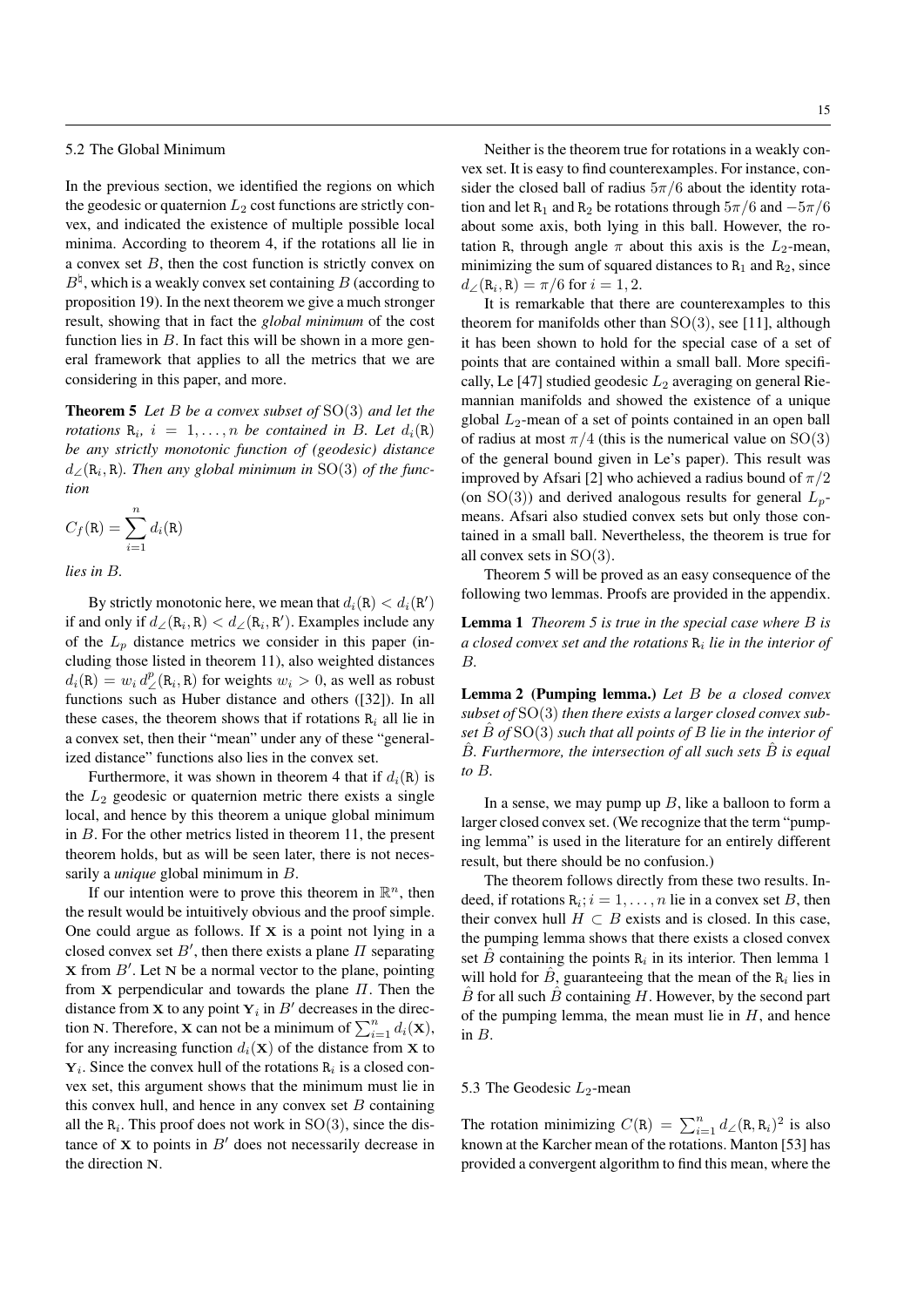inner loop of the algorithm is computing the average in the tangent space, and then projecting back onto the manifold  $SO(3)$  via the exponential map. Note that Condition (15) is a necessary condition for R to minimize this cost function. The algorithm is as follows.

1: Set  $R := R_1$ . Choose a tolerance  $\varepsilon > 0$ . 2: loop 3: Compute  $\mathbf{r} := \frac{1}{n} \sum_{i=1}^{n} \log (\mathbf{R}^{\top} \mathbf{R}_{i}).$ 4: if  $\|\mathbf{r}\| < \varepsilon$  then<br>5: return R 5: return R 6: end if 7: Update  $R := R \exp(r)$ . 8: end loop Algorithm 1: *Computing the geodesic*  $L_2$ -mean on  $SO(3)$ 

In fact, this algorithm is shown to be an instance of simple Riemannian gradient descent (with constant step-size 1) and it is shown that if all the rotations lie in a closed ball of radius  $\delta < \pi/2$ , then an implementation with arbitrary numerical accuracy would terminate within a  $d\angle$ -distance of  $\varepsilon \tan(\delta)/\delta$  of the mean [53, Theorem 5]. See also [48] for similar results.

Our convexity results imply that if the rotations lie in an arbitrary convex set  $B$ , then a gradient descent algorithm with properly chosen step-size will converge to the global minimum [62].

Higher order algorithms. Second and other higher order algorithms for means on manifolds appear to be much less studied than first order algorithms like gradient descent. For a Newton-type algorithm to compute the Karcher mean see [45]. While a Riemannian generalization of the popular BFGS method is well known and has been stated specifically for compact Stiefel manifolds in [67], it appears not to have been applied to the special case of rotation averaging. The same holds for conjugate gradient [16].

There does not appear to be any non-iterative algorithm to solve the geodesic  $L_2$  single rotation averaging problem.

## 5.4 The Geodesic  $L_1$ -mean

Another interesting mean with respect to the angular distance  $d\angle$  is the associated  $L_1$ -mean, that is, the global minimum of the function

$$
C(\mathbf{R}) = \sum_{i=1}^{n} d_{\angle}(\mathbf{R}_i, \mathbf{R}).
$$
 (16)

We might assume the  $L_1$ -mean to be more robust to errors than the corresponding  $L_2$ -mean. See [12] for some evidence for this assertion.

However, this minimizer is not always unique. Take for example any geodesic  $\gamma : I \to SO(3)$  of length less than  $\pi/2$  and take R<sub>1</sub> =  $\gamma(t_1)$  and R<sub>2</sub> =  $\gamma(t_2)$ , where  $t_1, t_2 \in I$ . Then any point  $\gamma(t)$ ,  $t \in [t_1, t_2]$  on the geodesic yields the

same minimal cost  $C(\gamma(t)) = C(\gamma(t_1))$ . Note further that  $C(R)$  is not differentiable at the points  $R = R_i, i = 1, ..., n$ . Hence not all of the minimizers are critical points of  $C(R)$ in this example.

While theorem 11 merely states that the angular distance is convex on open balls of radius  $\pi$ , a more careful evaluation of the Hessian (see Table 3) and its eigendirections reveals that in fact the angular distance is strictly convex along any geodesic, except for the geodesics that pass through the reference point  $R_i$ . Thus, unless all the rotations  $R_i$  lie on a single geodesic, the cost function will be strictly convex along any geodesic. This means that all the theorems from the previous section apply under this additional condition, and we get the following strong result.

Theorem 6 *Let* R<sup>i</sup> *be rotations not all lying on a single geodesic. Let*  $S = \{R_1, \ldots, R_n\}$ *. Then, the cost function*  $C(\mathbf{R}) = \sum_{i=1}^{n} d_{\angle}(\mathbf{R}_i, \mathbf{R})$  *is differentiable everywhere in*  $S^{\natural}$ except at the points  $R_i$ . It is strictly convex everywhere on  $S^{\natural}$ *and has at most one local minimum in the closure of each of the*  $\binom{n}{3}$  + *n connected components of*  $S^{\natural}$ .

*If all* R<sup>i</sup> *lie in a convex set* B *then* C(R) *is strictly convex on the weakly convex set*  $B^{\natural}$  *containing* B, and the unique *global geodesic* L1*-mean lies in* B*.*

A practical algorithm. We propose a Riemannian gradient descent algorithm with geodesic line search to compute the  $L_1$ -mean. A detailed derivation of the gradient

$$
\nabla C(\mathbf{R}) = -\mathbf{R} \sum_{i=1}^{n} \frac{\log(\mathbf{R}^{\top} \mathbf{R}_{i})}{\|\log(\mathbf{R}^{\top} \mathbf{R}_{i})\|}
$$
(17)

is given in the appendix.

The algorithm starts at some initial point R; how this is chosen is discussed below. It then iteratively makes steps in the direction of the downhill gradient, using line search to find the minimum in the gradient direction, and continuing until convergence.

The search direction is computed using (17). Note that this formula is invalid if R is equal to one of the  $R_i$  – the cost function is not differentiable at this point. The following observation allows us to compute the downhill gradient direction in this case.

Let  $R = R_i$ , equal to one of the rotations being averaged, and define

$$
\mathbf{r} = \sum_{\mathbf{R}_i \neq \mathbf{R}} \log(\mathbf{R}^\top \mathbf{R}_i) / || \log(\mathbf{R}^\top \mathbf{R}_i) ||,
$$
 (18)

namely the gradient formula (17), omitting the term involving  $R_i$ . If  $||r|| \leq 1$ , then R is a local minimum of the cost function (hence the global minimum if all  $R_i$  lie in a convex set and not all on a single geodesic, according to theorem 6). Otherwise, r is a vector in the direction of most rapid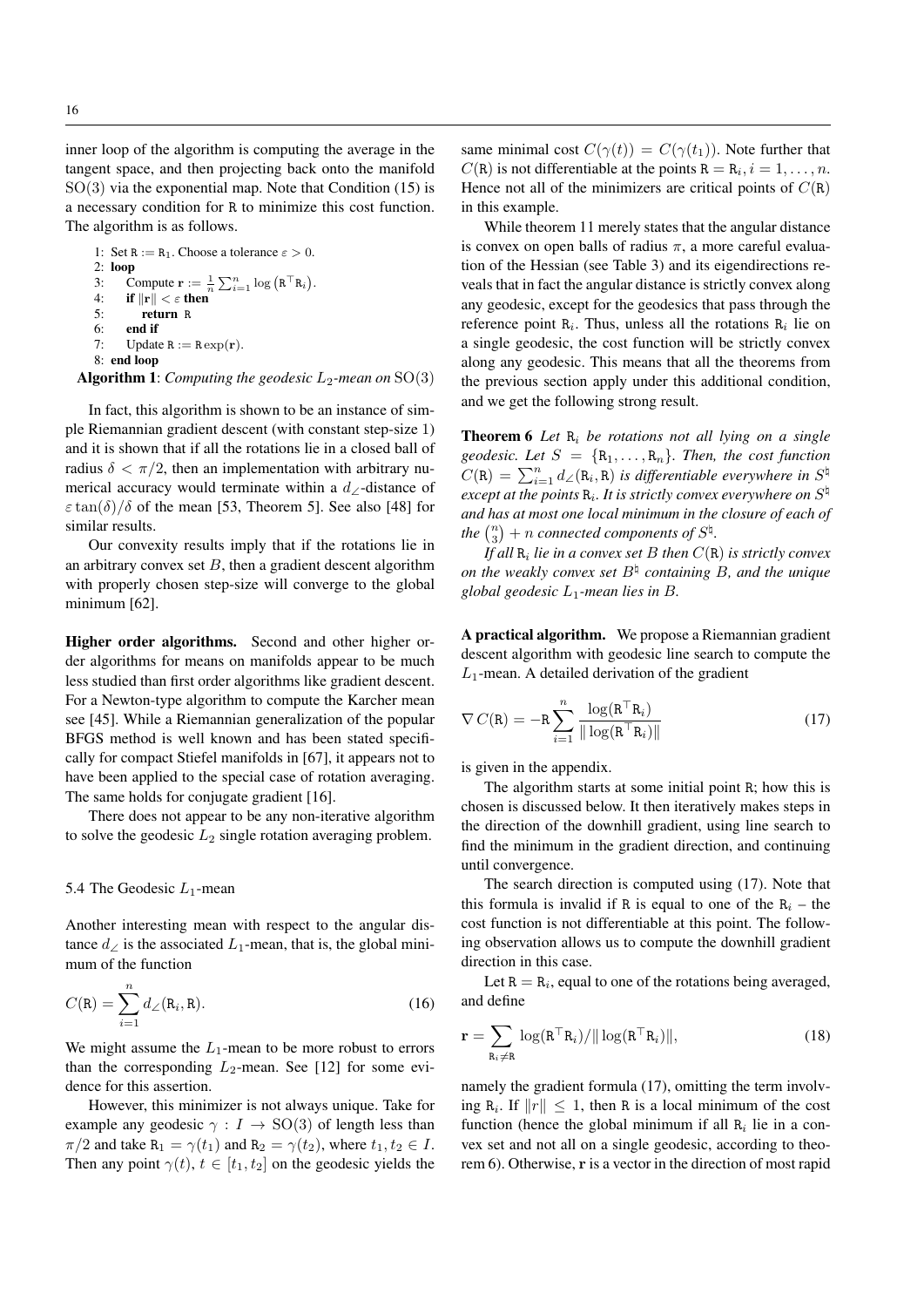This observation is easily verified, since the term involving  $R_i$  missing from (18) corresponds to the gradient of the function  $d$  ∕ (R, R<sub>i</sub>). The gradient of this function points everywhere radially away from  $R_i$ , with magnitude 1.

If all the rotations  $R_i$  lie in a convex set B, we define an initial rotation  $R^{(0)} = \operatorname{argmin}_{\{R_i\}} C(R_i)$  and set  $\alpha^{(0)} =$  $C(\mathbf{R}^{(0)})$ . Then the sublevel set

$$
S(\alpha^{(0)}, B) = \{ \mathbf{R} \in B \, | \, C(\mathbf{R}) < \alpha^{(0)} \}
$$

is a convex set on which the cost function is differentiable (since it does not contain any  $R_i$ ) and convex, and achieves its global minimum. If we start the iteration by setting R equal to  $R^{(0)}$  then either this is the required minimum or else the first step in the direction (18) will place us inside the sublevel set, and no future step will take us to (or pass through) any of the rotations. This will allow us to compute gradients without fear, and use gradient-based line search algorithms if desired. Convergence follows directly from [1, Corollary 4.3.2].

The complete algorithm is as follows.

```
1: Choose a tolerance \varepsilon > 0.
2: Set R := \operatorname{argmin}_{\{R_i\}} C(R_i).
 3: Compute \mathbf{r} := \sum_{\mathbf{R}_i \neq \mathbf{R}} \log(\mathbf{R}^\top \mathbf{R}_i) / || \log(\mathbf{R}^\top \mathbf{R}_i) ||.
 4: if \|\mathbf{r}\| \leq 1 then
5: return R
6: else<br>7: \frac{1}{6}loop
 8: Compute s^* := \operatorname{argmin}_{s \geq 0} C(\operatorname{R} \exp(s\mathbf{r})).9: if \|s^*\mathbf{r}\| < \varepsilon then
10: return R
11: end if
12: Update R := R \exp(s^* \mathbf{r}).13: Compute \mathbf{r} := \sum_{i=1}^n \log(\mathbf{R}^\top \mathbf{R}_i) / || \log(\mathbf{R}^\top \mathbf{R}_i) ||.
14: end loop
15: end if
```
Algorithm 2: *Computing the geodesic* L1*-mean of a set of rotations* R<sup>i</sup> *. If all rotations lie inside a convex set* B*, then this algorithm is guaranteed to converge.*

Possibly, the easiest way to implement the line search in Step 8 is a Fibonacci search on a large enough interval, though gradient-based search is also a possibility. We suggested initializing at the best rotation  $R_i$ , but this may be expensive with many rotations, and is probably not necessary, as long as (18) is used to compute the search direction in the case where R is equal to one of the  $R_i$ . An attractive alternative is to initialize the algorithm with the geodesic  $L_2$ -mean, which is within the convex basin containing the global minimum, if all rotations  $R_i$  lie in a convex set  $B$ .

## *5.4.1 Weiszfeld Algorithm*

The algorithm 2 requires a line search to determine the step length in the descending gradient direction. It is possible to give a closed-form step length that still guarantees convergence. The algorithm is derived from the classical Weiszfeld algorithm [81] that finds the geometric median  $(L_1$ -mean) of points in  $\mathbb{R}^n$ . The application of the Weiszfeld algorithm to the geodesic  $L_1$  averaging problem was shown in [27]. It differs from algorithm 2 only in the method of determining the step length, s.

The Weiszfeld algorithm in  $\mathbb{R}^n$  is a gradient descent algorithm. Given points  $x_i \in \mathbb{R}^n$ , the downhill gradient of the cost at a given point y is the sum of the unit vectors directed from y to each of the points  $x_i$ . Given a current estimate  $y<sup>t</sup>$ , the next estimate of the minimum in a gradient descent algorithm is given by

$$
y^{t+1} = y^t + \lambda \sum_{i=1}^n \frac{\mathbf{x}_i - \mathbf{y}^t}{\|\mathbf{x}_i - \mathbf{y}^t\|},
$$

where  $\lambda > 0$  is some value controlling the step-size along the gradient direction. The choice of step size in the Weiszfeld algorithm is set to be  $\lambda = \sum_{i=1}^{n} ||\mathbf{x}_i - \mathbf{y}^t||^{-1}$ . Writing  $s_i^t = ||\mathbf{x}_i - \mathbf{y}^t||$ , we then find that

$$
\mathbf{y}^{t+1} = \mathbf{y}^t + \frac{\sum_{i=1}^n (\mathbf{x}_i - \mathbf{y}^t) / s_i^t}{\sum_{i=1}^n 1 / s_i^t}
$$
(19)

$$
=\frac{\sum_{i=1}^{n} \mathbf{x}_i / s_i^t}{\sum_{i=1}^{n} 1 / s_i^t} \tag{20}
$$

As long as the intermediate iterates  $y_i^t$  do not concide with any of the points  $x_i$ , this algorithm will provably converge to the geometric median of the points [81]. Convergence may not be fast. If in fact  $y^t$  coincides with some point  $x_i$ , then the algorithm will get stuck at this point. A simple strategy in this case is to displace the iterate  $y<sup>t</sup>$  slightly and continue. It may easily be shown that successive iterates will "escape" from some point  $x_i$ , not the minimum, by approximately doubling the distance at each iteration.

**Geodesic median in**  $SO(3)$ . We now consider the problem of computing the  $L_1$  geodesic mean in SO(3). To be able to apply the Weiszfeld algorithm, we transition back and forth between SO(3), and its tangent space centred at the current estimate. The following lemma shows that we can use the geometric median in the tangent space to find the geodesic median in rotation space SO(3).

**Lemma 3** If  $S$  is the geodesic median of rotations  $R_i$ , then *the origin*  $0 \in \mathbb{R}^3$  *is the geometric median of the points*  $\log_{\mathbf{S}}(\mathbf{R}_i)$ *. Conversely, if* S *and all*  $\mathbf{R}_i$  *lie in a convex set in*  $SO(3)$ , and **0** is the geometric median of the points  $\log_{\mathbf{S}}(\mathbf{R}_i)$ , *then* S *is the geodesic median of the* R<sup>i</sup> *.*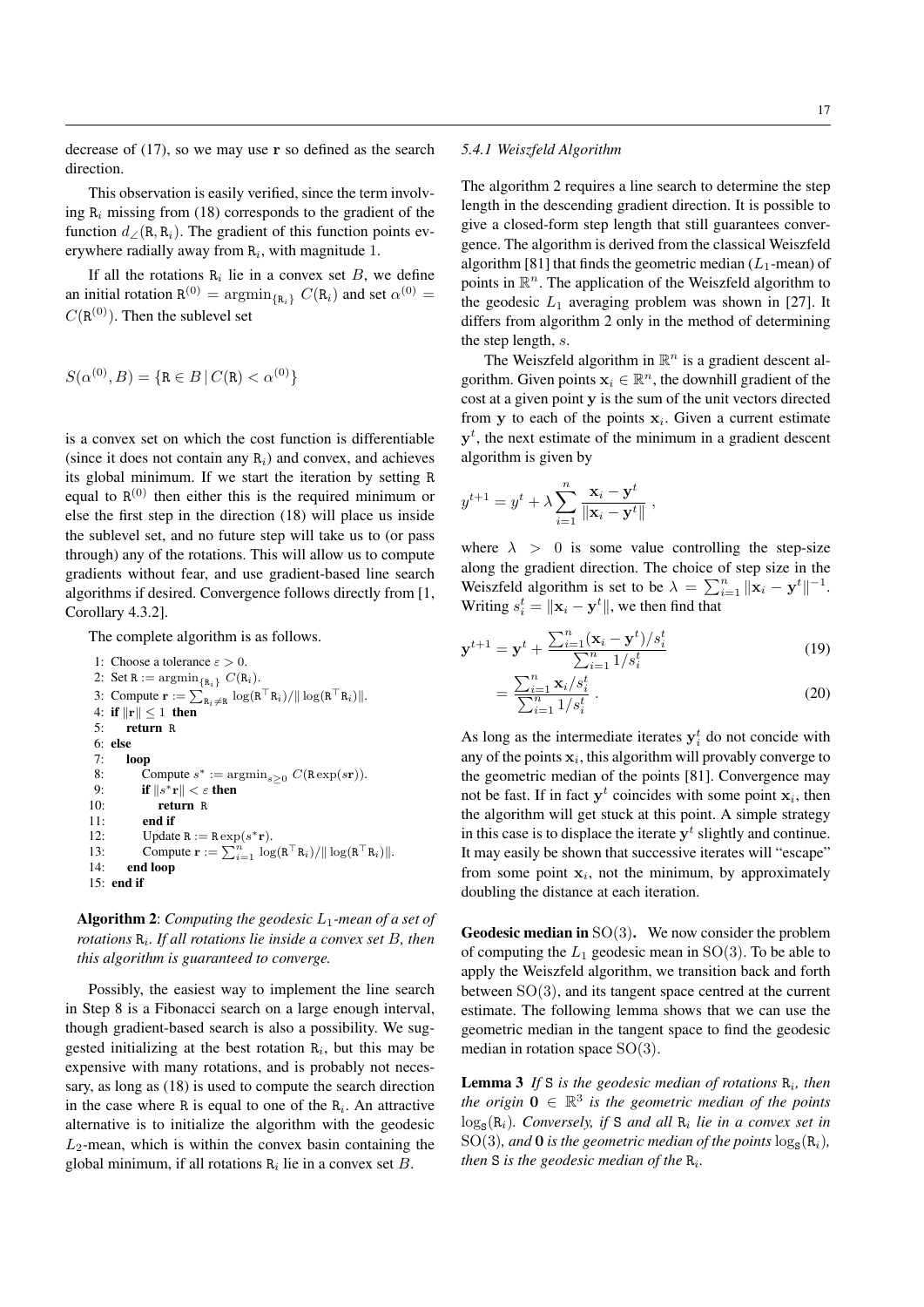*Proof.* If S is the geodesic median of the  $R_i$ , then the gradient of the cost function,  $C(S) = \sum_{i=1}^{n} d \angle (R_i, S)$  is zero at S. The gradient is defined as a vector in the tangent space at S, which may be computed to be the vector

$$
\nabla_C = -\sum_{i=1}^n \frac{\log_S(\mathbf{R}_i)}{\|\log_S(\mathbf{R}_i)\|}.
$$

Writing  $\mathbf{r}_i = \log_{\mathbf{S}}(\mathbf{R}_i)$ , we see that this gradient vector is also the gradient of the cost  $C'(\mathbf{s}) = \sum_{i=1}^{n} ||\mathbf{r}_i - \mathbf{s}||$  at  $\mathbf{s} =$  $0 \in \mathbb{R}^3$ . In other words,  $s = 0$  is a critical point of C'. However, since this cost function is convex in  $\mathbb{R}^3$ , it follows that  $s = 0$  is a minimum of the cost function, and so  $s = 0$ is the geometric median of the  $\mathbf{r}_i$  in  $\mathbb{R}^3$ .

On the other hand, if  $s = 0$  is the minimum of  $C'(s)$ , then by the same argument the gradient of  $C$  is zero at S, so S is at least a critical point of the cost. However, it is not true that the cost function  $C$  is convex, or has a single minimum on the whole of SO(3). For this reason, we need the condition that all  $R_i$  lie in a convex set (theorem 5). In this case, the cost  $C$  is convex in the set and the global minimum of  $C$ lies within the ball, and hence at S.  $\Box$ 

Given this lemma, we are led to propose an algorithm for finding the geodesic median in  $SO(3)$ , based on the Weiszfeld algorithm on the tangent space. Given rotations  $R_i \in SO(3)$ , we proceed as follows.

- 1. Find an initial estimate  $S^0$  for the median. Such an estimate may already be know, or else we may take the  $L_2$ -mean of the rotations  $\mathbf{R}_i$  as a starting point.
- 2. At any time  $t = 0, 1, \ldots$  apply the logarithm map centred at  $S^t$ , to compute  $\mathbf{v}_i = \log_{S^t}(\mathbf{R}_i)$ .
- 3. (Weiszfeld step): Set

$$
\delta = \frac{\sum_{i=1}^{n} \mathbf{v}_i / ||\mathbf{v}_i||}{\sum_{i=1}^{n} 1 / ||\mathbf{v}_i||}
$$

- 4. Set  $S^{t+1} = \exp(\delta)S^t$ .
- 5. Repeat steps 2 to 4 until convergence.

Thus, this algorithm may be thought of as carrying out successive iterative steps of the Weiszfeld algorithm, each step taking place in the tangent space centred at the current estimate.

For computational efficiency, it is simpler to work with the quaternion representations  $r_i$  of the rotations  $R_i$ , since mapping between quaternions and angle-axis representation is simpler than computing the exponential and logarithm maps. In addition quaternion multiplication is faster than matrix multiplication. Let  $Q$  be the unit quaternions. The mapping  $q : \mathbb{R}^3 \to Q$  given by

$$
q: \theta \hat{\mathbf{v}} \mapsto (\cos(\theta/2), \sin(\theta/2)\hat{\mathbf{v}})
$$

maps between angle-axis and quaternion representation of a rotation. Then steps 2 to 4 of the above algorithm are replaced by

$$
\theta_i \hat{\mathbf{v}}_i = q^{-1} (\mathbf{r}_i \cdot \bar{\mathbf{s}}^t)
$$

$$
\delta = \frac{\sum_{i=1}^n \hat{\mathbf{v}}_i}{\sum_{i=1}^n 1/\theta_i}
$$

$$
\mathbf{s}^{t+1} = q(\delta) \cdot \mathbf{s}^t
$$

where  $\bar{s}^t$  represents the conjugate (inverse) of the quaternion  $s<sup>t</sup>$ . A further alternative is to use the Baker-Campbell-Hausdorff formula (see e.g. [23]) to work entirely in angleaxis space, but this is essentially equivalent to this use of quaternions.

As is shown in lemma 3, a stationary point of this algorithm (for which  $S^t = S^{t+1}$ ) must be the geodesic median of the rotations R<sub>i</sub>, provided that  $d_{\angle}(\mathbf{S}^t, \mathbf{R}_i) < \pi/2$  for all i.

The Euclidean metric in a tangent space is related within constant bounds to the angular metric in  $SO(3)$ , so it is plausible that this algorithm will converge. However, convergence of this algorithm follows from the results of [20, 2]. More precisely, it was shown in [20] that if all the  $R_i$  lie within a ball of radius  $\pi/4$ , the above algorithm converges to the so-called solipsistic mean (the minimum of the cost function within the given ball) provided that (1) not all the  $R_i$ lie on a single geodesic, and (2) the algorithm does not step outside that ball. Condition (2) can be shown to hold in this setting. Alternatively, restriction (2) can be overcome using step size control and projection techniques [83], although this negates the conceptual simplicity of the Weiszfeld algorithm. Finally, it was shown in [2] that the solipsistic mean is in fact the global mean if all the  $R_i$  lie within a ball of radius  $\pi/4$ .

## 5.5 The Chordal  $L_2$ -mean

The cost function for rotation averaging under the  $L_2$ chordal metric is

$$
C(\mathbf{R}) = \sum_{i=1}^{n} d_{\text{chord}}(\mathbf{R}_i, \mathbf{R})^2 , \qquad (21)
$$

and the chordal  $L_2$ -mean of a set of rotations  $R_i$  is defined as the rotation that minimizes this cost. It is usually called the *projected* or *induced arithmetic mean* [57, 72]. As shown in fig 2, the chordal distance metric is not convex beyond a ball of radius  $\pi/2$ . Thus the squared chordal distance has substantially different convexity properties compared to the squared geodesic distance (theorem 11). Making the appropriate changes we get the following analogue to corollary 1.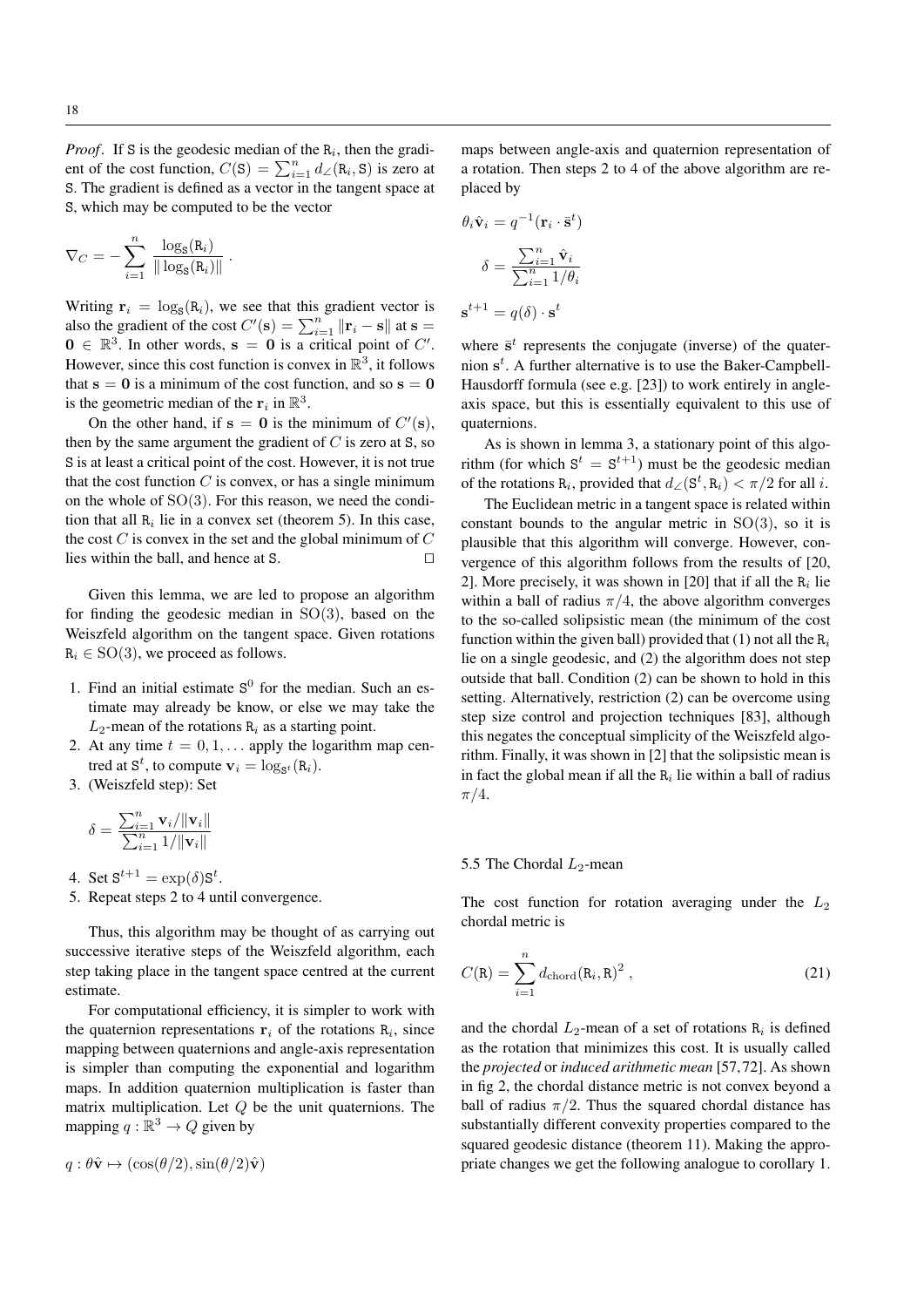19

**Theorem 7** Let  $R_i$  be rotations satisfying  $d_{\angle}(R_i, S) < \pi/4$ *for some rotation* S *and for all* i*, then*

$$
C(\mathbf{R}) = \sum_{i=1}^{n} d_{\text{chord}}(\mathbf{R}_i, \mathbf{R})^2
$$

*is strictly convex on*  $B(S, \pi/4)$ *, and hence has a single isolated minimum on that set.*

Theorem 5, specifying possible locations of global minima, applies unchanged and hence we have the following global result.

Corollary 2 *Let* R<sup>i</sup> *be rotations lying in a convex set* B *of radius less than* π/4*, then the unique global chordal* L2*-mean lies in* B *and moreover the cost function*  $C(\mathbf{R}) = \sum_{i=1}^{n} d_{\text{chord}}(\mathbf{R}_i, \mathbf{R})^2$  is strictly convex on some ball  $B(\mathsf{S}, \pi/4) \supset B$ .

There is no direct analogue of theorem 3 for the chordal  $L_2$ -mean.

A closed-form algorithm. Given this seemingly less favourable convexity situation, compared with the geodesic and quaternion means, it is perhaps surprising that there is a closed-form algorithm for finding the global minimum of (21). The solution given in [54] involves the quaternion representation of the rotations. Let rotations  $R_i$  be given, and let  $r_i$  be chosen quaternion representations. Form the matrix  $A = \sum_{i=1}^{n} \mathbf{r}_i \mathbf{r}_i^{\top}$ , which is a  $4 \times 4$  symmetric matrix. Note that it does not depend on the choice between r and −r. Now, let s <sup>∗</sup> be the eigenvector of A corresponding to the maximum eigenvalue. We claim that s<sup>\*</sup> is the quaternion representation for the minimum of the cost (21).

Let s be a quaternion, and  $cos(\alpha_i) = \langle \mathbf{r}_i, \mathbf{s} \rangle$ . Then

$$
\mathbf{s}^{\top} \mathbf{A} \mathbf{s} = \sum_{i=1}^{n} \cos^2(\alpha_i) = \sum_{i=1}^{n} \cos^2(\theta_i/2),
$$

where  $\theta_i = d_{\angle}(\mathbf{R}_i, \mathbf{S})$ , cf. section 4. Then s<sup>\*</sup> is the vector that maximizes the left-hand side of this equation. Thus,

$$
\mathbf{s}^* = \underset{\mathbf{s}}{\operatorname{argmax}} \sum_{i=1}^n \cos^2(\theta_i/2)
$$

$$
= \underset{\mathbf{s}}{\operatorname{argmin}} \sum_{i=1}^n \sin^2(\theta_i/2)
$$

$$
= \underset{\mathbf{s}}{\operatorname{argmin}} \sum_{i=1}^n d_{\text{chord}}(\mathbf{R}_i, \mathbf{S})^2.
$$

Note that by using quaternions, we obtain the chordal mean, not the quaternion mean. This algorithm will fail to give a unique solution only when the matrix A has repeated maximum eigenvalues.

Closed form using rotations. A full characterization of all the minima of the cost function (21) can also be given in terms of the matrix representations of the rotations [72]. Let

$$
\mathtt{C}_\mathrm{e} = \sum_{i=1}^n \mathtt{R}_i \in \mathbb{R}^{3 \times 3}
$$

Let  $\langle \cdot, \cdot \rangle$  represent the Frobenius inner product (sum of the elementwise products of two matrices). Then, if  $R_i$  and S are rotations,

$$
\sum_{i=1}^{n} d_{\text{chord}}(\mathbf{R}_{i}, \mathbf{S})^{2} = \sum_{i=1}^{n} ||\mathbf{R}_{i} - \mathbf{S}||_{\text{F}}^{2}
$$

$$
= \sum_{i=1}^{n} \langle \mathbf{R}_{i} - \mathbf{S}, \mathbf{R}_{i} - \mathbf{S} \rangle
$$

$$
= \sum_{i=1}^{n} (\langle \mathbf{R}_{i}, \mathbf{R}_{i} \rangle - 2 \langle \mathbf{R}_{i}, \mathbf{S} \rangle + \langle \mathbf{S}, \mathbf{S} \rangle)
$$

$$
= K - 2 \langle \mathbf{C}_{e}, \mathbf{S} \rangle,
$$

where  $K$  is a constant (independent of S). Therefore,

$$
\underset{\mathbf{S} \in \text{SO}(3)}{\text{argmin}} \sum_{i=1}^{n} d_{\text{chord}}(\mathbf{R}_{i}, \mathbf{S})^{2} = \underset{\mathbf{S} \in \text{SO}(3)}{\text{argmax}} \langle \mathbf{C}_{e}, \mathbf{S} \rangle
$$

$$
= \underset{\mathbf{S} \in \text{SO}(3)}{\text{argmin}} ||\mathbf{C}_{e} - \mathbf{S}||_{\text{F}}
$$

Thus minimizing the  $L_2$  chordal cost function is equivalent to finding the closest matrix  $S$  to  $C_e$  under the Frobenius norm.

The matrix S that we seek is obtained using the Singular Value Decomposition. Let  $C_e = UDV^{\top}$  where the diagonal elements of D are arranged in descending order. If  $det(UV^{\top}) \geq 0$ , then set S = UV<sup>T</sup>. Otherwise set S = U diag(1, 1, -1) $V^{\top}$ . The matrix S so obtained is the closest rotation to  $C_e$ , and hence the required rotation minimizing (21).

## 5.6 The Chordal  $L_1$ -mean

The chordal  $L_1$  mean of a set of rotations  $R_i$  is defined as the minimum of

$$
C(\mathbf{R}) = \sum_{i=1}^{n} d_{\text{chord}}(\mathbf{R}_{i}, \mathbf{R}) = \sum_{i=1}^{n} 2\sqrt{2} \sin(\theta_{i}/2)
$$

where  $\theta_i = d_{\angle}(\mathbf{R}_i, \mathbf{R})$  denotes the angle of the rotation  $\mathbf{R}_i \mathbf{R}^{\top}$ .

Although the chordal distance is not convex (theorem 11), theorem 5 still applies, constraining the possible global minima in case the  $R_i$  lie in a convex set. However, because of non-convexity, we can not assert that multiple global minima do not exist in this case. In fact, when  $n = 2$ , or when the rotations all lie on or even near a single geodesic, it is easy to find cases where multiple local minima exist, centred on the individual rotations.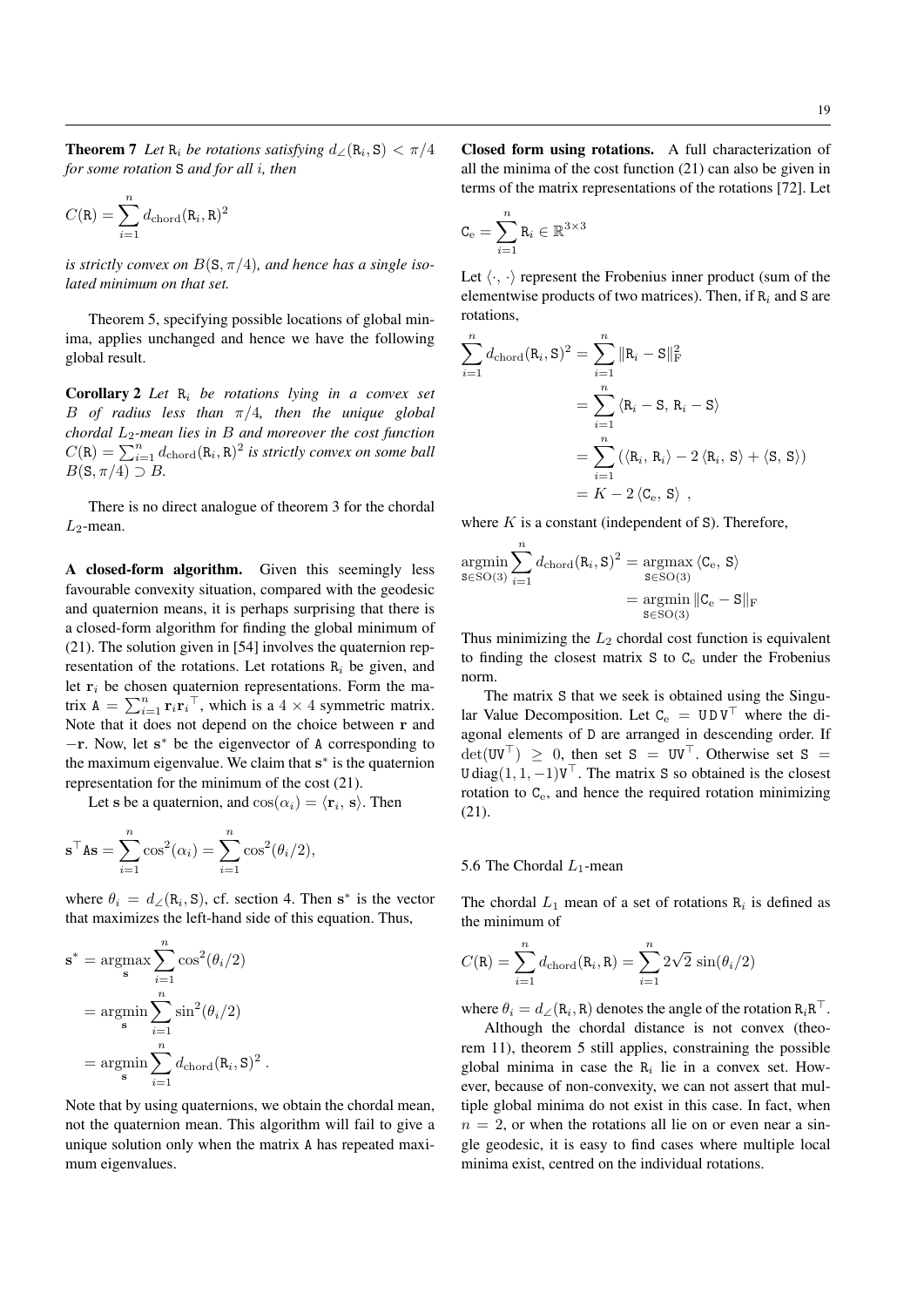Since the  $L_1$  metric is not differentiable for  $R = R_i$ , the shape of the cost function  $C(R)$  is a little complex. Nevertheless, we can easily compute the gradient

$$
\nabla C(\mathbf{R}) = -\sqrt{2} \cdot \mathbf{R} \sum_{i=1}^{n} \log (\mathbf{R}^{\top} \mathbf{R}_{i}) \frac{\cos(\theta_{i}/2)}{\theta_{i}} ,
$$

see the appendix for the details. This formula can be viewed as a weighted version of the gradient for the geodesic  $L_1$ as a weighted version of the gradient for the mean where the weights are  $\sqrt{2} \cos(\theta_i/2)$ .

We propose a Riemannian gradient descent algorithm with geodesic line search to compute the chordal  $L_1$ -mean, or at least a critical point of the cost function  $C(R)$ .

\n- 1: Choose a tolerance 
$$
\varepsilon > 0
$$
.
\n- 2: Set R :=  $d_{\text{chord}}^2$ -mean( $\{R_1, \ldots, R_n\}$ ).
\n- 3: **loop**
\n- 4: Compute  $\mathbf{r} := \sqrt{2} \sum_{i=1}^n \log(R^\top R_i) \cos(\theta_i/2)/\theta_i$ .
\n- 5: Compute  $s^* := \arg\min_{s \geq 0} C(\text{R} \exp(s\mathbf{r}))$ .
\n- 6: if  $\|s^*\mathbf{r}\| < \varepsilon$  then
\n- 7: return R
\n- 8: end if
\n- 9: Update R := Rexp(s^\*r).
\n- 10: end loop
\n- 10: end loop
\n

**Algorithm 3:** Computing the chordal  $L_1$ -mean on  $SO(3)$ 

As long as we avoid the points of non-differentiability, this algorithm should converge, at least to a local minimum.

## 5.7 The Quaternion  $L_2$ -mean

The quaternion  $L_2$ -mean of a set of rotations  $R_i$  is defined as  $\operatorname{argmin}_{R \in SO(3)} \sum_{i=1}^{n} d_{\text{quat}}(R_i, R)^2$ . Since the squared quaternion distance enjoys the same convexity properties as the squared angular distance (theorem 11), applying the previous theorems we get the following strong global existence and uniqueness result.

Theorem 8 *Let* R<sup>i</sup> *be rotations lying in a convex set* B *of radius less than* π/2*, then the unique global quaternion* L2*-mean lies in* B *and moreover the cost function*  $C(\mathbf{R}) = \sum_{i=1}^{n} d_{\text{quat}}(\mathbf{R}_i, \mathbf{R})^2$  is strictly convex on some ball  $B(\mathbf{S}, \pi/2) \supset B$ *. In the general case, C(R) is strictly convex, except on the union of sets*

$$
\Pi_i = \{ \mathbf{S} \in \text{SO}(3) \, | \, d_{\angle}(\mathbf{R}_i, \mathbf{S}) = \pi \}.
$$

It is non-differentiable on the union of the sets  $\Pi_i$ , and has at most one minimum on each of the  $\binom{n}{3}+n$  closed regions *bounded by the*  $\Pi_i$ .

The following theorem shows how the quaternion  $L_2$ mean may be computed.

**Theorem 9** Let  $R_i$  be rotations satisfying  $d_{\angle}(R_i, S) < \pi/2$ *for some rotation* S *and for all* i*. Let* s *be a quaternion representation of* S *and let*  $\mathbf{r}_i$  *be the quaternion representation of*  $R_i$  *chosen with sign such that*  $\|\mathbf{r}_i - \mathbf{s}\|_2$  *is the smaller of*  *the two choices. Then the quaternion*  $L_2$ *-mean of the rotations*  $R_i$  *is represented by the quaternion*  $\bar{r}/\|\bar{r}\|$ *, where*  $\bar{\mathbf{r}} = \sum_{i=1}^n \mathbf{r}_i$ .

*Proof.* Let T be a rotation and t be a quaternion representation. The quaternion distance to a rotation  $R_i$  is given by  $\|\mathbf{t}-\mathbf{r}_i\|_2$  or  $\|\mathbf{t}+\mathbf{r}_i\|_2$ , whichever is smaller. Thus, the mean of the rotations  $R_i$  is given by the quaternion t that minimizes

$$
\sum_{i=1}^n \|\mathbf{t} - \varepsilon_i \mathbf{r}_i\|_2^2
$$

over t and all choices of  $\varepsilon_i = \pm 1$ . First, let us assume that this minimum is achieved when all  $\varepsilon_i = 1$ . Let  $\alpha_i$  equal the angle between **t** and  $\mathbf{r}_i$  as vectors in  $\mathbb{R}^4$ . Then, the quaternion mean is found by minimizing

$$
\sum_{i=1}^{n} \|\mathbf{t} - \mathbf{r}_i\|_2^2 = \sum_{i=1}^{n} 4 \sin^2(\alpha_i/2) = \sum_{i=1}^{n} 2(1 - \cos(\alpha_i)).
$$

This is equivalent to maximizing

$$
\sum_{i=1}^{n} \cos(\alpha_i) = \sum_{i=1}^{n} \langle \mathbf{t}, \mathbf{r}_i \rangle = \left\langle \mathbf{t}, \sum_{i=1}^{n} \mathbf{r}_i \right\rangle ,
$$

where  $\langle \mathbf{t}, \mathbf{r}_i \rangle$  represents the inner product of t and  $\mathbf{r}_i$  as vectors in  $\mathbb{R}^4$ . However, since t must be a unit vector, this quantity is clearly maximized by setting  $\hat{\mathbf{t}} = \sum_{i=1}^{n} \mathbf{r}_i$  and  $\mathbf{t} = \hat{\mathbf{t}} / ||\hat{\mathbf{t}}||_2$ . Thus, we have proved the required result, under the assumption that all the signs  $\varepsilon_i$  were positive. Denote the vector  $\hat{\mathbf{t}}$  defined in this way as  $\hat{\mathbf{t}}_0$  and note that  $\|\hat{\mathbf{t}}_0\|_2^2$  equals the associated sum of angle cosines  $cos(\alpha_i)$ .

Now, assume that some  $\varepsilon_i$  are negative, and so

$$
\sum_{i=1}^{n} d_{\text{quat}}(\mathbf{T}, \mathbf{R}_i)^2 = \sum_{i \in S^+} ||\mathbf{t} - \mathbf{r}_i||^2 + \sum_{i \in S^-} ||\mathbf{t} + \mathbf{r}_i||^2
$$

where  $S^+$  and  $S^-$  are the corresponding division of  $\{1, \ldots, n\}$  into two parts. By the same argument as before, this quantity is maximized with respect to t by setting

$$
\hat{\mathbf{t}}_1 = \sum_{i \in S+} \mathbf{r}_i - \sum_{i \in S^-} \mathbf{r}_i = \mathbf{r}^+ - \mathbf{r}^-
$$
 and  $\mathbf{t} = \hat{\mathbf{t}}_1 / ||\hat{\mathbf{t}}_1||_2$ ,

where  $\mathbf{r}^+$  and  $-\mathbf{r}^-$  are the resultants of the two sets of vectors. On the other hand, the original  $\hat{\mathbf{t}}_0 = \mathbf{r}^+ + \mathbf{r}^-$ . The proof will be completed by showing that  $\|\mathbf{r}^+ + \mathbf{r}^-\|_2 >$  $\|\mathbf{r}^+ - \mathbf{r}^-\|_2$ , for then  $\|\hat{\mathbf{t}}_0\|_2^2 > \|\hat{\mathbf{t}}_1\|_2^2$  and the sum of angle cosines is maximized when all the  $\varepsilon_i = 1$ .

Now, since each  $r_i$  lies within an angle  $\pi/4$  of s (remember s) by hypothesis, so must both  $r^+$  and  $r^-$ . This means that  $\mathbf{r}^+$  and  $\mathbf{r}^-$  lie within an angle of  $\pi/2$  of each other. On the other hand,  $\mathbf{r}^+$  and  $-\mathbf{r}^-$  differ in direction by more than  $\pi/2$ . It follows that  $\|\mathbf{r}^+ + \mathbf{r}^-\|_2 > \|\mathbf{r}^+ - \mathbf{r}^-\|_2$ , and the proof is complete.  $\Box$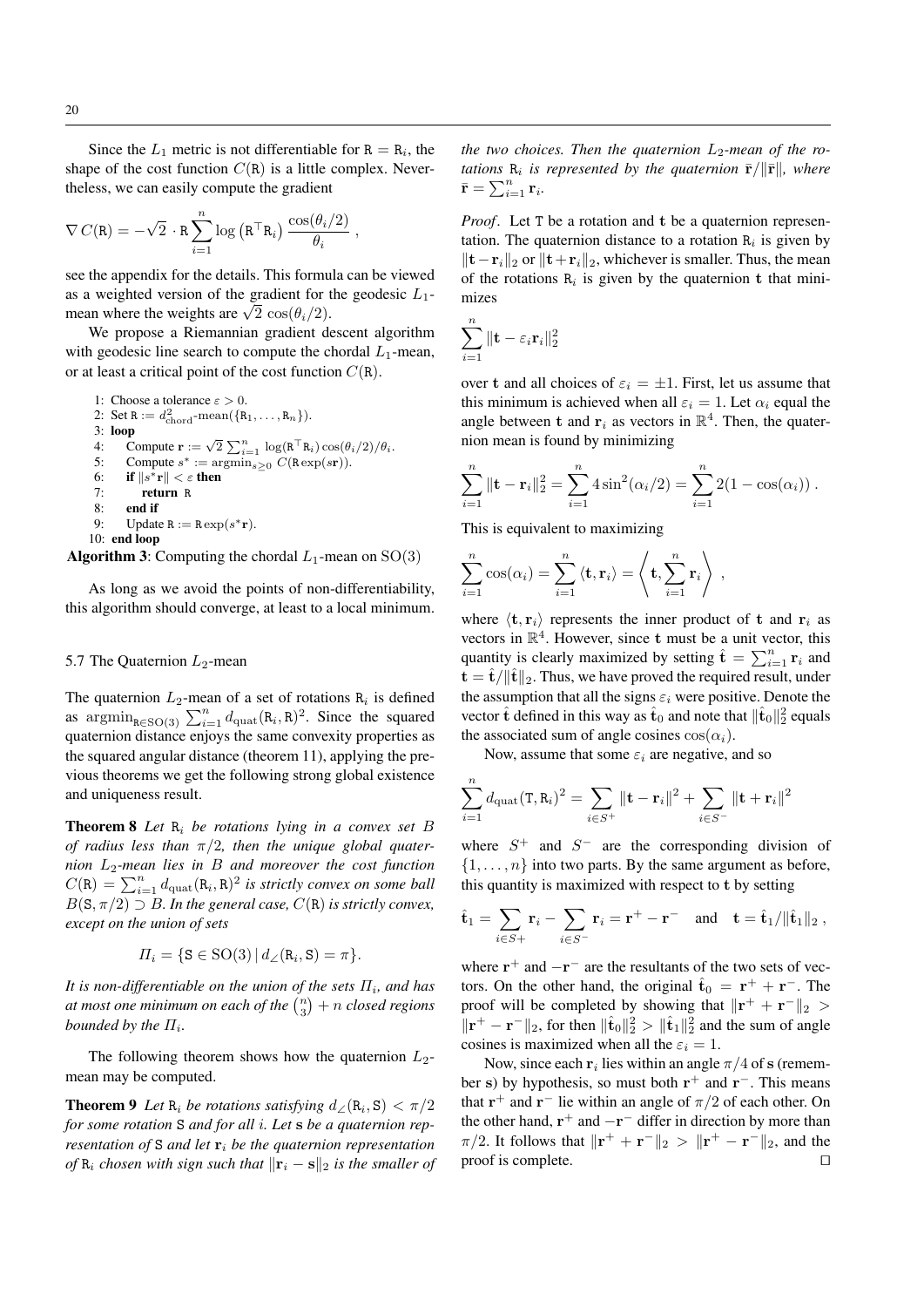## 5.8 The Quaternion  $L_1$ -mean

The quaternion  $L_1$ -mean is defined as the minimum of the cost function

$$
C(\mathbf{R}) = \sum_{i=1}^{n} d_{\text{quat}}(\mathbf{R}_i, \mathbf{R}) = 2 \sum_{i=1}^{n} \sin(\theta_i/4)
$$

where  $\theta_i = d_{\angle}(\mathbf{R}_i, \mathbf{R})$  denotes the angle of the rotation  $\mathbf{R}_i \mathbf{R}^{\top}$ . We have

.

$$
\nabla C(\mathbf{R}) = -\frac{1}{2}\mathbf{R} \sum_{i=1}^{n} \log (\mathbf{R}^{\top} \mathbf{R}_{i}) \frac{\cos(\theta_{i}/4)}{\theta_{i}}
$$

As with the chordal  $L_1$ -mean, we do not have any uniqueness result due to a lack of convexity. The best we can offer is again a Riemannian gradient descent algorithm with geodesic line search to compute critical points of  $C(R)$ . We leave it to the reader to make the obvious modifications to algorithm 3.

#### 6 The Conjugate Rotation Averaging Problem

The general form of the conjugate averaging problem is as follows. Let  $(R_i, L_i); i = 1, ..., n$  be pairs of rotations. The conjugate averaging problem is to find the rotation S that minimizes

$$
C(S) = \sum_{i=1}^{n} d^{p}(S^{-1}R_{i}S, L_{i}).
$$
 (22)

The motivation for this problem is that we may have estimates  $L_i$  and  $R_i$  of the motion of left and right cameras expressed in different coordinate frames, local to the two cameras. We wish to find the rotation of one coordinate frame to the other. Under noise-free conditions, the relationship is  $L_i = S^{-1}R_iS$ , where S expresses the rotation of the right coordinate frame with respect to the left one.

Under different distance metrics, this problem has different solutions. In this section we will give algorithms for some of the various metrics discussed before.

Minimal configurations for conjugate averaging. The first question is, how many pairs  $(R_i, L_i)$  are needed in order to estimate S.

If only one rotation pair  $(R, L)$  is given, then there is not a unique solution. Let  $S^*$  be a rotation that minimizes  $d^p(S^{-1}RS, L)$  and define  $S(t) = \exp[tr]_{\times}$ , where r is the axis of rotation of R. Then  $S(t)$  commutes with R, so  $d^p(S^{*-1}S(t))^{-1}RS(t)S^*, L) = d^p(S^{*-1}RS^*, L)$  for all t. Consequently  $S(t)S^*$  is also a minimizer of the cost function for all  $t$ . The rotations that minimize the cost lie along the geodesic  $\exp[$ tr $]_{\times}$ S<sup>\*</sup>.

If there are two rotation pairs, then the optimum must lie on the intersection of two geodesics in general, and these intersect at a single point. Hence, in general, two rotation pairs are sufficient to give a unique solution, unless the rotations  $R_i$  are about the same axis.

Alignment of rotation axes. As we shall see, the solution to the conjugate rotation averaging problem is closely related to alignment of the axes of the rotations. Thus, let  $\hat{\mathbf{r}}_i$ and  $\hat{\mathbf{l}}_i$  be the rotation axes of the rotations, then we may consider the problem of finding a rotation S such that  $\hat{\textbf{Sl}}_i = \hat{\textbf{r}}_i$ . An optimal rotation to solve this problem is given in [33].

There is, however, a difficulty with this approach, namely the ambiguity between a rotation axis and the oppositely directed axis, between  $\hat{\mathbf{r}}_i$  and  $-\hat{\mathbf{r}}_i$ . A rotation may be represented by a rotation through an angle  $\theta$  about an axis  $\hat{\bf r}$  or as a rotation through an angle  $2\pi - \theta$  about the opposite axis  $-\hat{\bf r}$ . One may resolve this issue by choosing the rotation angle to not exceed  $\pi$ . However, there are still two choices of the axis in the case when the rotation is through an angle  $\pi$ . In addition, in the case of error in the measurement of rotations through an angle close to  $\pi$ , the wrong axis may be chosen. In this case no rotation will closely align the rotation axes  $\hat{\mathbf{r}}_i$  and  $\hat{\mathbf{l}}_i$ .

This ambiguity may be resolved under certain reasonable conditions.

- 1. There exists a value  $\theta_{\text{max}} < \pi$  such that  $\angle(\mathbf{R}_i) \leq \theta_{\text{max}}$ and  $\angle$ (L<sub>i</sub>)  $\leq \theta_{\text{max}}$  for all *i*.
- 2. For the "true" solution S being sought, the maximum error for any of the rotations  $R_i$  is  $\delta_{\text{max}}$ . Thus,  $d_{\angle}(\mathbf{S}^{-1}\mathbf{R}_i\mathbf{S}, L_i) \le \delta_{\text{max}}$  when S is the required solution. This condition is reasonable if we assume that the rotations  $R_i$  and  $L_i$  are all measured with a maximum angle error of  $\delta_{\rm max}/2$ .
- 3.  $\theta_{\text{max}} + \delta_{\text{max}}/2 \leq \pi$ .

Thus, we are assuming that the errors plus angles are not too large. In particular, since  $\delta_{\text{max}} \leq \pi$  we see that the last two conditions always hold if  $\theta_{\text{max}} \leq \pi/2$ .

For the application we are interested in, where  $R_i$  and  $L_i$  are relative rotations between two positions of a camera, the rotation angle of  $R_i$  can not be very large. If for instance the rotation R between two positions of a camera approaches  $\pi$ , then at least for normal cameras, there will be no points visible in both images, and hence no way to estimate the rotation R. Normally, the rotation R between two positions of the camera will not exceed the field of view of the camera, otherwise there will not be any matched points for the two camera views (except possibly for points lying between the two camera positions).

We make the observation that if  $R_i$  and  $L_i$  are exactly conjugate, that is,  $S^{-1}R_iS = L_i$  for some rotation S, then they have the same rotation angle. Under the conditions just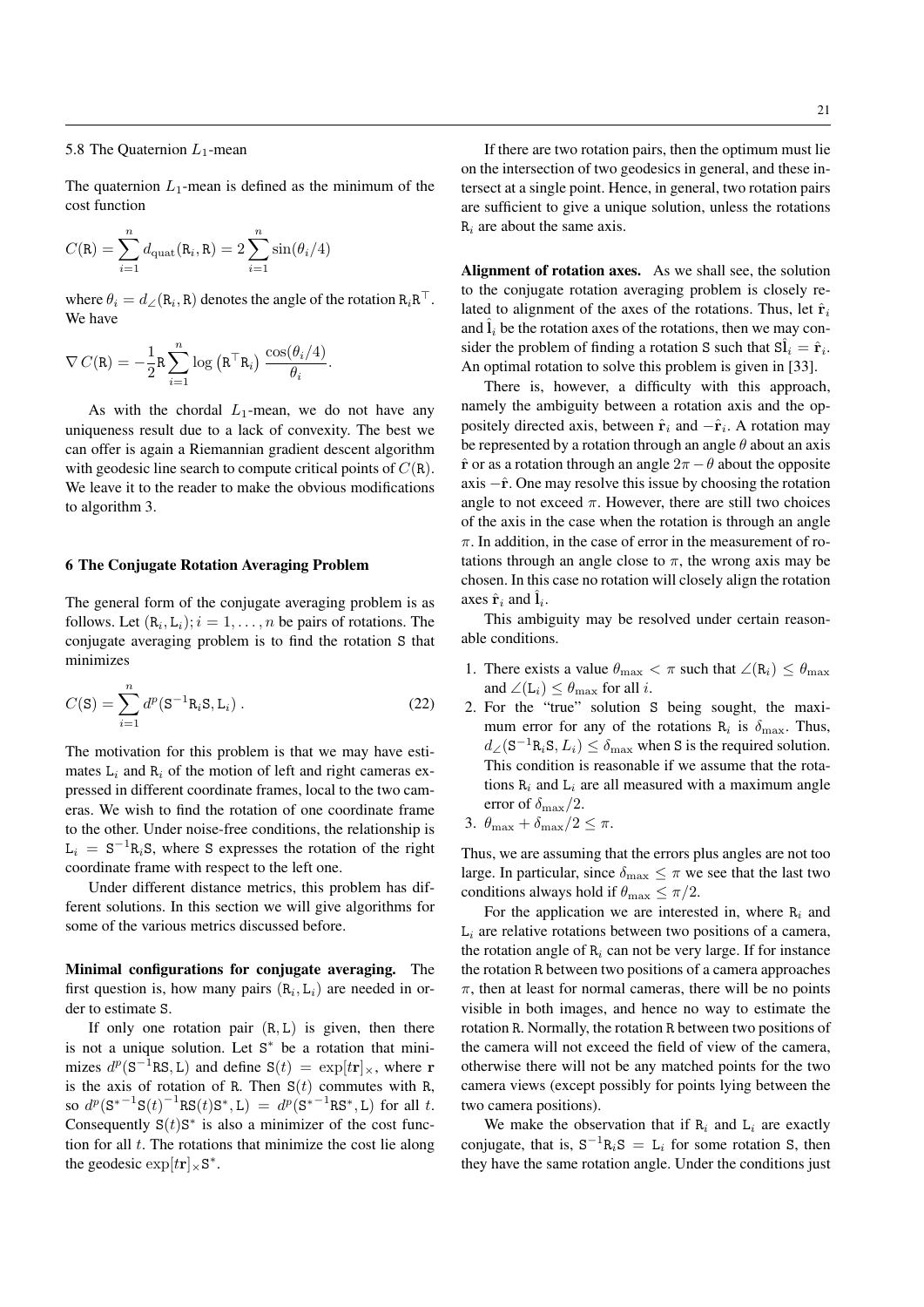given, the angles  $\angle(\mathbf{R}_i)$  and  $\angle(\mathbf{L}_i)$  can not differ by more than  $2\delta_{\text{max}}$ .

**Lemma 4** *Let*  $\mathbf{r} = (\cos(\theta_1/2), \hat{\mathbf{r}} \sin(\theta_1/2))$  *and*  $\mathbf{l} =$  $(\cos(\theta_2/2), \hat{\mathbf{l}}\sin(\theta_2/2))$  *be quaternions representing rotations* R *and* L, with  $\theta_i \leq \theta_{\text{max}} < \pi$ , for  $i = 1, 2$  (meaning *that* r *and* l *lie in the upper unit half sphere). If* S *is a rotation satisfying the constraint*

$$
d_{\angle}(\mathbf{S}^{-1}\mathbf{RS},\mathbf{L}) \leq 2\sin((\pi-\theta_{\max})/2)
$$

*and* s *is either of its two quaternion representations, then*  $\|\mathbf{r} \cdot \mathbf{s} - \mathbf{s} \cdot \mathbf{l}\|_2 \leq \|\mathbf{r} \cdot \mathbf{s} + \mathbf{s} \cdot \mathbf{l}\|_2$ *, and so*  $d_{\text{quat}}(\mathbf{S}^{-1} \text{RS}, L) =$  $\|\mathbf{r} \cdot \mathbf{s} - \mathbf{s} \cdot \mathbf{l}\|_2.$ 

*Proof.* Observe that if  $\mathbf{r} = (r_0, \mathbf{r}')$ , where  $\mathbf{r}'$  is a 3-vector in the direction of the rotation axis, then  $s^{-1} \cdot r \cdot s =$  $(r_0, S^{-1}r')$ . Thus, conjugating by  $s^{-1}$  does not change the first component of the quaternion, and rotates the axis by  $S^{-1}$ . However, if  $\theta$  is the rotation angle of R, then by hypothesis,  $r_0 = \cos(\theta/2) \ge \cos(\theta_{\text{max}}/2)$ . Similarly for l, we have  $l_0 \geq \cos(\theta_{\text{max}}/2)$ . Therefore,

$$
\|\mathbf{s}^{-1}\cdot\mathbf{r}\cdot\mathbf{s} + \mathbf{l}\|_2 \ge 2\cos(\theta_{\text{max}}/2)
$$
  
=  $2\sin((\pi - \theta_{\text{max}})/2).$ 

On the other hand, by hypothesis,  $d_{\text{quat}}(S^{-1}RS, L) \leq$  $2\sin((\pi - \theta_{\text{max}})/2)$ . It follows that  $\|\mathbf{r} \cdot \mathbf{s} - \mathbf{s} \cdot \mathbf{l}\|_2 \leq$  $\|\mathbf{r} \cdot \mathbf{s} + \mathbf{s} \cdot \mathbf{l}\|_2$ , and  $d_{\text{quat}}(\mathbf{S}^{-1} \text{RS}, \mathbf{L}) = \|\mathbf{r} \cdot \mathbf{s} - \mathbf{s} \cdot \mathbf{l}\|_2$ , as we wished to prove.  $\Box$ 

## 6.1 The Quaternion  $L_2$ -mean for Conjugate Averaging

The squared quaternion distance seems to be best suited to this particular averaging problem. We give here an optimal solution for the squared quaternion distance under the conditions  $1 - 3$ .

Under these conditions, we can modify the optimization problem slightly to restrict the solution S so that the errors are bounded in this way. Thus, our modified problem is

**Minimize** 
$$
C(S) = \sum_{i=1}^{n} d_{\text{quat}}(S^{-1}R_iS, L_i)^2
$$
  
\n**Subject to**  $d_{\angle}(S^{-1}R_iS, L_i) \le \delta_{\text{max}}$  for all *i*. (23)

where  $\delta_{\text{max}} \leq 2(\pi - \theta_{\text{max}})$ .

Note that this condition may be written in terms of the quaternion metric as

$$
d_{\rm{quat}}(\mathbf{S}^{-1}\mathbf{R}_i\mathbf{S}, \mathbf{L}_i) \leq 2\sin((\pi - \theta_{\rm{max}})/2) .
$$

The purpose of this condition is to allow us to remove the sign ambiguity about the quaternion representation of a rotation and the quaternion metric.

A linear solution. We now outline a linear algorithm for estimating the matrix S, under the squared quaternion distance. Let  $r_i$  and  $l_i$  be quaternion representations of the rotations  $R_i$  and  $L_i$ , chosen such that  $r_i$  =  $(\cos(\theta_i/2), \hat{\mathbf{r}}\sin(\theta_i/2))$  with  $\theta_i < \pi$ . This means that the first component  $cos(\theta_i/2)$  of the quaternion is positive. This fixes the choice between  $r_i$  and  $-r_i$ . We define  $l_i$  similarly.

Now, consider the equation  $R_iS = SL_i$ , and write it in terms of quaternions as  $\mathbf{r}_i \cdot \mathbf{s} - \mathbf{s} \cdot \mathbf{l}_i = \mathbf{0}$ . As before,  $\cdot$  represents quaternion multiplication. Since quaternion multiplication is bilinear in terms of the entries of the two quaternions involved, this gives a homogeneous linear equation in terms of the entries of s. Stacking all these equations into one and finding the least squares solution such that  $\|\mathbf{s}\|_2 = 1$ , we may solve for s. This gives a simple linear way to solve this problem. Under the conditions stated above, we can prove that this algorithm finds the global minimum with respect to the squared quaternion distance as follows.

The question is, what does this linear solution represent when the equations  $\mathbf{r}_i \cdot \mathbf{s} - \mathbf{s} \cdot \mathbf{l}_i = \mathbf{0}$  are not exactly satisfied. The least-squares solution to a set of such equations will find s that minimizes  $\sum_{i=1}^{n} ||\delta_i||_2^2$ , where  $\delta_i = \mathbf{r}_i \cdot \mathbf{s} - \mathbf{s} \cdot \mathbf{l}_i$ . Thus, the linear solution will minimize

$$
\sum_{i=1}^n \|\mathbf{r}_i \cdot \mathbf{s} - \mathbf{s} \cdot \mathbf{l}_i\|_2^2 = \sum_{i=1}^n d_{\text{quat}}^2 (\mathbf{S}^{-1} \mathbf{R}_i \mathbf{S}, \mathbf{L}_i).
$$

We have used lemma 4 in this last step.

Aligning the axes. Solving this problem under the  $L_2$ quaternion metric is equivalent to simply aligning the rotation axes, appropriately weighted. This gives a slightly different algorithm, as follows.

Let the rotations  $R_i$  and  $L_i$  be represented by the quaternions

$$
\mathbf{r}_i = (\cos(\theta_i/2), \hat{\mathbf{r}}_i \sin(\theta_i/2))
$$

and

$$
\mathbf{l}_i = (\cos(\phi_i/2), \hat{\mathbf{l}}_i \sin(\phi_i/2)),
$$

respectively. These quaternions are chosen such that the rotation angles  $\theta_i$  and  $\phi_i$  are less than  $\pi$ . As observed previously, the quaternion corresponding to  $S^{-1}R_iS$  is

$$
\mathbf{s}^{-1} \cdot \mathbf{r}_i \cdot \mathbf{s} = (\cos(\theta_i/2), \mathbf{S}^{-1} \hat{\mathbf{r}}_i \sin(\theta_i/2)) \ .
$$

As we showed above, minimizing  $\sum_i d_{\text{quat}} (\mathbf{S}^{-1} \mathbf{R}_i \mathbf{S}, \mathbf{L}_i)^2$ under the constraint that  $d_{\text{quad}}(\mathbf{S}^{-1}\mathbf{R}_i\mathbf{S}, \mathbf{L}_i)^2 \leq 2(\pi - \theta_{\text{max}})$ is equivalent to minimizing  $\sum_i ||\mathbf{r}_i \cdot \mathbf{s} - \mathbf{s} \cdot \mathbf{l}_i||_2^2$ . Now, it is easily observed that

$$
\sum_{i} \|\mathbf{r}_{i} \cdot \mathbf{s} - \mathbf{s} \cdot \mathbf{l}_{i}\|_{2}^{2} = \sum_{i} \|\mathbf{s}^{-1} \cdot \mathbf{r}_{i} \cdot \mathbf{s} - \mathbf{l}_{i}\|_{2}^{2} =
$$

$$
\sum_{i} \|\mathbf{S}^{-1}\hat{\mathbf{r}}_{i}\sin(\theta_{i}/2) - \hat{\mathbf{l}}_{i}\sin(\phi_{i}/2)\|_{2}^{2} + K
$$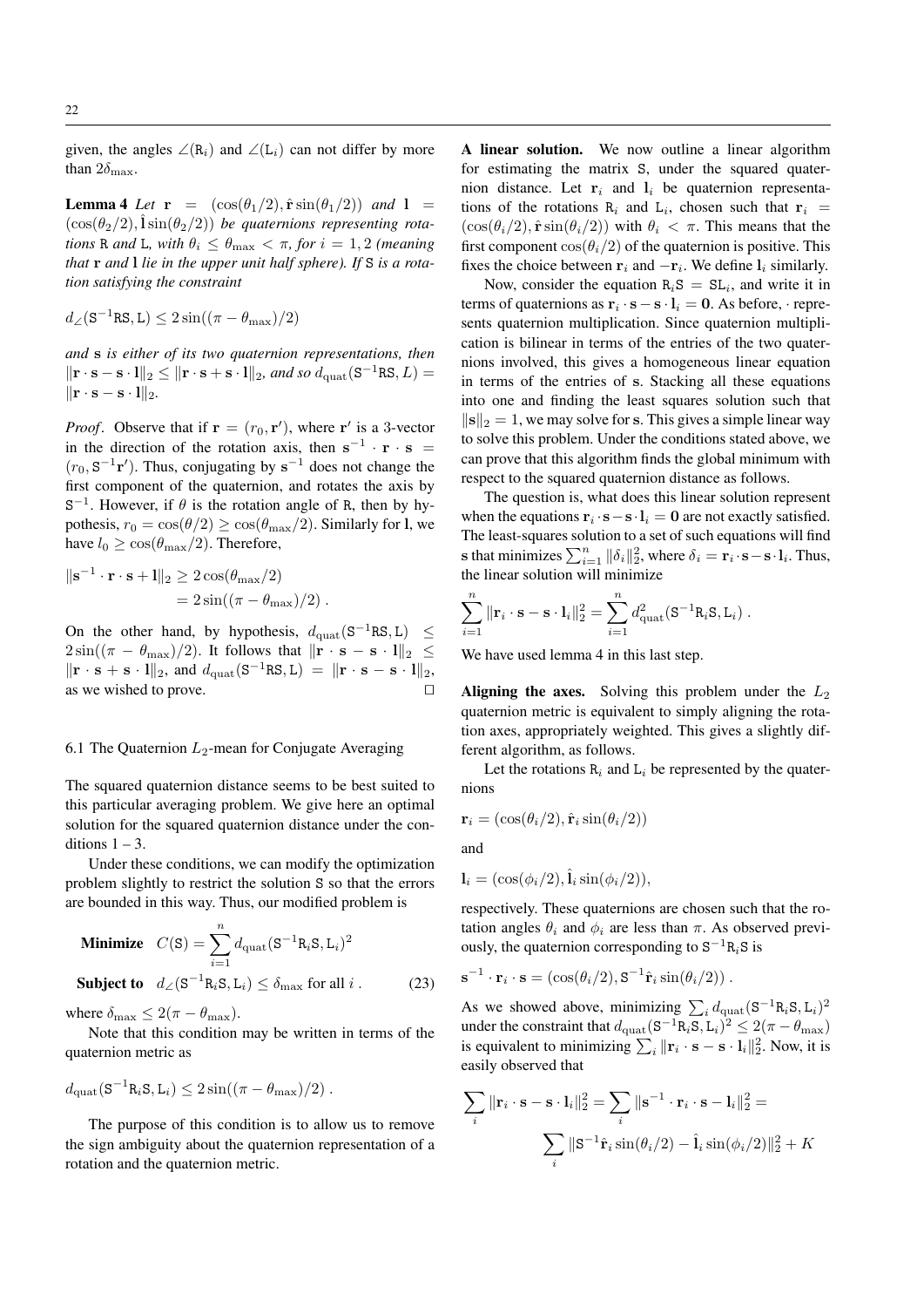where  $K = \sum_i (\cos(\theta_i/2) - \cos(\phi_i/2))^2$  does not depend on S. The cost may therefore be minimized by finding the rotation that best aligns the weighted rotation axes, where the axis is weighted (multiplied) by the weight  $sin(\theta_i/2)$ or  $\sin(\phi_i/2)$ , respectively. Note that in this formulation, the conditions  $1 - 3$  are still necessary in order to ensure that consistently directed rotation axes are aligned.

Alignment of vectors can be accomplished by the algorithm of Horn [33], which yields an essentially equivalent algorithm to the one already given using quaternions. An alternative method is to use the Procrustes algorithm [21] in which the rotation S that best aligns vectors  $\mathbf{u}_i$  with  $sv_i$  is the closest rotation matrix (under Frobenius norm) to  $\sum_i \mathbf{u}_i{\mathbf{v}_i}^{\top}$ .

**Chordal**  $L_2$  **distance.** One could think of trying a similar linear solution to solve the conjugate rotation averaging problem under the chordal  $L_2$ -distance as follows. Using the Kronecker product and the vectorization operation, we can rewrite

$$
\sum_{i=1}^{n} ||R_iS - SL_i||_F^2 = \sum_{i=1}^{n} ||(R_i \otimes I - I \otimes L_i^{\top})S||_2^2 = ||As||_2^2
$$

where  $\mathbf{s} = \text{vec}(\mathbf{S}) \in \mathbb{R}^9$  and all the matrices  $\mathbf{R}_i \otimes \mathbf{I} - \mathbf{I} \otimes \mathbf{L}_i^\top$ are stacked in one matrix  $A \in \mathbb{R}^{9n \times 9}$ . Minimizing this expression could be viewed as a least squares problem and solved through singular value decomposition (SVD). The solution gives a unit length vector s, but one not necessarily corresponding to a rotation matrix. So orthogonal projection onto the special orthogonal group  $SO(3)$  is needed which could be realized using SVD.

This method finds the unit vector s minimizing  $\|\text{As}\|_2$ , followed by projection onto  $SO(3)$ . This is not the same thing as minimizing  $\|\text{As}\|_2$  directly for s representing a rotation matrix. Thus the algorithm will not give an optimal result in general.

# 6.2 Other Closed Form Solutions for Conjugate Averaging

In the robotics community, the following closed-form solution for the hand-eye coordination problem is well known. Park and Martin [64] solved  $AX = XB$  on the Special Euclidean group, providing a closed-form solution under certain conditions. Here we only treat the case of rotations (no translations), that is  $R_iS = SL_i$  in our notation.

Let  $r_i$  be the angle-axis representation of  $R_i$  that is  $\mathbf{r}_i = \log(\mathbf{R}_i)$ ; correspondingly let  $\mathbf{l}_i = \log(\mathbf{L}_i)$ . It can be easily verified that  $\log(S^{-1}R_iS) = S^{-1}r_i$ . Hence, we have  $\|\log(S^{-1}R_iS) - \log(L_i)\|_2 = \|S^{-1}r_i - l_i\|_2$  and we obtain the following objective function:

.

$$
g(\mathbf{S}) = \sum_{i=1}^{n} ||\mathbf{S}^{-1}\mathbf{r}_{i} - \mathbf{l}_{i}||_{2}^{2} = \sum_{i=1}^{n} ||\mathbf{r}_{i} - \mathbf{S}\mathbf{l}_{i}||_{2}^{2}
$$

Taking  $r_i$  and  $l_i$  as angle-weighted rotation axes in angle-axis space, minimizing  $q(S)$  can be explained as before as searching for the optimal rotation which relates two sets of rotation axes.

Note, however, that the distance measure underlying this idea is the distance  $d_{\text{log}}(S, R) = || \log(S) - \log(R)||_2$  which is not bi-invariant as we have remarked previously. The difference between this solution and the one given above minimizing the  $L_2$  quaternion metric is that the axes  $r_i$  and  $l_i$  are weighted differently. Here, each  $r_i$  or  $l_i$  is weighted by the angle  $\theta_i$  or  $\phi_i$  of the corresponding rotation. In the quaternion metric case, we weighted by  $sin(\theta_i/2)$  and  $\sin(\phi_i/2)$ . The resulting solution will be slightly different, because of the different weighting. The previous solution seems more principled, since by adopting the  $sin(\theta_i/2)$ ,  $\sin(\phi_i/2)$  weighting we minimize some meaningful metric. There seems to be no reason to use this solution rather than the quaternion metric solution.

# 6.3 A Gradient Method for Conjugate Averaging

For the conjugate averaging problem, we can obtain the gradient for the cost function  $C(S) = \sum_{i=1}^{n} d^{p}(\text{R}_{i}, \text{S}, \text{SL}_{i})$ . Thus gradient descent methods can be applied to solve this problem. To compute this gradient from the gradient for the distance measure, the chain rule needs to be applied on  $SO(3)$ rather than in  $\mathbb R$  as in the previous examples. The details of the gradient computation are given in the appendix. We will only cover the geodesic  $L_1$ -mean here and leave the other cases to the interested reader.

 $\sum_{i=1}^{n} d_{\angle}$ (R<sub>i</sub>S, SL<sub>i</sub>). The gradient for each of the summands Under the angular distance, the cost function is:  $C(S)$  =  $C_{\text{L}_i,\text{R}_i}(\text{S}) = d_{\angle}(\text{R}_i\text{S},\text{SL}_i)$  is

$$
\nabla C_{\mathrm{L}_{i},\mathrm{R}_{i}}(\mathrm{S})=-\mathrm{S}\frac{\log\left(\mathrm{S}^{-1}\mathrm{R}_{i}\mathrm{SL}_{i}^{\top}\right)-\log\left(\mathrm{L}_{i}^{\top}\mathrm{S}^{-1}\mathrm{R}_{i}\mathrm{S}\right)}{d_{\angle}(\mathrm{R}_{i},\mathrm{SL}_{i}\mathrm{S}^{-1})}.
$$

We propose a Riemannian gradient descent algorithm with geodesic line search to compute the geodesic  $L_1$ -mean for the conjugate rotation averaging problem.

```
1: Choose a tolerance \varepsilon > 0.
  2: Set S := d_{\text{quat}}^2 \text{-mean}(\{L_1, \ldots, L_n, R_1, \ldots, R_n\}).
 3: loop
  4: Compute \mathbf{r} := \sum_{i=1}^{n} \frac{(\log(\mathbf{s}^{-1} \mathbf{R}_i \mathbf{S} \mathbf{L}_i \mathbf{I}) - \log(\mathbf{L}_i \mathbf{T} \mathbf{S}^{-1} \mathbf{R}_i \mathbf{S}))}{d_{\angle}(\mathbf{R}_i, \mathbf{S} \mathbf{L}_i \mathbf{S}^{-1})}.5: Compute s^* := \operatorname{argmin}_{s \geq 0} C(\mathbf{S} \exp(s\mathbf{r})).6: if \|s^*\mathbf{r}\| < \varepsilon then
 7: return S<br>8: end if
             end if
  9: Update S := S \exp(s^*r).
10: end loop
```
**Algorithm 4:** Computing the geodesic  $L_1$ -mean on  $SO(3)$ for the conjugate rotation averaging problem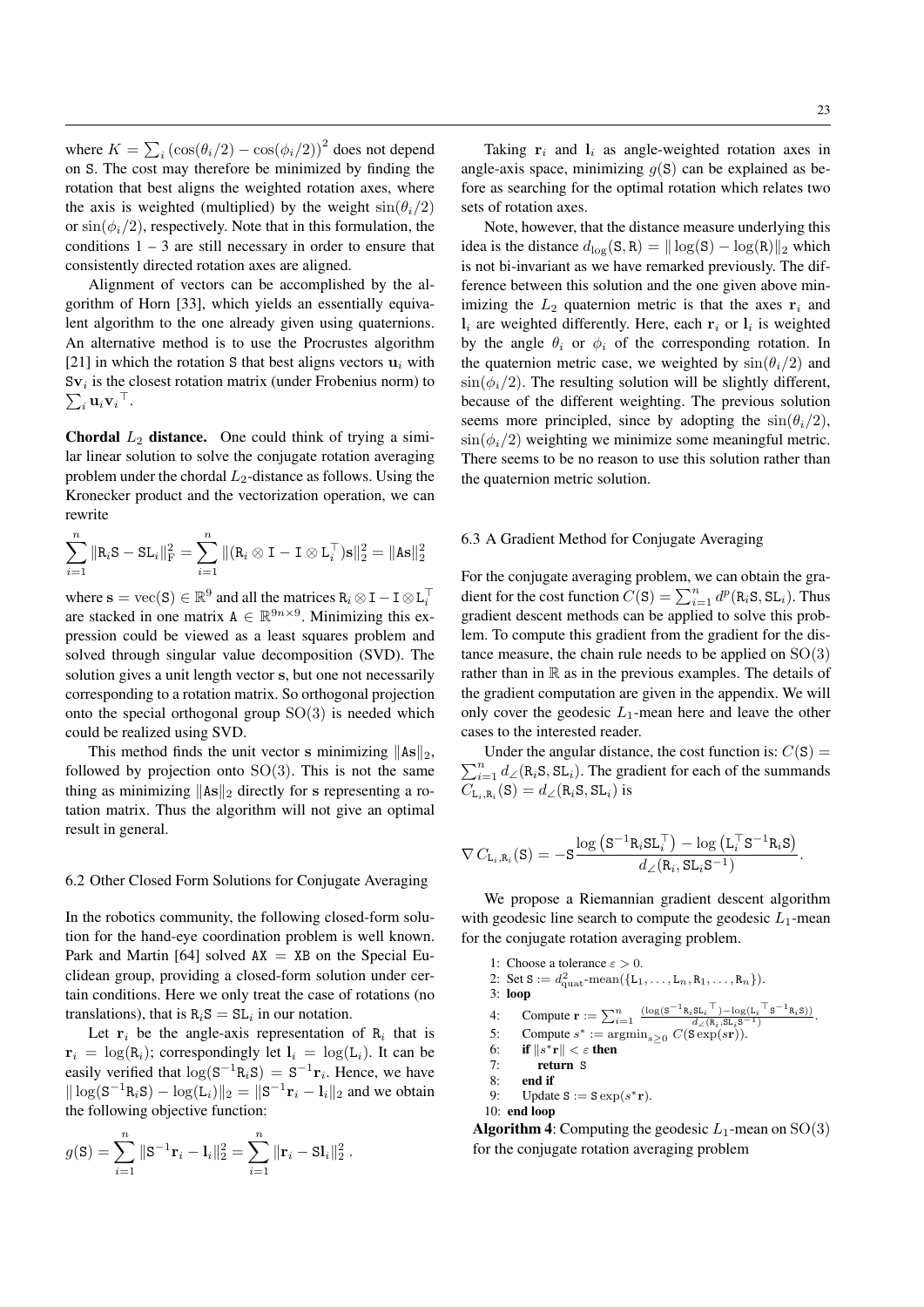# 7 Multiple Rotation Averaging

In this problem, we are given a set of relative rotations,  $R_{ij}$ between coordinate frames indexed by  $i$  and  $j$ . Only some  $R_{ij}$  are given, represented by index pairs  $(i, j)$  in a set N. These relative orientations will in general not be compatible, so the task is to find *n* rotations  $R_i$  so that  $R_{ij} \approx R_j R_i^{-1}$ . The appropriate minimization problem is expressed as

$$
\underset{\text{R}_1,\ldots,\text{R}_n}{\text{argmin}} \sum_{(i,j)\in\mathcal{N}} d^p(\text{R}_{ij},\text{R}_j\text{R}_i^{-1})
$$

where we are particularly interested in the cases  $p = 1$  and  $p = 2$  and the above model is to be minimized over all choices of  $R_i$ ,  $i = 1, 2, \ldots, n$ . The distance measures include geodesic, quaternion and chordal.

This problem is a complex multi-variable nonlinear optimization problem. There seems to be no direct method of minimizing this cost function under any of the metrics we consider. In the following subsections, we will first consider two least squares algorithms for quaternion averaging and chordal averaging. Although optimality has been claimed for these algorithms, we show that this will not be the case. We will then discuss the structure of the above cost function in more detail and suggest alternative algorithms.

## 7.1 Quaternion Averaging for Multiple Rotations

Govindu [22] suggested a method for solving this problem, as follows. Representing the above rotations as quaternions  ${\bf r}_i$ ,  ${\bf r}_j$  and  ${\bf r}_{ij}$ , the equation  ${\bf R}_{ij} {\bf R}_i = {\bf R}_j$  can be written in quaternion form as

$$
\mathbf{r}_{ij} \cdot \mathbf{r}_i - \mathbf{r}_j = 0 \tag{24}
$$

Since quaternion multiplication is bilinear in the two operands, this equation gives rise to a set of linear equations in the entries of all the quaternions  $r_i$ . The set of all such equations can be written as a set of linear equations of the form  $Ar = 0$ , where r is a vector formed by concatenating all the quaternions  $\mathbf{r}_i$ . This set of equations may be solved in least-squares enforcing the condition  $\|\mathbf{r}\|_2 = \sqrt{n}$ .

It has at times been claimed that this algorithm will give a Maximum Likelihood solution under an assumption of Gaussian noise. However, this claim is not valid on at least two counts.

1. Because of the sign ambiguity of the quaternion rotation representation the correct equations should be of the form

$$
\mathbf{r}_{ij} \cdot \mathbf{r}_i - \varepsilon_{ij}\mathbf{r}_j = 0
$$

where  $\varepsilon_{ij} = \pm 1$ . It is easy to construct examples in which there is no way to assign consistent signs to all the quaternions that will make the equations (24) solvable. A numerical example is given below.

2. Even if the signs of the quaternions can be chosen consistently, then the method does not give the correct mean under any norm, including the quaternion distance. For this to correspond to a true minimum of squared quaternion distance, it would be necessary to minimize  $\|\text{Ar}\|_2$ subject to the condition that each of the quaternions  $r_i$ had unit length. Algebraically this can not be done in closed form. Instead, the easy thing is to minimize  $\|\text{Ar}\|_2$ subject to the condition that r, the concatenation of all the quaternions, has norm  $\sqrt{n}$ . In theory, and in practice, this is an entirely different thing from normalizing each of the  $r_i$  separately. Although it generally gives reasonable results, it certainly does not give the optimal result under any sensible distance.

## *7.1.1 Problem statement*

The basic formulation of the multiple rotation averaging problem in quaternion representation is

$$
\mathbf{r}_{ij}\mathbf{r}_i - \varepsilon_{ij}\mathbf{r}_j = 0 \tag{25}
$$

where  $\varepsilon_{ij} = \pm 1$ . The quaternions  $\mathbf{r}_{ij}$  representing the relative rotations are supposed known, and the task is to find the quaternions  $r_i$ ,  $r_j$  that satisfy this equation, for a set of given pairs  $(i, j)$ . We will look at ways of determining the signs  $\varepsilon_{ij}$  which will make these equations true, and hence will allow us to find a solution.

First, we will see how these equations look, when written in terms of matrices. We define a matrix  $R_{ij}^{\times}$  that corresponds to the quaternion multiplication. Let  $r_{ij}$  be written as a quaternion  $(c, \mathbf{v})$  where  $c = \cos(\theta/2)$  and  $\theta$  is the rotation angle; v is a vector of length  $sin(\theta/2)$  representating the rotation axis. Since  $\theta \leq \pi$ , we may choose  $c \geq 0$ . Then multiplication of a quaternion  $r_i$  by  $r_{ij}$  is equivalent to the matrix product

$$
\mathbf{r}_{j} = \mathbf{R}_{ij}^{\times} \mathbf{r}_{i}
$$
  
=  $\begin{bmatrix} c & -\mathbf{v}^{\top} \\ \mathbf{v} & [\mathbf{v}]_{\times} + c \mathbf{I}_{3 \times 3} \end{bmatrix} \mathbf{r}_{i}$  (26)

Lemma 5 *The matrix appearing in (26) is orthogonal,* meaning that  $R_{ij}^{\times} R_{ij}^{\times \top} = I_{4 \times 4}$ *. Furthermore, for any vector*  $\mathbf{r}_i$ , we have  $\mathbf{r}_i^\top \mathbf{R}_{ij}^\times \mathbf{r}_i \geq 0$ . Consequently, the angle between  $\mathbf{r}_i$  *and*  $\mathbf{R}_{ij}^{\times}$   $\mathbf{r}_i$  *is no greater than*  $\pi/2$ *.* 

To show this, observe that

$$
\mathbf{r}_{i}^{\top} \begin{bmatrix} c & -\mathbf{v}^{\top} \\ \mathbf{v} & [\mathbf{v}]_{\times} + c\mathbf{I} \end{bmatrix} \mathbf{r}_{i} = \mathbf{r}_{i}^{\top} c \mathbf{I}_{4 \times 4} \mathbf{r}_{i} = c \geq 0,
$$

since the skew-symmetric parts of the matrix do not contribute to the product.

Using this representation of quaternion multiplication, the set of equations (25) forms a  $4m \times 4n$  set of equations,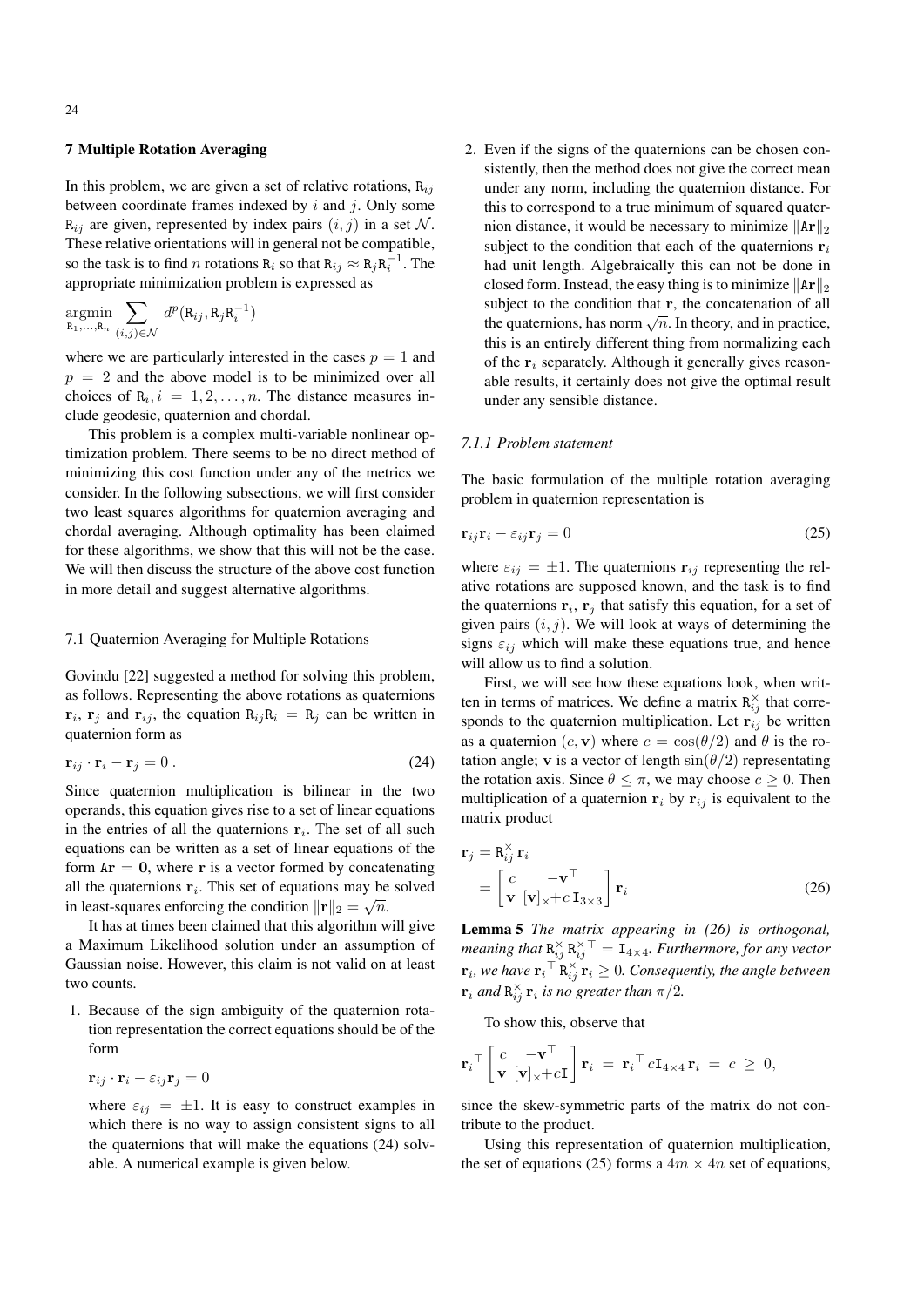where  $n$  is the number of rotations, and  $m$  is the number of pairs  $(i, j)$ . This set of equations can be written as  $Mr = 0$ , where r is a vector made up by concatenating the components of all the quaternions. In the presence of noise, we find the least-squares solution using Singular Value Decomposition (SVD). Writing  $M = UDV^{\top}$ , the required solution for r is the last column of V. To obtain unit quaternions that represent rotations, we need to normalize each of the  $r_i$  individually to unit length. Here  $r_i$  represents the 4-vector containing the block of 4 entries in  $r$  corresponding to the  $i$ -th rotation.

**Example.** We illustrate the need for the signs  $\varepsilon_{ij}$  with a specific example. Consider three rotations  $R_1$ ,  $R_2$  and  $R_3$  and measured relative rotations  $R_{12} = R_{23} = R_{31}$ , each being a rotation through  $120^\circ$  about the x axis. Obviously, this represents a coordinate frame undergoing one complete rotation.

The quaternion corresponding to the relative rotation is  $(1/2, \sqrt{3}/2, 0, 0)$  and left-multiplication by this quaternion is represented by the  $4 \times 4$  matrix

$$
M = \begin{bmatrix} 1/2 & -\sqrt{3}/2 & 0 & 0 \\ \sqrt{3}/2 & 1/2 & 0 & 0 \\ 0 & 0 & 1/2 & -\sqrt{3}/2 \\ 0 & 0 & \sqrt{3}/2 & 1/2 \end{bmatrix}
$$

The complete set of equations (24) may be written as a matrix equation

$$
\begin{bmatrix} M & -I & 0 \ 0 & M & -I \ -I & 0 & M \end{bmatrix} \begin{pmatrix} r_1 \ r_2 \ r_3 \end{pmatrix} = 0.
$$
 (27)

It is easily verified that this matrix has determinant 16, so there is no exact solution to the set of equations.

# *7.1.2 Algorithm statement*

The complete algorithm is given as follows.

- 1. Given relative rotations  $R_{ij}$ , choose a quaternion representation  $r_{ij}$  for each.
- 2. Find coefficients  $\varepsilon_{ij} = \pm 1$  such that (25) will hold for the true solution.
- 3. Form a set of matrix equations  $Mr = 0$  using (26) and take the SVD,  $M = UDV^{\top}$ . The solution is a vector  $r =$  $(\mathbf{r}_1^{\top}, \dots, \mathbf{r}_n^{\top})^{\top}$ , namely the last column of V.
- 4. Normalize each  $\mathbf{r}_i$  to  $\mathbf{r}_i/\|\mathbf{r}_i\|_2$  to give a solution for each of the equations.

Previous versions of this algorithm have ignored the need to select the correct signs here, and have therefore solved the wrong equations. Without the correct signs  $\varepsilon_{ij}$ , the equations (25) may not have a solution as the example above shows. The signs  $\varepsilon_{ij}$  may be chosen using the following simple algorithm.

- 1. Choose all the relative rotation quaternions  $r_{ij}$  so that the first coefficient (real part of the quaternion) is nonnegative.
- 2. Select a tree in the graph formed by joining nodes corresponding to the  $r_i$  with an edge, when  $r_{ij}$  is defined.
- 3. Assign an initial value  $r_i = 0$  to some node chosen as the root of the tree, and propagate the estimate of  $r_i$ across the tree using the relations  $\mathbf{r}_i = \mathbf{r}_{ij} \mathbf{r}_i$  and set  $\varepsilon_{ij} = +1$  for an edge in the tree.
- 4. For an edge  $\mathbf{r}_{ij}$  not in the tree, set  $\varepsilon_{ij} = +1$  or  $-1$  depending on whether  $\mathbf{r}_{ij}\mathbf{r}_i$  is closest to  $\mathbf{r}_j$  or  $-\mathbf{r}_j$ .

Unless there is a large accumulated error in the rotations as they are propagated over the tree, the decision of which value of  $\varepsilon_{ij}$  to choose should be clear.

Note that in solving these equations, we find the solution such that  $\|\mathbf{r}\|_2 = 1$ . To be more correct, we should minimize the cost  $\|Mr\|_2$  subject to the constraint that each individual  $r_i$  has unit norm. However, this is not possible by linear means, and is probably a hard problem in general. If we could solve subject to these constraints, then the solution would be the true least-squares solution minimizing squared quaternion distance (the distance metric measuring distance between quaternion representations of rotations).

# 7.2 Chordal Averaging for Multiple Rotations

Chordal  $L_2$ -averaging for the multiple rotation averaging problem is described as finding the rotations minimizing the cost

$$
\sum_{(i,j)\in\mathcal{N}}\|\mathbf{R}_{ij}\mathbf{R}_{i}-\mathbf{R}_{j}\|_{\mathrm{F}}^{2}.
$$

Without enforcing the orthogonality constraints, we can solve the above model as a least squares problem through vectorization and singular value decomposition. Finally, all the orthogonal constraints are enforced through subsequently finding the nearest orthogonal matrices by polar decomposition [55]. According to the analysis in [55], the chordal averaging algorithm performs better than the quaternion averaging algorithm due to the availability of 9 parameters for each rotation instead of only 4 in the quaternion representation. However, the solution will in general not be optimal.

Unlike the quaternion method, the method involving matrices does not suffer from the issue of needing to select the correct sign for the quaternion.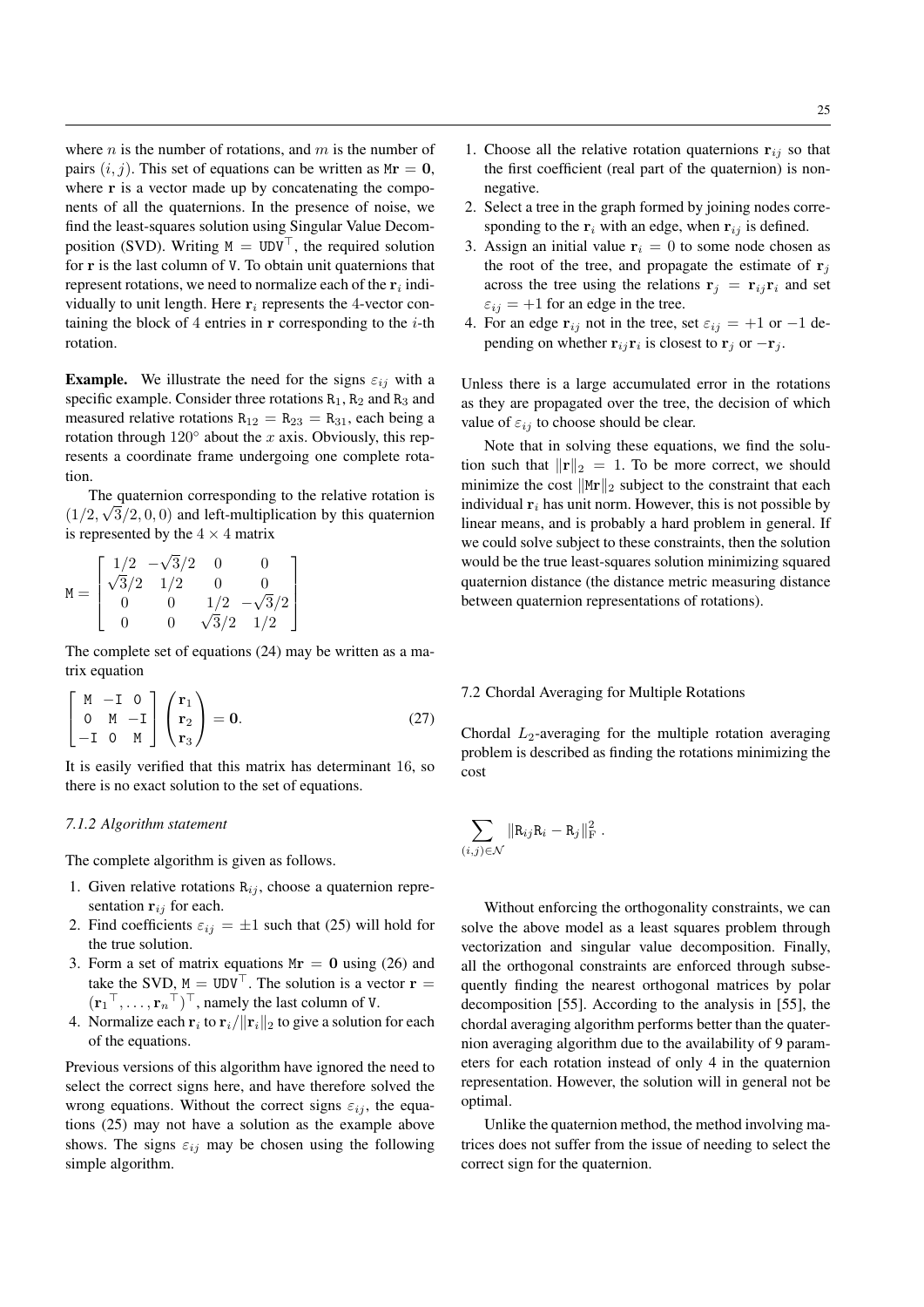# 7.3 The Structure of the Cost Function for Multiple Rotations

In this section, we will take a closer look at the cost function

$$
C(\mathbf{R}_1,\ldots,\mathbf{R}_n)=\sum_{(i,j)\in\mathcal{N}}d(\mathbf{R}_{ij},\mathbf{R}_j\mathbf{R}_i^{-1})^p
$$
 (28)

for the multiple rotation averaging problem. The question we will consider is the convexity of this cost function as a function of the rotations  $R_i$ . The results we obtain will be largely negative, particularly for the  $L_2$  cost functions  $(p = 2)$ . We will exhibit examples where the residual cost is arbitrarily small, at a local minimum, but the global minimum lies in a different basin of attraction. Furthermore, it can be shown that this cost function usually has saddle points.

One of the results we obtained (theorem 5) for several of the distance measures in the single rotation averaging problem (estimate R given rotation estimates  $R_i$ ) was that if all the  $R_i$  lie in a convex set (for instance, an open ball of radius  $\pi/2$ , then the optimal solution lies in the convex set and the cost function is convex on this set. Thus, once we have found an estimate R with sufficiently small residual (less than  $\pi/2$ ) for each  $R_i$ , the optimum can be found by convex optimization techniques. It will be shown that this is not the case in the multiple rotation estimation problem.

An example. We give an example based on the intuition that if a vehicle with an inertial rotation sensor follows a long closed path, returning to its initial position, then it may be difficult to determine whether the vehicle has rotated through a complete turn or not during the trajectory. Thus, consider the case where we wish to estimate rotations  $\mathbf{R}_i$ ;  $i = 0, \dots, n - 1$  when estimates  $\mathbf{R}_{ij}$  are known only for consecutive positions ( $j = i + 1$ ), as well as for the initial and final positions  $R_{n-1,0}$ .

Suppose that all rotations are about a single (perhaps vertical) axis, and that in the true solution,  $R_i$  is a rotation through an angle  $2\pi i/n$ . Suppose that the relative rotations are measured accurately, so that  $\angle(R_{i,i+1}) = \angle(R_{n-1,0})$  =  $2\pi/n$ . Clearly in this case,  $R_{i,i+1} = R_{i+1}R_i^{\top}$  exactly, for  $i = 0, \ldots, n - 1$ <sup>2</sup> so that the true solution has zero cost. However, there is a different solution that may have small cost, namely  $R_i = I$  for all i. For instance in the squared angular distance case, the cost will be

$$
C = \sum_{i=0}^{n-1} d_{\angle}(\mathbf{R}_{i,i+1}, \mathbf{R}_{i+1} \mathbf{R}_{i}^{\top})^2 = \sum_{i=0}^{n-1} d_{\angle}(\mathbf{R}_{i,i+1}, \mathbf{I})^2
$$
  
= 
$$
\sum_{i=0}^{n-1} (2\pi/n)^2 = 4\pi^2/n
$$

which can be arbitrarily small for large  $n$ .

For a slightly different example, if each of the measured angles is  $\angle(\mathbf{R}_{i,i+1}) = \pi/n$ , then the two solutions will have equal cost  $\sum_{i=1}^{n} (\pi/n)^2 = \pi^2/n$  which can also be made arbitrarily small by choosing  $n$  large.

Basins of attraction. It may be thought that in the first example given here, with  $R_i = I$  that this solution may be continuously modified to the minimum solution given by  $\angle(\mathbf{R}_i) = 2\pi i/n$ . However, it will be shown that this is not the case. In fact, these two solutions lie in different basins of attraction in the cost "surface".

Most continuous optimization techniques act by modifying a current solution by iteratively moving from one potential solution to another, usually in a direction of decreasing cost. Although the sequence of iterates is finite, the process may be approximated by the estimate traversing a continuous path across the cost surface from an initial solution to a final solution. If a continuous downhill path exists to a minimum, then the likelihood of reaching this minimum is much higher. Given a local minimum of a cost function, one may define its *basin of attraction* to be the set of points that are connected to the given local minimum by a decreasing cost path.

It will be shown that the two solutions in the example given above lie in different basins of attraction, and hence one can not go from one to the other by a downhill path.

Consider an *n*-tuple of rotations  $(R_0, \ldots, R_{n-1}) \in$  $\text{SO}(3)^n$  where R<sub>0</sub> = I; we define also R<sub>n</sub> = R<sub>0</sub> = I. We think of this n-tuple as being an estimate of the solution to an n-rotation averaging problem defined by a set of relative rotations  $R_{i,i+1}$ . The cost function defines a function from  $SO(3)^n$  to IR, defining a cost for such an *n*-tuple of measurements. We suppose that there is a continuous family of such *n*-tuples,  $(R_0^t, \ldots, R_{n-1}^t)$  for  $t \in [0, 1]$ , tracing out a path in  $SO(3)^n$ , transforming an initial estimate  $(R_0^0, \ldots, R_{n-1}^0)$  to a final estimate  $(R_0^1, \ldots, R_{n-1}^1)$ . We also set  $R_n^t = R_0^t = I$  for all t.

Now, we focus on an *n*-tuple defined for a given fixed value of  $t$ , and use it to define a closed path in  $SO(3)$ , based at the identity rotation  $\mathbb{R}_0^t$ . The idea is to think of these n rotations as being sampled positions from a continuously varying coordinate frame traversing a closed path in rotation space,  $SO(3)$ . The continuous path is obtained by filling in between the rotations  $R_i^t, R_{i+1}^t$  by interpolation along the shortest geodesic. The resulting path in rotation space may be intuitively thought of as the estimate (at parameter value  $t$ ) of the path of the coordinate frame through rotation space.

More formally, for a fixed  $t$ , we use the *n*-tuple  $(R_0^t, \ldots, R_{n-1}^t)$  to define a closed path  $\gamma_t(s)$  in SO(3). This path is defined as follows. Define  $R_n^t = R_0^t$ . Now, for each  $s \in [0, 1]$  we wish to define a point (rotation) in SO(3). For  $s = i/n$  for some  $i = 0, ..., n$ , we define  $\gamma_t(s) = \mathbf{R}_i^t$ .

For convenience of notation, we consider the index  $n$  to mean 0, so that R<sub>i+1</sub> means R<sub>0</sub> and R<sub>i,i+1</sub> means R<sub>n−1,0</sub> when  $i = n - 1$ .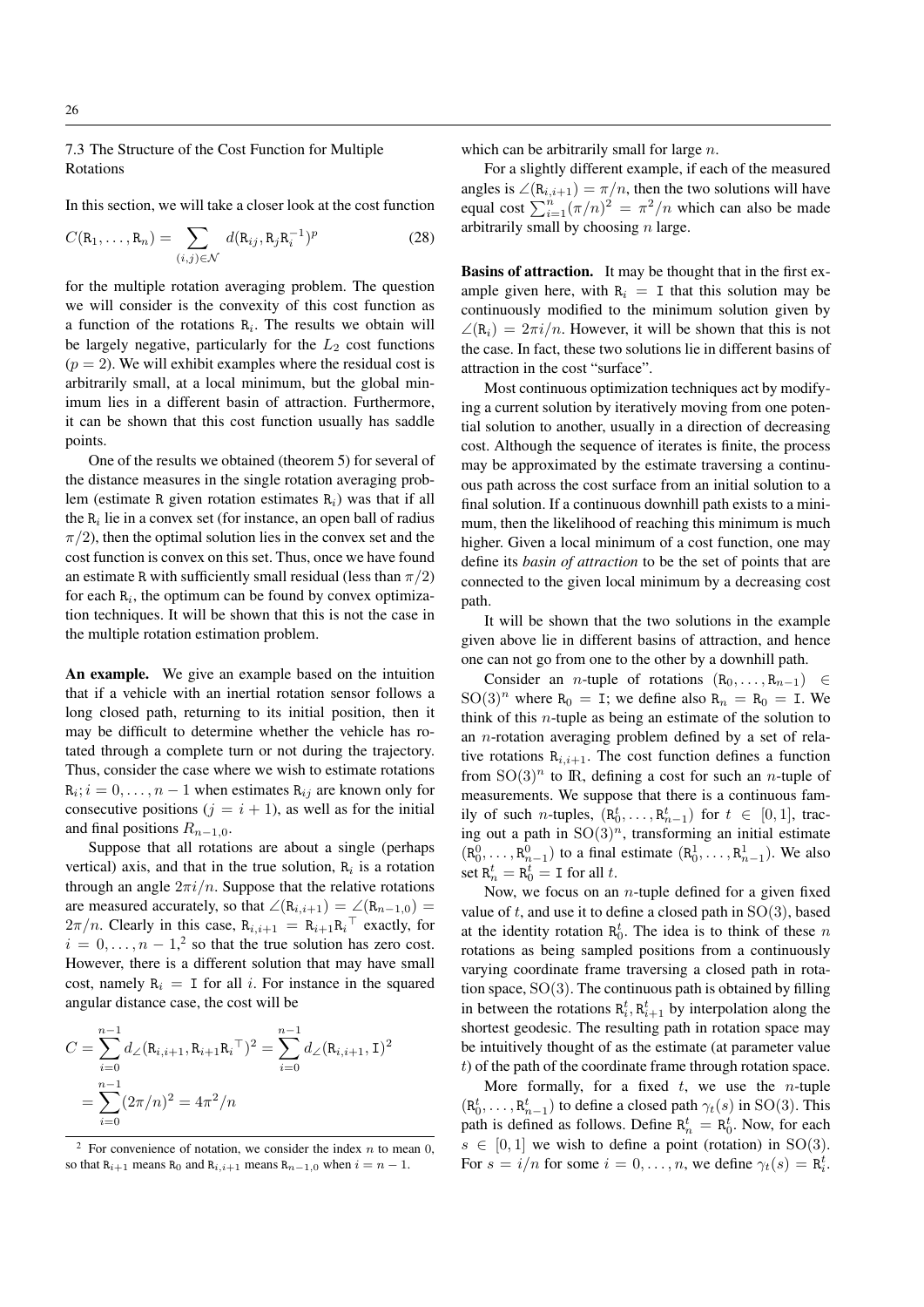This defines the path  $\gamma_t$  at evenly spaced point  $s \in [0,1]$ . We wish to interpolate this path to all values of s. This is done by interpolating along geodesics. Thus, suppose that  $i/n < s < (i+1)/n$  for some i. Then, for s in the interval  $[i/n,(i+1)/n]$ , the path  $\gamma_t(s)$  moves with constant velocity along the shortest geodesic from  $R_i$  to  $R_{i+1}$ . Thus, for each t, the path  $\gamma_t(s)$  is a continuous path in SO(3). Since  $R_0^t = R_n^t$ , we see that  $\gamma_t(s)$  is a closed path based at  $R_0^t$ . Note that at time t, the path  $\gamma_t(s)$  so defined corresponds intuitively to the current estimate (at time  $t$ ) of the path of the coordinate frame in  $SO(3)$ .

Since each of the rotations  $R_i^t$  traces out continuous paths in SO(3) as t varies, we may define a mapping  $\gamma : [0, 1] \times$  $[0, 1] \rightarrow SO(3)$  as  $\gamma(t, s) = \gamma_t(s)$ . Our purpose is to show the following properties:

- 1.  $\gamma$  is a continuous mapping.
- 2. For each  $t, \gamma(t, 0) = \gamma(t, 1) = I$ .

Under these circumstances, we say that the two paths  $\gamma_0(s)$  and  $\gamma_1(s)$  are *homotopic* or *homotopy equivalent* as closed paths based (starting and ending) at the base point  $I \in SO(3)$ . Under the equivalence relationship of homotopy, based paths in SO(3) form the *fundamental group*  $\pi_1(SO(3), I)$ . Under the two conditions given above, the two paths  $\gamma_0(s)$  and  $\gamma_1(s)$  represent the same element of the fundamental group.

It is well known that the fundamental group of  $SO(3)$  is equal to  $Z_2$ , the group with two elements. This is easily seen, since the mapping from the geodesic sphere  $S^3$  to  $SO(3)$  is a 2-fold covering, and  $\pi_1(S^3)$  is the trivial group with one element. (Using another common terminology,  $S<sup>3</sup>$  is simplyconnected.)

We now look at the first of the two conditions given above, namely that  $\gamma$  should be a continuous mapping. Consider a point  $(t, s)$  with  $i/n \leq s \leq (i + 1)/n$ . Then the point  $\gamma(t, s)$  lies on the shortest geodesic from  $R_i^t$  to  $R_{i+1}^t$ . As t varies, the rotations  $R_i^t$  and  $R_{i+1}^t$  vary continuously. If the shortest geodesic between these two rotations also varies continuously, then  $\gamma(t, s)$  will move as a continuous function of  $t$  and  $s$ . There are in general two geodesic paths between any two points (rotations) in  $SO(3)$ , corresponding to different arcs of the great circle in the quaternion sphere. However, if the angular distance between  $R_i^t$  and  $R_{i+1}^t$  remains less than  $\pi$ , then the shorter of the two geodesics will be unambiguously defined, and the geodesic will move continuously with its end points. Thus, we have shown the following result.

**Lemma 6** Let  $(R_0^t, \ldots, R_n^t)$  with  $R_0^t = R_n^t = I$  be rotation *estimates continuously varying for*  $t \in [0, 1]$ *, from an initial estimate when*  $t = 0$  *to a final estimate when*  $t = 1$ *. Define* paths  $\gamma_t(s)$  in SO(3) by the construction above, interpolating between the rotations  $R_i^t$  for fixed values of  $t \in [0,1]$ .

From this we may deduce that if the two paths  $\gamma_0$  and  $\gamma_1$ are not homotopy equivalent, then at some point  $t$  between 0 and 1, and for some value of j,  $d_{\angle}(\mathbf{R}_{j}^{t}, \mathbf{R}_{j+1}^{t}) = \pi$ . This means that the cost of the intermediate solution  $(R_1^t, \ldots, R_n^t)$ must satisfy

$$
C(\mathbf{R}_0^t, \dots, \mathbf{R}_{n-1}^t) = \sum_{i=0}^{n-1} d_{\angle}(\mathbf{R}_{i,i+1}^t, \mathbf{R}_{i+1}^t \mathbf{R}_i^{t\top})^2
$$
  
\n
$$
\geq d_{\angle}(\mathbf{R}_{j,j+1}^t, \mathbf{R}_{j+1}^t \mathbf{R}_j^{t\top})^2
$$
  
\n
$$
\geq (d_{\angle}(\mathbf{R}_j^t, \mathbf{R}_{j+1}^t) - d_{\angle}(\mathbf{R}_{j,j+1}^t, \mathbf{I}))^2
$$
  
\n
$$
\geq (\pi - d_{\angle}(\mathbf{R}_{j,j+1}^t, \mathbf{I}))^2,
$$

where the second-last line follows from the triangle inequality.

Therefore, to transform an initial estimate of the rotations to a final estimate, where the initial and final interpolated trajectories  $\gamma_0(s)$  and  $\gamma_1(s)$  are not homotopy equivalent, must involve an intermediate estimate which has cost greater than the above value. If the initial and final estimates have smaller cost than this, then they must lie in different basins of attraction and to get from one to the other must require an intermediate estimate of large cost.

Finally, we show that in the example we gave above, the two paths  $\gamma_0$  and  $\gamma_1$  are not homotopy equivalent, since one path contains a rotation through  $2\pi$  and the other one does not.

In one case,  $R_i^1 = I$ , the interpolated path is  $\gamma_1(s) =$ I, that is, the path is constant at the base point I. In the true solution, all the rotations are about the same axis, and  $\angle(\mathbf{R}_i^0) = 2\pi i/n$ . From this we see that the interpolated path is given by  $\gamma_0(s) = \mathbb{R}^0_s$  with  $\angle(\mathbb{R}_s) = 2\pi s$ . During this path the rotation turns through one complete turn through  $2\pi$  radians about the rotation axis. However, this is not a null-homotopic path in  $SO(3)$ , since when lifted to the 2fold covering space, namely the quaternion sphere, it lifts to a path from the quaternion  $r = (1, 0, 0, 0)$  to  $(-1, 0, 0, 0)$ .

We can conclude that to pass from the wrong solution  $R_i^1$  = I with cost  $4\pi^2/n$  to the correct solution  $\angle(\mathbf{R}_i^0) = 2\pi i/n$  with zero cost, a continuous optimization scheme would have to overcome a hurdle of cost at least  $(\pi-2\pi/n)^2$ , which is much larger than the cost of the wrong solution,  $4\pi^2/n$ , for large *n*.

# 7.4 An Iterative Algorithm for Multiple Rotation Averaging

As discussed in the previous sections, there seems to be no direct method of minimizing the multiple rotation averaging cost function under any of the distances we consider. Therefore, our strategy is to minimize the cost function by using rotation averaging to update each  $R_i$  in turn. At each step of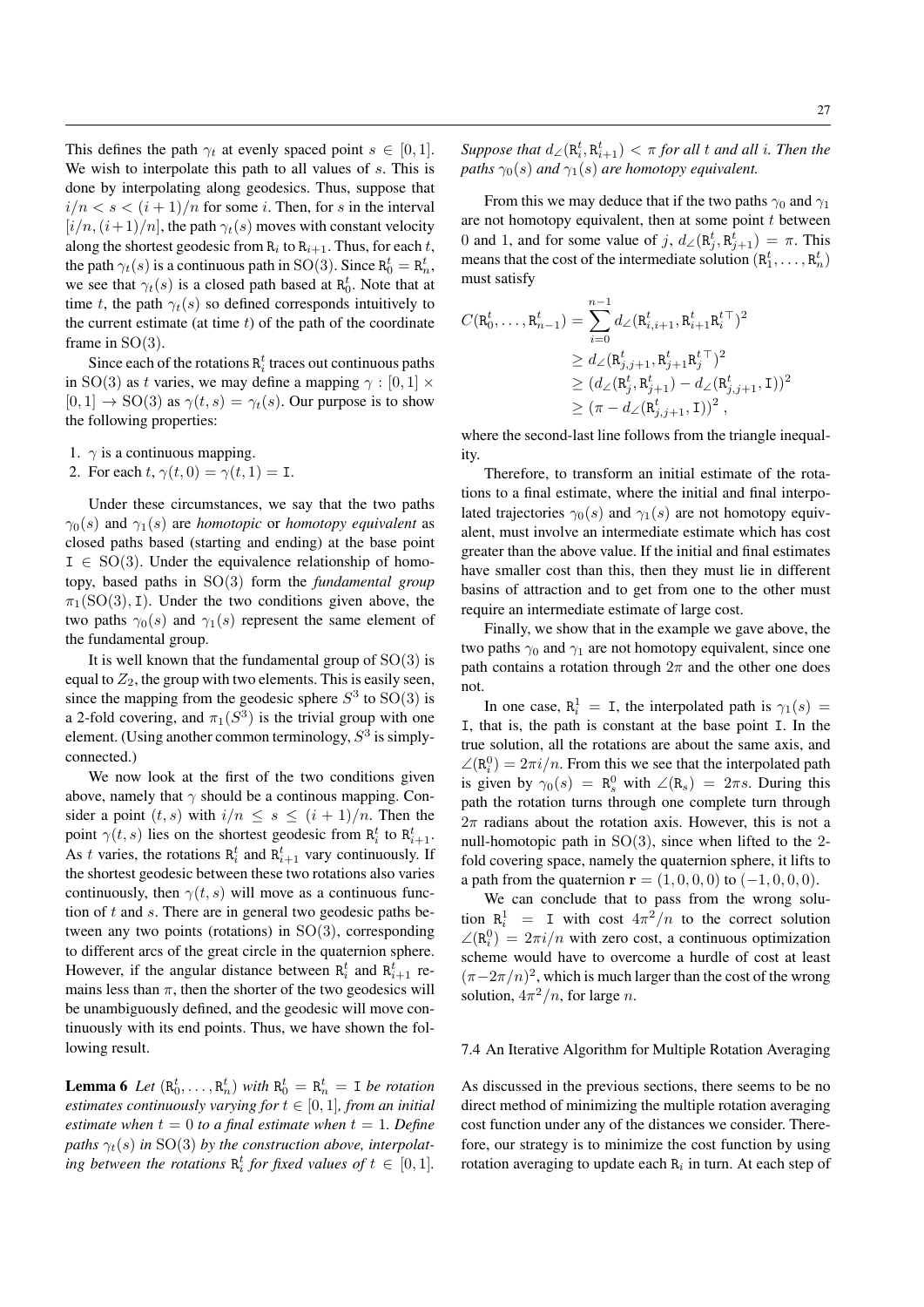this algorithm, the total cost decreases, and hence *the cost* converges to a limit. We do not at present claim a rigorous proof that the algorithm converges to even a local minimum. We do know that the sequence of estimates must contain a convergent subsequence, and the limit of this subsequence must be at least a local minimum with respect to each  $R_i$  individually. In light of the existence of saddle points in the cost function this is however a relatively weak result.

Initial values for each  $R_i$  are easily found by propagating from a given rotation  $R_0$  assumed to be the identity.

1: Set t:=0 and pick initial values  $R_1^{(0)}, \ldots, R_n^{(0)}$ . 2:  $loop$ <br>3:  $fo$  $\mathbf{f}$ or j=1,...,n do 4: Set  $R_j^{(t+1)} := d^p$ -mean $(\{R_{ij}R_i^{(t)}\}_{(i,j)\in\mathcal{N}})$ . 5: end for<br>6:  $t \leftarrow t +$  $t \leftarrow t + 1$ 7: end loop

Algorithm 5: An iterative algorithm for multiple rotation averaging

We term Algorithm 5 a block Jacobi type algorithm because Step 4 entails a minimization of  $C$  over the *i*th factor in  $SO(3)<sup>n</sup>$  while the other variables are being kept constant. Steps 3-5 hence contain a Jacobi sweep over the full parameter space. Since  $SO(3)$  is 3-dimensional, this corresponds to a block version of a classical Jacobi type algorithm where each inner minimization would be carried out over a 1-dimensional curve.

The convergence of block Jacobi type methods on manifolds has been studied by Hüper [36], but at this stage we haven't been able to successfully apply this theory to the particular cost function at hand.

# 7.5  $L_1$  averaging multiple rotations

The iterative averaging scheme described in the previous section may be used for  $L_1$  geodesic multiple rotation averaging by using successive applications of the Weiszfeld algorithm. At any given point during the computation, a rotation  $R_i$  will have an estimated value, and so will its neighbours  $R_i$ , for  $(i, j) \in \mathcal{N}$ . Therefore, we may compute estimates  $R_j^{(i)} = R_{ij}R_i$ , where the superscript (*i*) indicates that this is the estimate of  $R_j$  derived from its neighbour  $R_i$ . We then use our Weiszfeld  $L_1$  averaging method on  $SO(3)$  to compute a new estimate for  $R_i$  by averaging the estimates  $R_j^{(i)}$ . In one pass of the algorithm, each  $R_j$  is re-estimated in turn, in some order. Multiple passes of the algorithm are required for convergence.

Since the Weiszfeld algorithm on  $SO(3)$  is itself an iterative algorithm, we have the choice of running the Weiszfeld algorithm to convergence, each time we re-estimate  $R_i$ , or else running it for a limited number of iterations leaving the convergence incomplete, and passing on to the next rota-

tions. To avoid nested interation, we choose to run a single iteration of the Weiszfeld algorithm at each step. The complete algorithm is as follows.

- 1. **Initialization:** Set some node  $R_{i_0}$  with the maximum number of neighbours to the identity rotation, and construct a spanning tree in the neighbourhood graph rooted at  $\mathbb{R}_{i_0}$ . Estimate the rotations  $\mathbb{R}_j$  at each other node in the tree by propagating away from the root using the relation  $R_j = R_{ij}R_i.$
- 2. Sweep: For each j in turn, re-estimate the rotation  $R_i$ using one iteration of the Weiszfeld algorithm. (As each new  $R_i$  is computed, it is used in the computations of the other  $R_i$  during the same sweep.)
- 3. Iterate: Repeat this last step a fixed number of times, or until convergence.

The whole computation is most conveniently carried out using quaternions.

Unlike the single rotation averaging problem considered in section 5 we can not guarantee convergence of this algorithm to a global minimum, but initial simulation results demonstrate good performance, see [27].

## 7.6 Summary for Multiple Rotation Averaging

For the multiple rotation averaging problem, there seems to be no direct optimization method on  $SO(3)^n$ . We have shown that the associated cost function usually exhibits nontrivial structure, including saddle points and multiple local minima in separate basins of attraction. We propose two algorithms: iterative averaging, and Weiszfeld based  $L_1$  averaging.

Acknowledgements This work was partially supported by NICTA, a research laboratory funded by the Australian Government, in part through the Australian Research Council.

# Appendix – Convexity

Of major relevance to questions of convergence and uniqueness of solutions of averaging problems is determining if and where the defined cost functions are convex functions.

In this section we consider the question of convexity of a function measuring distance in  $SO(3)$  from a given rotation R. Since we are dealing with a function defined on  $SO(3)$ , rather than a Euclidean space, we will need the concept of geodesic convexity to analyze this problem.

The general definition of convexity of a function in  $\mathbb{R}^n$ is as follows. Given a convex region  $U \subset \mathbb{R}^n$  a function f defined on U is convex if for any two points  $x_0$  and  $x_1$  in U, and any point y lying on the line segment bounded by  $x_0$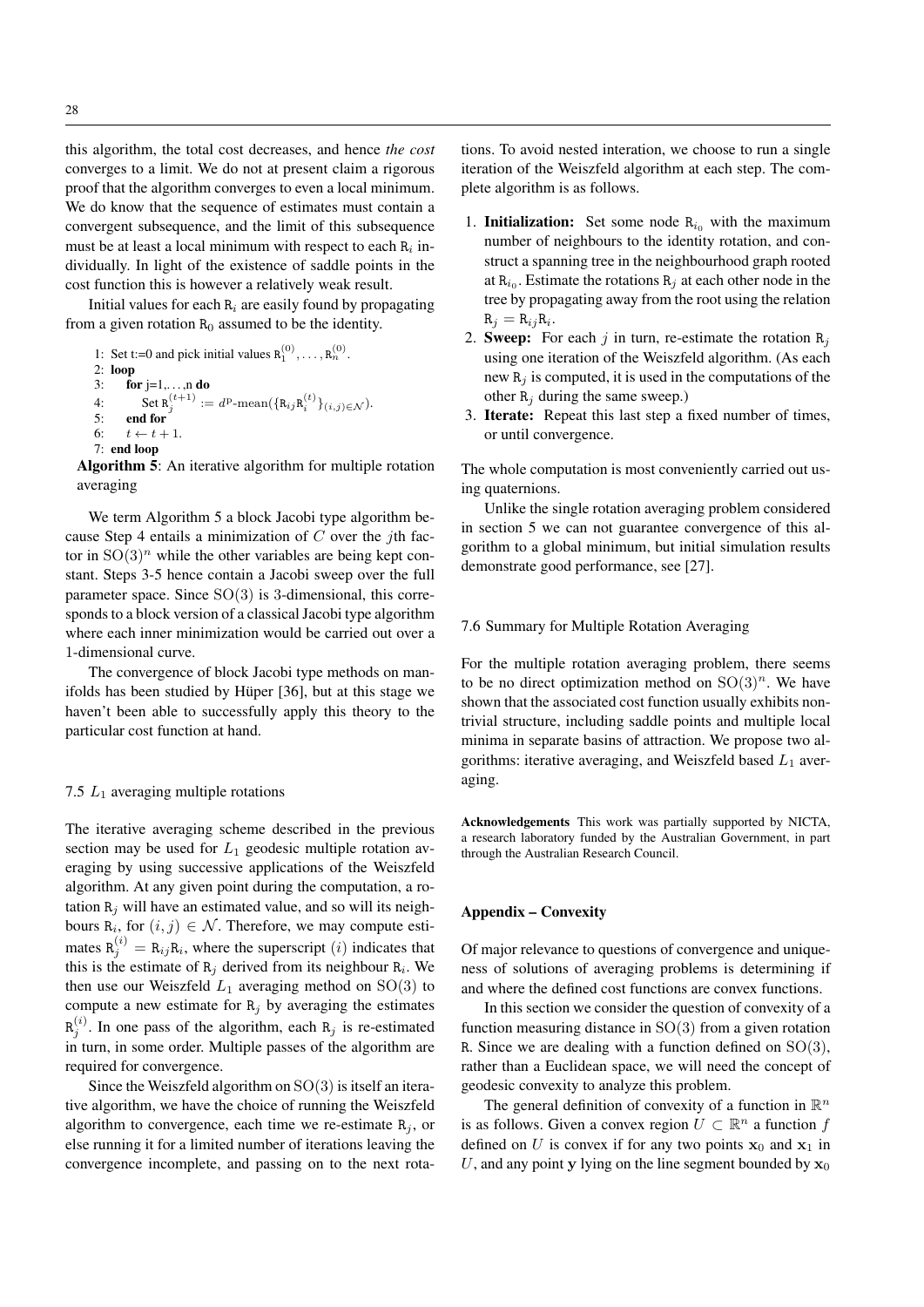and  $x_1$ , given by  $y = (1 - \lambda)x_0 + \lambda x_1$  with  $0 \le \lambda \le 1$ , we have

$$
f(\mathbf{y}) \le (1 - \lambda) f(\mathbf{x}_0) + \lambda f(\mathbf{x}_1).
$$

In adapting this definition to  $SO(3)$ , or indeed to any Riemannian or differentiable manifold, the role of a line is naturally taken by a geodesic. The appropriate definition of a convex set in  $SO(3)$  is a little less clear, and will be considered next.

## Convex sets in  $SO(3)$

As discussed in section 4 the geodesics on  $SO(3)$  are doubly covered by great circles on  $S<sup>3</sup>$  and there is a uniform length scaling by a factor of 2 between the geodesics on  $SO(3)$ and those on  $S<sup>3</sup>$ . In particular, we see that the geodesics on SO(3) are closed curves with a total length of  $2\pi$ . There are exactly two geodesic segments between any two points in  $SO(3)$  (without exception). Given two points (rotations)  $R_0$ and  $R_1$  in  $SO(3)$ , we call the shorter of the two geodesic segments from  $R_0$  to  $R_1$  the *short geodesic segment* between these points. If R<sub>0</sub> and R<sub>1</sub> differ by a rotation through  $\pi$ , then which of the two geodesic segments is the shorter one is ambiguous and hence there is no short geodesic segment between such points.

We can now define two slightly different notions of geodesic convexity of sets in  $SO(3)$ . (The definition is generalizable to other manifolds.)

**Definition 1** A non-empty region  $U \subset SO(3)$  is called *weakly convex* if for any two points  $R_0$  and  $R_1$  in U *exactly one* geodesic segment from  $R_0$  to  $R_1$  lies entirely inside U.

A weakly convex region  $U \subset SO(3)$  is called *convex* if the geodesic segment from  $R_0$  to  $R_1$  in U is always the short geodesic segment between these points, having length strictly smaller than  $\pi$ .

The empty set is not considered to be convex or weakly convex.

A closed ball of radius  $r \geq 0$  in SO(3) is a set

$$
B(\mathbf{R}, r) = \{ \mathbf{S} \in \text{SO}(3) \, | \, d_{\angle}(\mathbf{S}, \mathbf{R}) \le r \}
$$

for some R in  $SO(3)$ .

*Radius and Diameter.* We introduce two useful pieces of terminology, the radius and diameter of a set. The diameter of a set C in SO(3) is the supremum of  $d$  ∕(R, S) over all  $R, S \in C$ . According to this definition, the diameter of a convex set is at most equal to  $\pi$ , moreover, no two points in the set actually achieve this bound.

An open ball of radius  $r > 0$  in SO(3), denoted  $\tilde{B}(R, r)$ , is the interior of the closed ball, consisting of rotations at distance strictly less than  $r$  from R. We emphasize for clarity

that the balls  $B(R, r)$  or  $\check{B}(R, r)$  are defined in terms of the *geodesic* (angular) distance on SO(3).

The radius of a set  $C$  in  $SO(3)$  is the infimum of all  $r$  such that  $C$  is contained in some ball of radius  $r$ . It is evident by the triangle inequality that radius is at least half the diameter of the set.

Lemma 7 *A closed ball in* SO(3) *is convex if and only if its radius is less than*  $\pi/2$ *. Similarly, an open ball in* SO(3) *is convex if and only if its radius is less than or equal to*  $\pi/2$ *. A closed ball in* SO(3) *is weakly convex if and only if its radius is less than* π*, and an open ball in* SO(3) *is weakly convex if and only if its radius is less than or equal to* π*.*

If we visualize this in terms of the quaternion sphere, the proof is straightforward, and hence omitted. Note that an open ball of radius  $\pi$  is the whole of SO(3) except for one plane, consisting of rotations at distance  $\pi$  from the centre of the ball.

Convex and weakly convex subsets of SO(3) can not be arbitrarily "large", in the following precise sense.

Theorem 10 *Any weakly convex subset of* SO(3) *is contained in an open ball of radius* π*. In other words, there exists a plane in* SO(3) *(the boundary of the open ball) that does not meet the said weakly convex set. Any convex subset of* SO(3) *is contained in a closed ball of radius*  $2\pi/3$ *.* 

The proof of this theorem turns out to be surprisingly difficult (particularly the first part) and will be reported elsewhere [30]. As a consequence of this result we may picture any weakly convex subset of SO(3) simply as a convex set in  $\mathbb{R}^3$  under a suitably chosen gnomonic projection, namely the one mapping the boundary of the containing ball of radius  $\pi$  to the plane at infinity (cf. section 3.4). This is because the gnomonic projection maps geodesics to geodesics, and hence weakly convex sets to convex sets.

Although we provide no proof here, we nevertheless make frequent use of the result of theorem 10 for weakly convex sets. However, in a sense the rest of the paper does not depend on this result, as long as we are willing to modify the definition of weakly convex set to include the (redundant) condition that such a set lies inside an open ball of radius  $\pi$ .

According to this theorem, the radius of a convex set is at most  $2\pi/3$ , and a closed convex set must have radius strictly less than  $2\pi/3$ . On the other hand, lemma 7 states that a convex ball can have radius no greater than  $\pi/2$ . It is therefore somewhat surprising that we claim that a ball of radius  $2\pi/3$  is required to contain any convex set. This bound is tight however, as a simple example shows. Consider a regular tetrahedron in  $\mathbb{R}^3$ , centred at the origin. The inverse gnomonic map will take this to a tetrahedron in  $SO(3)$  bounded by geodesic planes. Let the size of this tetrahedron be such that its vertices are at geodesic distance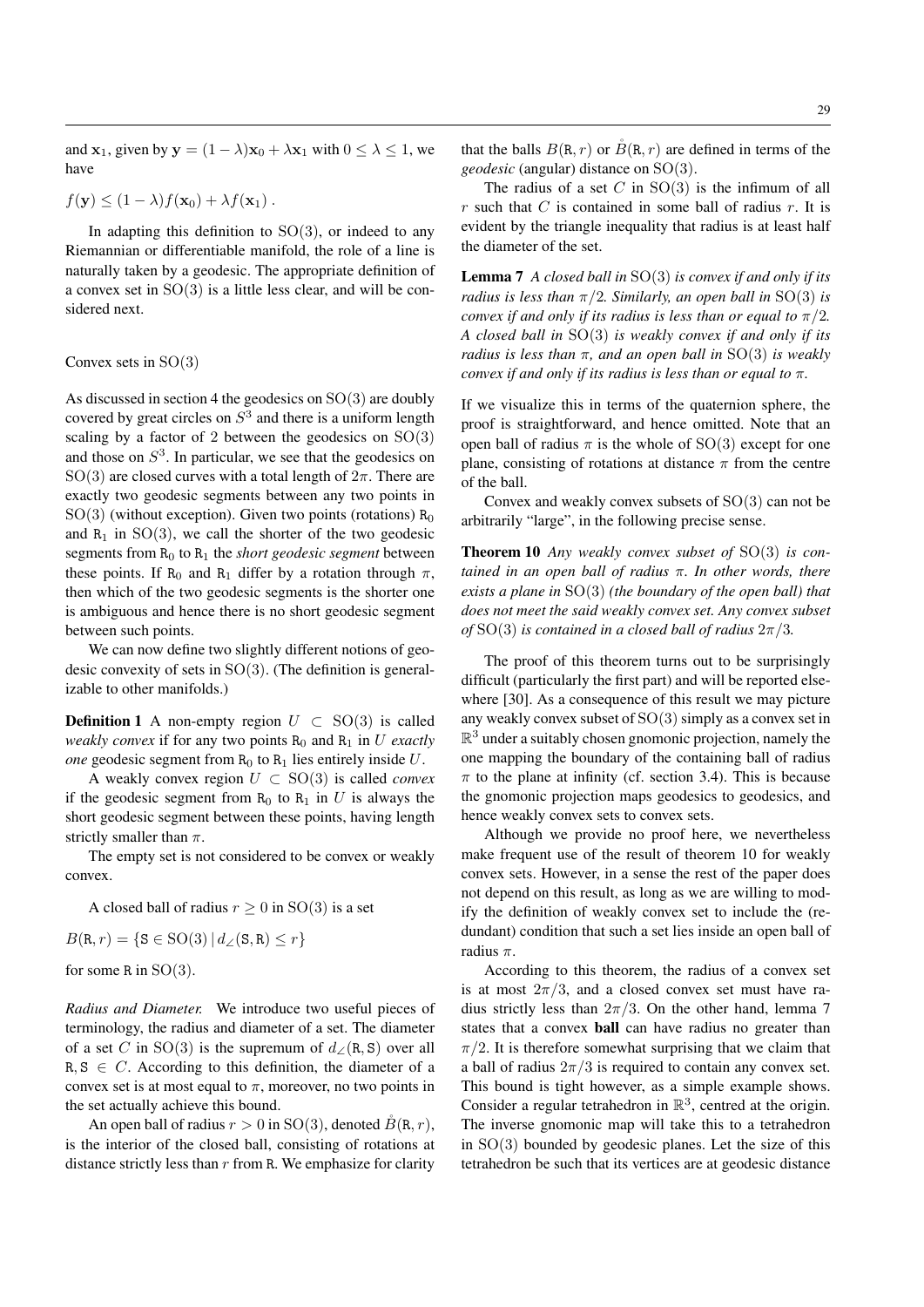$2\pi/3$  from its centre. Knowing that the angle  $\alpha$  between the vectors from the origin to any two vertices of a regular tetrahedron is given by  $cos(\alpha) = -1/3$ , it may be verified directly using (13) (the cosine rule) that the angular distance between two vertices of the tetrahedron is equal to  $\pi$ . It follows from this that for each vertex A of the tetrahedron, the whole geodesic plane passing through the three other vertices lies at distance  $\pi$  from A. Consequently, no two points in the tetrahedron lie at a greater distance than  $\pi$  from each other. The interior of the tetrahedron is therefore convex, contained in a closed ball of radius  $2\pi/3$ , but not in any closed ball of lesser radius.

Observe that we may add a single vertex (or even the whole boundary, less one face) to this tetrahedron and it will still be convex, but will not lie in an open ball of radius  $2\pi/3$ ; thus we cannot replace the words "closed ball" with "open ball" in the theorem statement. Furthermore, the complete closed tetrahedron (although weakly convex) is not convex, since it contains points at an angular distance  $\pi$  from each other.

Some results about weakly convex sets in SO(3) follow easily from corresponding statements about convex sets in  $\mathbb{R}^3$ .

# Proposition 3 *Let* B *be a set in* SO(3)*.*

- *1. If* B *is a weakly convex set of radius* r < π*, then the closure of* B *is weakly convex.*
- *2. If* B *is a convex set of diameter* d < π*, then the closure of* B *is convex.*
- *3. If* B *is a closed or open weakly convex set, then for any point*  $x \notin B$ *, there exists a plane through* x *that does not intersect* B*.*
- *4. If* B *is a closed or open weakly convex set, then* B =  ${\rm SO}(3) \setminus \bigcup \varPi_i$ , where  $\varPi_i$  runs over all planes not inter*secting* B*.*

*Proof.* We select a plane not containing B and map it to the plane at infinity. The set  $B$  is thereby mapped to a convex set in  $\mathbb{R}^3$ . In the case when B has radius  $r < \pi$ , this mapping can be chosen so that  $B$  maps to a bounded set. The four parts of the theorem then all follow from properties of convex sets in  $\mathbb{R}^n$ . The corresponding properties of sets in  $\mathbb{R}^n$  are not quite trivial. The reader is referred to [69] for the required proofs.  $\Box$ 

Separation properties of convex sets by planes are important in the study of convex sets in  $\mathbb{R}^n$ . The basic separability property in  $\mathbb{R}^n$  is that two disjoint convex open sets are separable by a plane ([69], theorem 11.3). As the following results show, similar properties hold for weakly convex sets in SO(3), but this does not follow immediately from the  $\mathbb{R}^n$ case. The necessary modification reflects the fact that a single plane in  $SO(3)$  does not separate  $SO(3)$  into two parts (but *two* planes do).

Proposition 4 *If* S *and* T *are two disjoint open weakly convex sets in* SO(3)*, then there exists a plane* Π *that intersects neither of them.*

*Proof*. Consider a plane disjoint from S, and identify it as  $\Pi_{\infty}$ , the plane at infinity. If  $\Pi_{\infty}$  is disjoint from T, then it is the required plane. Otherwise,  $T$  is cut into two parts by  $\Pi_{\infty}$ , such that  $T_1 \cup T_2 = T \setminus \Pi_{\infty}$ , and  $T_1$  and  $T_2$  are open convex sets in  $\mathbb{R}^3$ . We form the set  $S' = \bigcup L(\mathbf{x}, \mathbf{y})$  where  $L(\mathbf{x}, \mathbf{y})$  is a line segment in  $\mathbb{R}^3$  joining a point  $\mathbf{x} \in S$  and a point  $y \in T_1$ , and S' is the union of all such line segments. We claim that S' is the convex hull (in  $\mathbb{R}^3$ ) of  $S \cup T_1$ .

To see this, consider two points a and b in  $S'$ , where a is on a line  $L(\mathbf{x}_1, \mathbf{y}_1)$  and b is on a line  $L(\mathbf{x}_2, \mathbf{y}_2)$ . Now, the points  $x_1$ ,  $x_2$ ,  $y_1$  and  $y_2$  are the vertices of a tetrahedron. (The case where the four points are coplanar is a special case which is easily treated separately.) This tetrahedron is convex, and hence contains the line segment from a to b. Furthermore, every point in the tetrahedron lies on some line with endpoints in the line segments  $x_1x_2$  and  $y_1y_2$ , which lie inside  $S$  and  $T_1$  respectively. Hence the whole tetrahedron, and in particular the line segment from a to b, lies inside  $S'$ .

Now, we claim that this convex set  $S'$  is disjoint from  $T_2$ . In particular, if a point  $a \in T_2$  lies on the line segment  $L(\mathbf{x}, \mathbf{y})$ , with  $\mathbf{x} \in S$ ,  $\mathbf{y} \in T_1$ , then both a and y lie in T, which is by assumption weakly convex. A line segment from a to y in T must pass through the plane at infinity  $\Pi_{\infty}$ , since  $T_1$  and  $T_2$  are different connected components of  $T \setminus \Pi_{\infty}$ . However, in this case, this line segment must pass through x, which contradicts the assumption that  $S$  and  $T$  are disjoint.

Therefore, the sets  $T_2$  and  $S'$  are disjoint and convex in  $\mathbb{R}^3$ . Theorem 11.3 of [69] ensures that there exists a plane  $\Pi$ separating  $S'$  from  $T_2$ . This plane is therefore disjoint from both S and T, except possibly on the plane  $\Pi_{\infty}$ . However, since both  $S$  and  $T$  are assumed open, it is not possible for the plane  $\Pi$  to intersect  $S$  or  $T$  only on the plane at infinity.

This completes the construction of the plane disjoint from  $S$  and  $T$ .

The previous proposition allows us to show that two open weakly convex sets may be separated by two planes.

Proposition 5 *If* S *and* T *are two disjoint open weakly convex sets in* SO(3)*, then there exist two planes*  $\Pi_1$  *and* Π<sup>2</sup> *such that* S *and* T *lie in different components of*  $SO(3)\setminus (H_1\cup H_2)$ *.* 

*Proof.* There is a plane  $\Pi_1$  that meets neither of S and T. Map this plane to infinity. Then  $S$  and  $T$  are mapped to two open convex sets in  $\mathbb{R}^3$ , which are therefore separable by a plane  $\Pi_2$ . These are the two required planes.

Another separation property of convex sets in  $R<sup>n</sup>$  that carries over, slightly modified to weakly convex sets in  $SO(3)$  is the existence of supporting planes.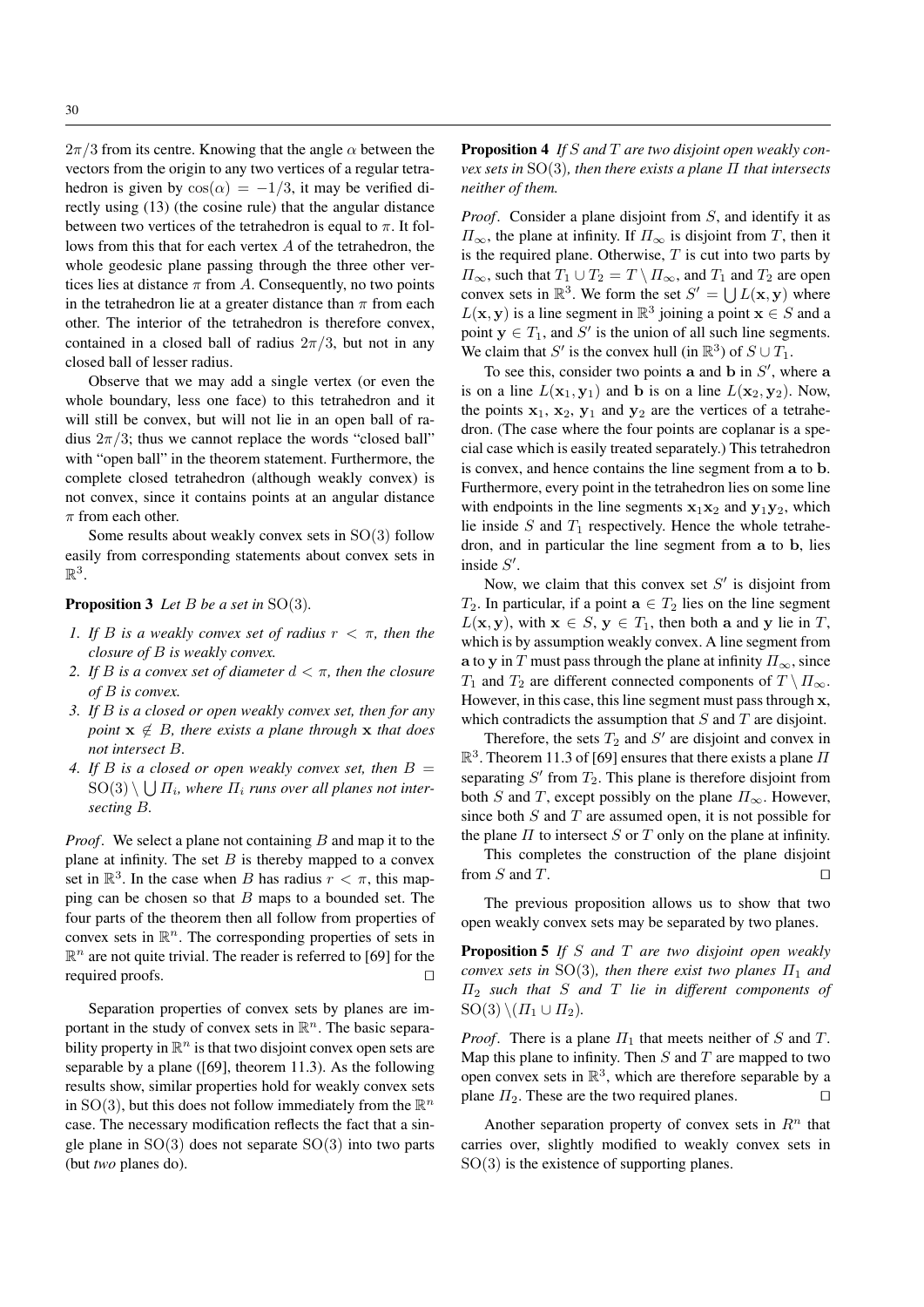

Fig. 4 *The supporting plane constructed in proposition 6.*



Fig. 5 *The gnomonic model used in the proof of proposition 6.*

Proposition 6 *Let* S *be a closed convex set in* SO(3)*,* R *a point not in* S *and* T *a closest point in* S *to* R*. Further, let* Π *be the plane through* T *perpendicular to the line* RT*. Then, the plane*  $\Pi$  *divides the open ball*  $B = \dot{B}(T, \pi)$  *into two half-balls, and* S *lies entirely in the closed half ball not containing* R*. Consequently, the interior of* S *lies in the open half ball not containing* R*.*

This situation is illustrated in fig 4. The proposition holds in a more general context than in  $SO(3)$ , but we give a proof only for SO(3), using the cosine rule.

*Proof.* If the distance RT is equal to  $\pi$ , then the whole of the set S lies in the plane  $\Pi(R, \pi)$ , and the result is trivially true. Therefore, assume that the distance RT is less than  $\pi$ . Since S is convex, any point in S lies at distance less than  $\pi$ from T.

Via a gnomonic mapping centred at  $T$ , the ball  $B$  maps to the whole of  $\mathbb{R}^3$ , the set S maps to a closed bounded convex set and angles at T are preserved. We may therefore use this gnomonic model to access familiar concepts concerning sets in  $\mathbb{R}^3$ .

Suppose that there is a point  $X$  in  $S$  on the same side of  $\Pi$  as R. Since S is convex, the whole of the line TX lies in S. Furthermore, it forms an angle  $\gamma < \pi/2$  with the line TR.

Let  $X_t$  be a point on the line TX at distance t from T in the direction towards X.

Applying the cosine rule (proposition 2) to the triangle  $RX_tT$  as shown in fig 5, we see that

$$
\cos(\frac{c(t)}{2}) = \left| \cos(\frac{t}{2}) \cos(\frac{b}{2}) + \sin(\frac{t}{2}) \sin(\frac{b}{2}) \cos(\gamma) \right|,
$$

where we write  $c(t)$  in recognition that the length c depends on the value of t. Since  $0 \le t < \pi$  and  $0 \le b < \pi$ , we see that for  $\gamma < \pi/2$  the expression inside the absolute value  $|\cdot|$ is positive, so

$$
c(t) = 2 \arccos \left( \cos(\frac{t}{2}) \cos(\frac{b}{2}) + \sin(\frac{t}{2}) \sin(\frac{b}{2}) \cos(\gamma) \right).
$$

Taking derivatives with respect to t at  $t = 0$ , we find  $\frac{dc}{dt}|_{t=0} = -\cos(\gamma)$ , which is negative when  $\gamma < \pi/2$ . Thus, for sufficiently small t we have  $c(t) < c(0) = b$ . Thus, the point  $X_t$  is closer to R than the distance RT, which contradicts the assumption that  $T$  is the closest point in  $S$ to R. The conclusion is that the open half ball containing R contains no point of  $S$ , as required.  $\square$ 

# Intersections of weakly convex sets

We now consider various properties of intersections of convex and weakly convex sets in SO(3) in a series of propositions. In the following discussion, we will use the language of projective geometry, speaking of lines and planes, instead of geodesics and geodesic planes. These relate to the geometric properties of SO(3), considered as the projective plane  $\mathbb{P}^3$ , in which geodesics play the role of lines in projective geometry. Note that the concept of weakly convex set is purely a property of the projective geometry of SO(3), viewed as a projective plane  $\mathbb{P}^3$ ; a set S is weakly convex if any two points in  $S$  are joined by a single line segment contained in S. According to theorem 10, for any weakly convex set  $S$  there exists a plane that does not intersect  $S$ .

We consider families of convex sets  $B_i$ , indexed by i in some index set *I*, finite or infinite.

Proposition 7 *The intersection of a family of convex sets in* SO(3) *is convex or empty.*

*Proof.* If points x and y are in the intersection of a family of convex sets  $B_i$  then the shortest geodesic from x to y lies in each  $B_i$ , and hence in their intersection. Thus the intersection is convex.  $\Box$ 

Proposition 8 *Consider a family of weakly convex sets* B<sup>i</sup> *in* SO(3)*. If there exists a plane* Π *disjoint from all of them, then their intersection is weakly convex or empty.*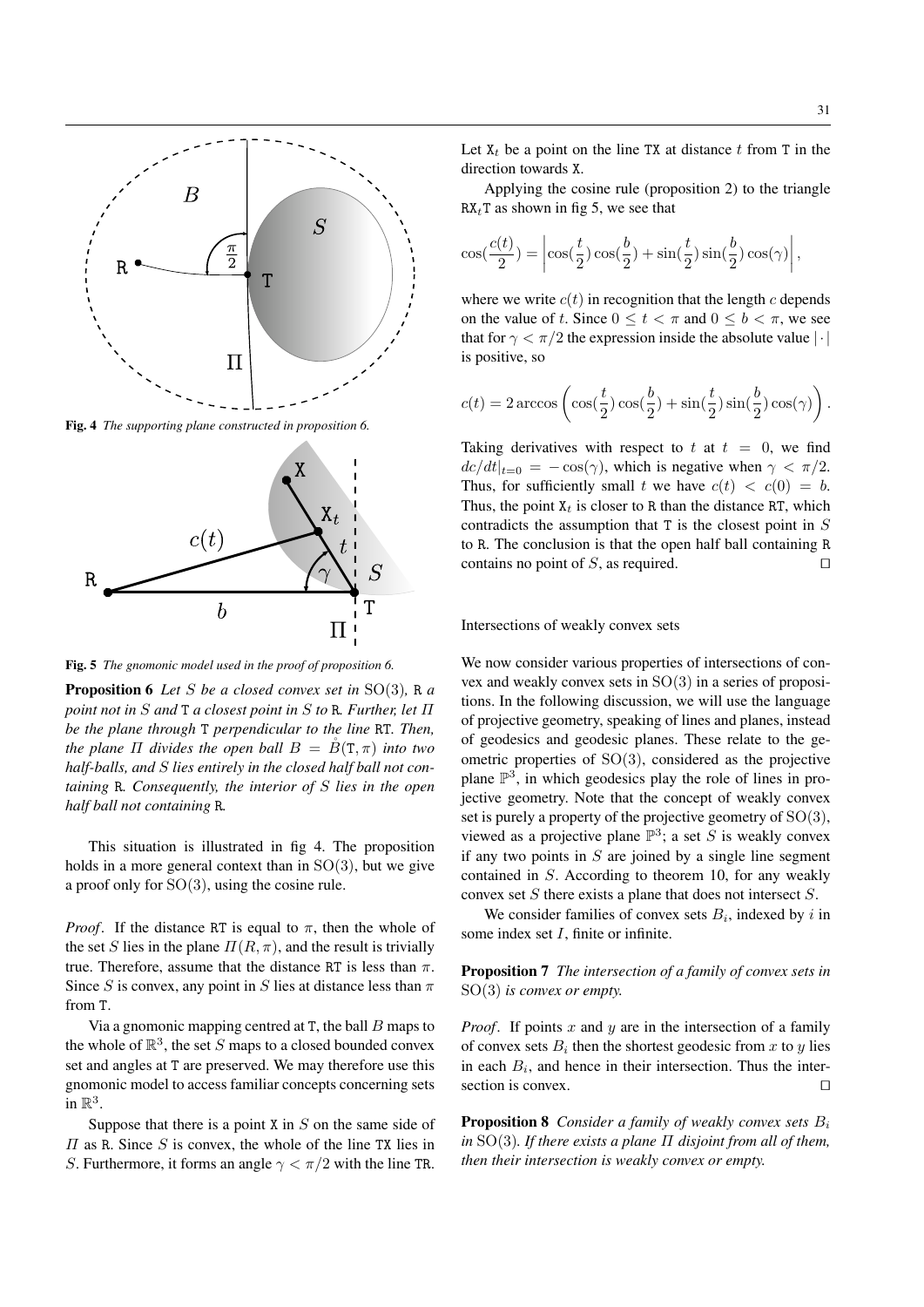*Proof.* Consider two points x and y in  $\bigcap_{i \in I} B_i$ . There exist two geodesic line segments joining  $x$  to  $y$  which together make up a complete closed geodesic. One of these line segments meets the plane  $\Pi$ , and hence does not lie completely inside any of the  $B_i$ . Since each  $B_i$  is weakly convex, the other line segment joining x to y must lie in  $B_i$ . Since this is true for all  $i$ , this line segment lies in the intersection of all the sets  $B_i$ , which is therefore weakly convex.

Proposition 9 *If* B *is a weakly convex set in* SO(3) *and* Π *is a plane then*  $B \cap \Pi$  *is either empty or weakly convex. Further,* B \ Π *consists of at most two weakly convex components.*

*Proof.* That  $B \cap \Pi$  is weakly convex unless it is empty is easily shown; we therefore turn to consider  $B \setminus \Pi$ .

If  $\Pi$  does not intersect  $B$  then  $B \setminus \Pi = B$ . Otherwise, according to theorem 10 there exists a plane  $\Pi'$  that does not intersect B, and this must be different from  $\Pi$ , since  $\Pi$ intersects  $B$ . By a suitable homography, we may map  $\Pi'$  to the plane at infinity. The set B maps to a convex set in  $\mathbb{R}^3$ and  $\Pi$  to a plane in  $\mathbb{R}^3$ . From properties of convex sets in  $\mathbb{R}^3$ , the plane  $\Pi$  divides  $B$  into at most two parts, each of which is convex in  $\mathbb{R}^3$ , and hence weakly convex as a subset of SO(3). Note that this also covers the case where  $B \setminus \Pi$  is  $\Box$ 

**Proposition 10** If  $B_i$ ,  $i \in I$  is a family of weakly convex sets in SO(3), then any connected component of  $\bigcap_{i\in I}\, B_i$  is *weakly convex.*

*Proof.* We select one  $B_i$  and choose a plane  $\Pi$  that it does not intersect. Then

$$
\bigcap_{j\in I} B_j = \bigcap_{j\in I} (B_j \setminus \Pi).
$$

Now, let x be a point in  $\bigcap_{j\in I} B_j$ , and for any  $j \in I$  let  $B'_j$ be the component of  $B_j \setminus \overline{II}$  which contains x. It is weakly convex by proposition 9. Then  $\bigcap_{j\in I} B'_j$  is the component of  $\bigcap_{j\in I} B_j$  containing x. It is weakly convex by proposition 8. Since x was arbitrary, every component is weakly convex.

 $\Box$ 

**Proposition 11** If  $B_i$ ,  $i = 1, \ldots, n$  are a finite family of *weakly convex sets in* SO(3)*, then their intersection consists of at most*  $\binom{n}{3} + n$  *disjoint weakly convex components.* 

*Proof*. The connected components are weakly convex by proposition 10. We simply need to estimate how many such components there are. For each  $B_i$ , select a plane  $\Pi_i$  that it does not intersect. The union of planes  $\Pi_i$  is disjoint from the intersection of the sets  $B_i$ .

Now, map the first plane  $\Pi_1$  to the plane at infinity via a homography. The other  $n-1$  planes divide  $\mathbb{R}^3$  into convex regions  $V_i$ . Generically (if no 4 planes meet in a point and

no 3 planes meet in the same line) there are  $\binom{n}{3} + n$  such regions  $V_i$ , but fewer in the non-generic case [74].

Each  $V_j$  is convex in  $\mathbb{R}^3$  and hence weakly convex as a subset of SO(3). Now,

$$
V_j \cap \bigcap_{i=1}^n B_i = \bigcap_{i=1}^n (B_i \cap V_j).
$$

However, each  $B_i \cap V_j$  is weakly convex by proposition 8, since both  $B_i$  and  $V_j$  avoid  $\Pi_i$ . Similarly, the total intersection is weakly convex, since each  $B_i \cap V_j$  avoids any and all of the planes  $\Pi_i$ .

Thus, there is at most one weakly convex component of  $\bigcap_{i=1}^n B_i$  contained in each  $V_j$ , and hence there are not more than  $\binom{n}{3} + n$  components in total.

## Convex hulls and convex basins

In the light of proposition 7 we may define the *convex hull* of a set  $B \subset SO(3)$  to be the minimal convex set (if one exists) that contains  $B$ . If  $B$  is not empty, and as long as there exists at least one convex set containing  $B$ , then the intersection of all such convex sets containing  $B$  is itself convex, and is therefore the convex hull of B.

Since the intersection of weakly convex sets is not generally weakly convex we cannot define a weakly convex hull of a set of points in the same way. For example, a line segment of length less than  $2\pi$  is weakly convex, but the intersection of two line segments of length  $3/2\pi$  arranged suitably on a single line will not be connected and hence not weakly convex. This is easily pictured thinking of lines (closed geodesics) as circles. Under certain circumstances, however, there will exist a smallest weakly convex set containing a set  $B$ . We therefore make the following definition.

**Definition 2** Let S be a set in  $SO(3)$  and H a weakly convex set containing  $S$ . If  $H$  is a subset of any other weakly convex set  $H'$  that contains  $S$ , then we say that the weakly convex hull of  $S$  exists, and is  $H$ .

Thus,  $H$  is the minimal weakly convex set containing  $S$ , if such a minimal set exists. Note that not every set has a weakly convex hull, even if it is contained in some weakly convex set. The empty set has no weakly convex hull since the empty set is not considered to be weakly convex.

We list some simple properties of weakly convex hulls.

Proposition 12 *A nonempty set* S *in* SO(3) *has a weakly convex hull if and only if the intersection of all weakly convex sets* H<sup>i</sup> *containing* S *consists of a single connected component. This component is the weakly convex hull.*

#### The proof is immediate.

Sets with weakly convex hulls can be characterized simply in terms of connectivity. A nonempty set  $S$  may be called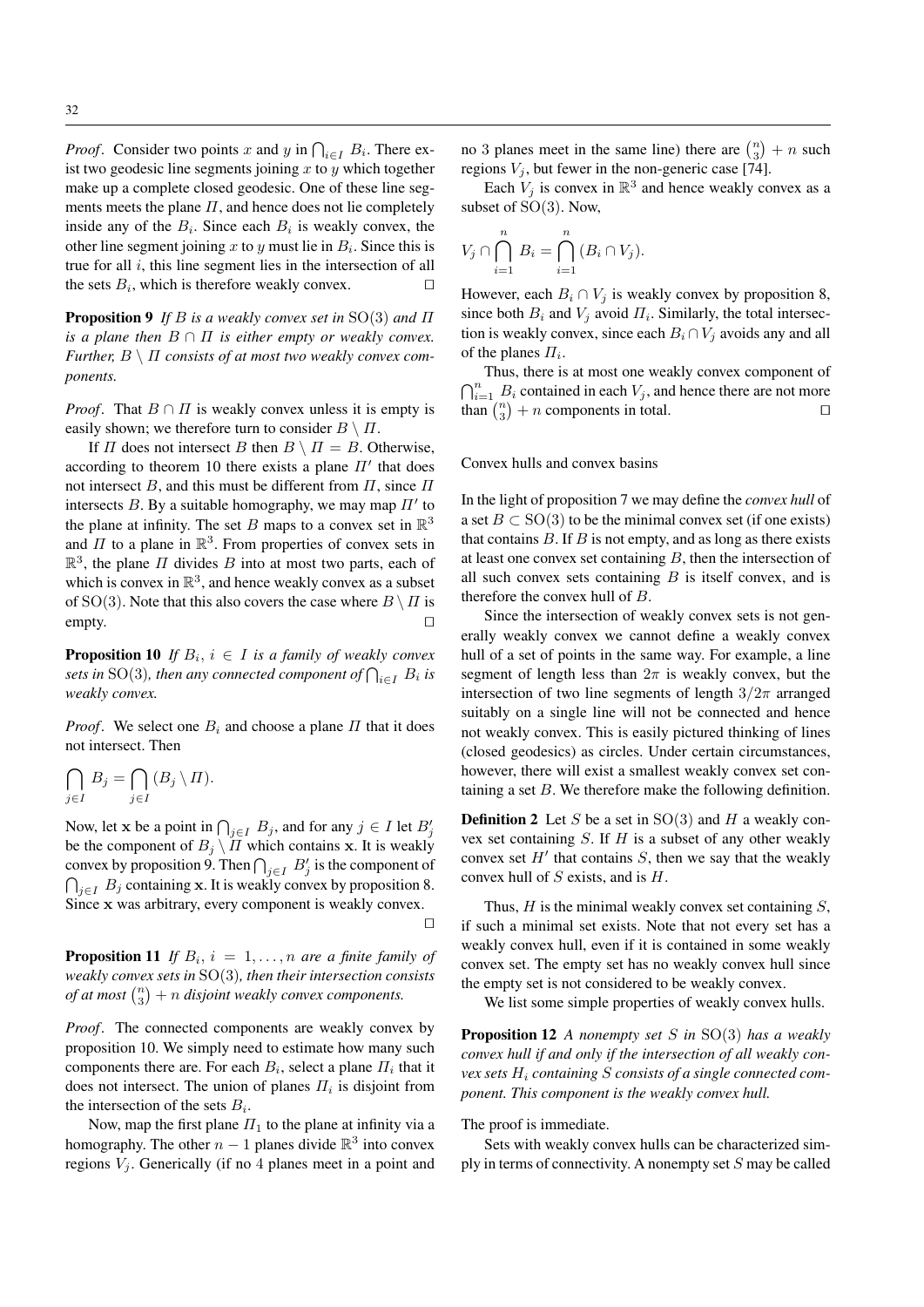*convex-connected* if whenever S is contained in the disjoint union of two open weakly convex sets,  $S \subset H_1 \cup H_2$ , then either  $S \cap H_1$  or  $S \cap H_2$  is empty. Note that this is analogous to the usual definition of a connected set; in fact every connected set is convex-connected. It may seem more appropriate to say that S is *weakly convex-connected*, but this seems too verbose, so we choose this terminology.

Proposition 13 *A nonempty set* S *in* SO(3) *has a weakly convex hull if and only if it is contained in some weakly convex set and is convex-connected.*

*Proof.* Suppose that S is convex-connected and contained in the weakly convex set B. Let  $\Pi_S$  be a plane that does not intersect  $B$  (theorem 10) and hence does not intersect  $S$ . We define  $H = \bigcap_i B_i$  where  $B_i$  runs over all weakly convex sets containing  $S$ . If we can show that  $H$  is itself weakly convex, then it is the weakly convex hull of S. This will be accomplished by showing that

$$
H = \bigcap_{i} B_i = \bigcap_{i} B'_i \tag{29}
$$

where  $B_i'$  is a weakly convex subset of  $B_i$  and  $B_i' \cap \Pi_S = \emptyset$ . In this case  $H$  is weakly convex according to proposition 8.

To this end, let  $B_i$  be such a weakly convex set containing S. The plane  $\Pi_S$  divides  $B_i$  into at most two weakly convex sets,  $B_i \setminus \Pi_S = B_i^1 \cup B_i^2$  (proposition 9), where  $B_i^2$ may be empty. Since  $B_i \setminus \Pi_S$  contains S, the other component  $B_i^1$  will then be nonempty. Now let  $\Pi_i$  be a plane not intersecting  $B_i$ . Then  $\mathrm{SO}(3)\setminus (II_S\cup II_i)$  is a union of two disjoint open weakly convex sets, and it contains S. Therefore,  $S$  is contained in one of these two sets, since  $S$  is assumed to be convex-connected. Furthermore, since either  $B_i^2$  is empty or  $B_i^1$  and  $B_i^2$  lie in different sets, it follows that  $S \subset B_i^1$  or  $S \subset B_i^2$ . In particular, we may replace  $B_i$  in (29) by  $B'_i$ , where  $B'_i$  is the component of  $B_i \setminus \Pi_S$  containing  $S$ . This completes the demonstration that  $S$  has a weakly convex hull.

Conversely, suppose that  $S$  has a weakly convex hull  $H$ , which is therefore a weakly convex set containing  $S$  and is the intersection of all weakly convex sets containing S. Let  $H_1$  and  $H_2$  be two disjoint weakly convex open sets with  $S \subset H_1 \cup H_2$ . Let  $\Pi_1$  and  $\Pi_2$  be two planes such that  $H_1$  and  $H_2$  are in different components of SO(3)  $\setminus (H_1 \cup$  $\Pi_2$ ). These planes exist according to proposition 5. Then  $SO(3) \setminus \Pi_1$  and  $SO(3) \setminus \Pi_2$ , are both weakly convex sets containing S. It follows that H is disjoint from both  $\Pi_1$  and  $\Pi_2$ . Suppose neither  $S \cap H_1$  nor  $S \cap H_2$  is empty. Then  $S$ , and hence  $H$  contains points from both components of  $SO(3) \setminus (\Pi_1 \cup \Pi_2)$ , so H cannot be connected. This is a contradiction since  $H$  is weakly convex, and leads to the conclusion that  $S$  is contained completely in one of the two sets  $H_1$  or  $H_2$ . Hence S is convex-connected.

As a simple corollary of this result, a connected set S contained in some weakly convex set  $B$  has a weakly convex hull.

Convex basins. We now turn to the study of *convex basins* of sets  $S$  in  $SO(3)$ . These will be important in defining the domain of convexity of sums of distance functions defined on  $SO(3)$ , in section 5.

For  $x \in SO(3)$ , define  $\Pi(x)$  to be the plane consisting of all points at distance  $\pi$  from x.

Let S be a set in  $SO(3)$ . We define the set

$$
S^{\natural} = \bigcap_{\mathbf{x} \in S} \overset{\circ}{B}(\mathbf{x}, \pi) = \mathrm{SO}(3) \setminus \bigcup_{\mathbf{x} \in S} \Pi(\mathbf{x}),
$$

which will be called the *convex basin* of S. The following implications are easily demonstrated for a point  $x$  and set  $S$ in SO(3), following directly from the definition of  $S^{\natural}$ .

$$
\mathbf{x} \in S^{\natural} \Leftrightarrow \quad \Pi(\mathbf{x}) \cap S = \emptyset \quad \Leftrightarrow \quad S \subset \overset{\circ}{B}(\mathbf{x}, \pi), \quad (30)
$$
\n
$$
\mathbf{x} \in S \quad \Rightarrow \quad \Pi(\mathbf{x}) \cap S^{\natural} = \emptyset \quad \Leftrightarrow \quad S^{\natural} \subset \overset{\circ}{B}(\mathbf{x}, \pi). \quad (31)
$$

Note that the implication on the left in (31) is not bidirectional; for example,  $\Pi(\mathbf{y})^{\natural} = \emptyset$  for any  $\mathbf{y} \in \text{SO}(3)$ .

We give some properties of convex basins.

**Proposition 14** If S is a weakly convex set then so is  $S^{\natural}$ ; in *particular,* S \ *is connected.*

*Proof.* Consider two points  $y_0$  and  $y_1$  in  $S^{\natural}$ , lying on a line L and dividing L into two line segments  $L_0$  and  $L_1$ . We show that one of the line segments  $L_i$  lies entirely in  $S^{\natural}$ . Assume the contrary; thus for  $i = 1, 2$ , there exist points  $\mathbf{x}_0 \in L_0$  and  $\mathbf{x}_1 \in L_1$  with  $\mathbf{x}_i \notin S^{\natural}$ .

Therefore, by (30) there exist points  $x'_i \in S$  such that  $x'_i \in \Pi(\mathbf{x}_i)$  or, equivalently, such that  $\mathbf{x}_i \in \Pi(\mathbf{x}'_i)$ . Since S is weakly convex, there exist points  $x'_t \in S$ , for  $t \in [0, 1]$ tracing out the line segment from  $x'_0$  to  $x'_1$ . For each t, let  $\mathbf{x}_t = L \cap \Pi(\mathbf{x}'_t)$ . Note that this intersection must be a single point, since  $\Pi(\mathbf{x}'_t)$  does not contain the line L because  $\mathbf{y}_i \in$  $S^{\natural}$  lies on L. Also, for  $t = 0$  and  $t = 1$  we recover our previous points  $\mathbf{x}_0$  and  $\mathbf{x}_1$ , respectively. Then  $\mathbf{x}'_t \in \Pi(\mathbf{x}_t) \cap$ S and  $\mathbf{x}_t \notin S^{\natural}$  by (30). Furthermore,  $\mathbf{x}_t$  traces out a path from  $x_0$  to  $x_1$  on L. This path must pass through  $y_0$  or  $y_1$ , contradicting the assumption that  $y_0, y_1 \in S^{\natural}$ .

On the other hand, the whole line  $L = L_1 \cup L_2$  cannot lie in  $S^{\natural}$ , since if x is any point in S, then  $\Pi(\mathbf{x}) \cap L$  is nonempty (a plane and a line must meet). Thus some point in  $L$ is not in  $S^{\natural}$ , unless S is empty.

**Proposition 15** If S has a weakly convex hull H, then  $S^{\natural}$  =  $H^{\natural}$ ; in particular,  $S^{\natural}$  is weakly convex.

*Proof.* Since  $S \subset H$ , it follows easily that  $H^{\natural} \subset S^{\natural}$ . Now, let  $\mathbf{x} \in S^{\natural}$ , so  $S \subset \overset{\circ}{B}(\mathbf{x}, \pi)$  by (30). This is a weakly convex set containing  $S$ . Since  $H$  is the minimal weakly convex set containing S, it follows that  $H \subset \check{B}(\mathbf{x}, \pi)$ , and so  $\mathbf{x} \in H^{\natural}$ (again by (30)). Hence,  $S^{\natural} \subset H^{\natural}$ , and the result follows.  $\square$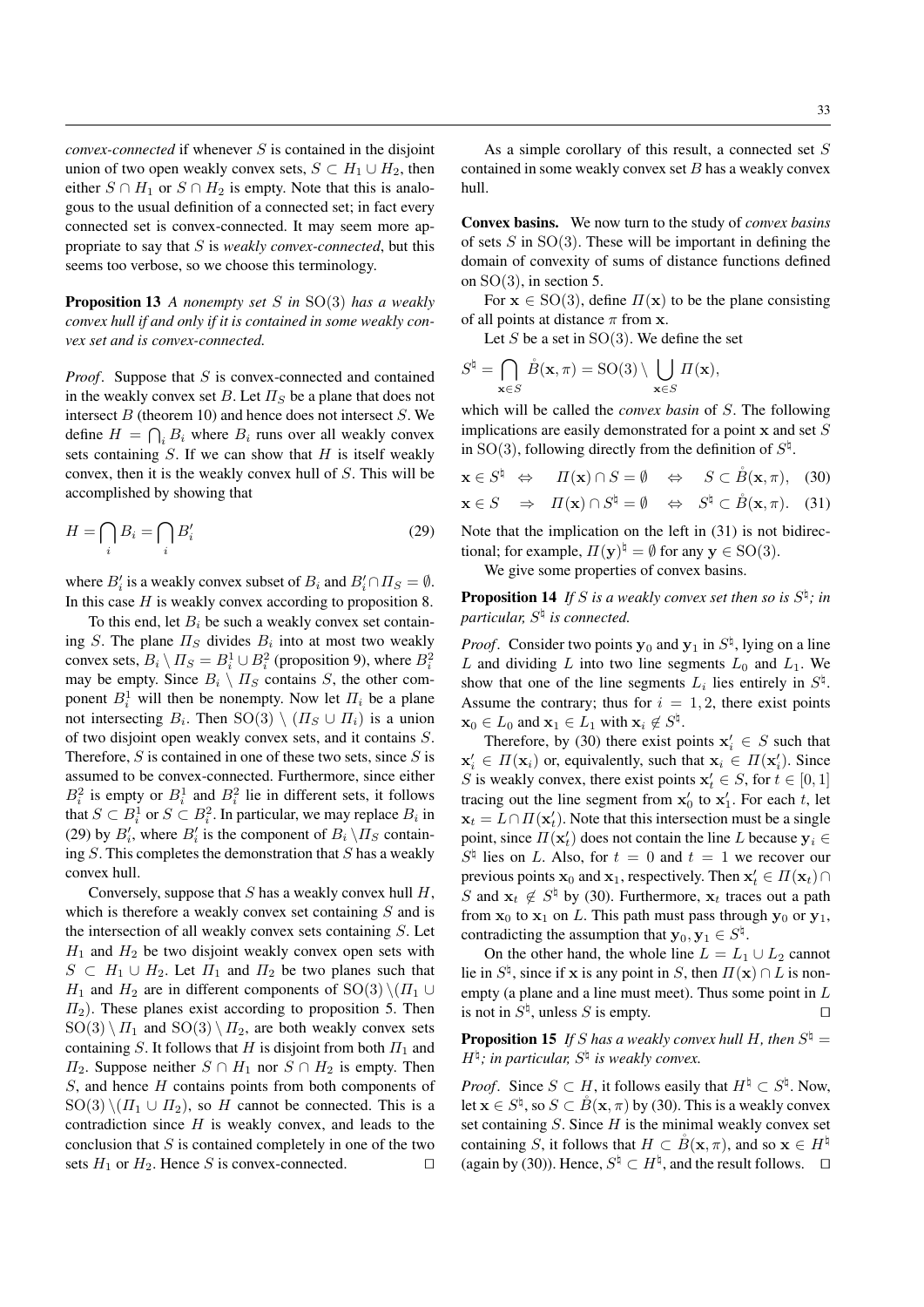**Proposition 16** If S is connected, then so is  $S^{\natural}$ .

*Proof.* Since S is connected, it is convex-connected. If there exists some plane  $\Pi$  disjoint from  $S$ , then proposition 13 shows that  $S$  has a weakly convex hull, so by proposition 15,  $S^{\natural}$  is weakly convex, hence connected.

On the other hand if each plane  $\Pi$  meets  $S$ , consider a point  $\mathbf{x} \in SO(3)$ . Since  $\Pi(\mathbf{x}) \cap S \neq \emptyset$ , it follows (from (30)) that  $x \notin S^{\natural}$ . Thus  $S^{\natural}$  is empty, and hence connected.  $\Box$ 

**Proposition 17** If S is an open set then  $S^{\natural}$  is closed. If S is *closed, then* S \ *is open.*

*Proof.* It is easily seen that if B is an open ball then  $B^{\natural}$  is a closed ball. Now if  $S$  is open, then it is the union of open balls  $B_i$ . Consequently,  $S^{\natural} = \bigcap_i B_i^{\natural}$ , which is closed.

Next, suppose  $S$  is closed and consider a convergent sequence of points  $\mathbf{x}_i$  in  $\text{SO}(3) \setminus S^{\natural} = \bigcup_{\mathbf{y} \in S} \Pi(\mathbf{y})$ . We wish to show that their limit point  $\mathbf{x}_{\lim}$  is also in  $\mathrm{SO}(3)\setminus S^{\natural}.$  This would imply that  $SO(3) \setminus S^{\natural}$  is closed, so  $S^{\natural}$  is open.

We choose points  $y_i$  in S such that  $x_i \in \Pi(y_i)$ . Since  $S$  is closed, hence compact, there exists a convergent subsequence of  $y_i$  converging to a point  $y_{\text{lim}}$  in S. Select a value  $\varepsilon > 0$ . There exist points  $y_i$  and  $x_i$  such that  $d(y_i, y_{\text{lim}})$  <  $\varepsilon$ ,  $d(\mathbf{x}_i, \mathbf{x}_{\text{lim}}) < \varepsilon$ , and by definition  $d(\mathbf{y}_i, \mathbf{x}_i) = \pi$ . By the triangle inequality,  $\pi - 2\varepsilon < d(\mathbf{x}_{\text{lim}}, \mathbf{y}_{\text{lim}}) < \pi + 2\varepsilon$ . Since  $\varepsilon$  is arbitrary, it follows that  $d(\mathbf{x}_{\text{lim}}, \mathbf{y}_{\text{lim}}) = \pi$ . Since  $\mathbf{y}_{\text{lim}}\in S,$  it follows that  $\mathbf{x}_{\text{lim}}\in \text{SO(3)}\setminus S^{\natural}$ .  $\Box$ 

The following result shows that the relationship  $S \leftrightarrow$  $S^{\natural}$  is a dual relationship between open and closed weakly convex sets.

Proposition 18 *If* S *is an open or closed weakly convex set* then  $S^{\natural \natural} = S$ .

*Proof.* If  $x \in S$  then  $\Pi(x) \cap S^{\natural} = \emptyset$ , by (31). Then by (30),  $\mathbf{x} \in S^{\natural \natural}$ , so S is contained in  $S^{\natural \natural}$ . To show the inverse inclusion, let  $x$  be a point not in  $S$ . As remarked in proposition 3, there exists a plane through x that does not intersect S. Let this plane be  $\Pi(\mathbf{x}')$ . Then  $\mathbf{x}' \in S^{\natural}$  (by (30)), and so  $\Pi(\mathbf{x}') \cap S^{\natural \natural} = \emptyset$  (by (31)). In particular  $\mathbf{x} \notin S^{\natural \natural}$  $\Box$ 

Proposition 19 *If* S *is contained in a convex set* H*, then*  $H$  is contained in a single connected component of  $S^{\natural}$ . In *particular, if* S *is itself convex, then* S \ *is a weakly-convex set containing* S*.*

*Proof.* Since the distance between two points in H is less than  $\pi$ , no plane  $\Pi(\mathbf{x}), \mathbf{x} \in S$  will intersect with H. Consequently,  $\bigcup_{\mathbf{x} \in S} \Pi(\mathbf{x})$  is disjoint from H, and H lies fully inside  $S^{\natural} = SO(3) \setminus \bigcup_{\mathbf{x} \in S} \Pi(\mathbf{x})$ . Since H is connected it lies within a single connected component of this set.  $\Box$ 

**Examples.** Let S be the closed ball  $B(S, r)$ , with  $r < \pi$ . Then  $S^{\natural}$  is the open ball  $\mathring{B}(\mathbf{S}, \pi - r)$ . Similarly, if S is the open ball  $\overset{\circ}{B}(S,r)$  with  $r \leq \pi$ , then  $S^{\natural}$  is the closed ball  $B(S, \pi - r).$ 

In particular when  $r = \pi/2$  and  $S = \overset{\circ}{B}(S, \pi/2)$ , then  $S^{\natural} = B(S, \pi/2)$ . This is a special case of proposition 19.

Convex functions in SO(3)

Convex functions can be defined as in  $\mathbb{R}^n$ , except that geodesic curves in  $SO(3)$  take the place of straight lines joining two points in  $\mathbb{R}^n$ . To make this explicit, we need the following terminology, requiring geodesic curves to be parametrized to have constant speed.

A *geodesic curve* in SO(3) is a *constant speed* path along a geodesic. Here, we think of speed as being defined in terms of the angle metric in  $SO(3)$ , but either of the other metrics  $d_{\text{chord}}$  or  $d_{\text{quad}}$  can be used instead, since they result in the same path length (except for scale).

**Definition 3** Consider a function  $f: U \to \mathbb{R}$  defined on a weakly convex subset U of SO(3). Let  $x_0, x_1 \in U$  and let  $g : [0, 1] \rightarrow U$  be a geodesic curve from  $x_0$  to  $x_1$  in U, such that  $q(0) = \mathbf{x}_0$  and  $q(1) = \mathbf{x}_1$ . The function f is called *convex*, if for any such  $x_0$ ,  $x_1$  and g, we have an inequality

$$
f(g(\lambda)) \le (1 - \lambda)f(\mathbf{x}_0) + \lambda f(\mathbf{x}_1)
$$

for all  $\lambda \in [0, 1]$ . The function is called *strictly convex* if this inequality is strict for all  $\lambda \in (0, 1)$  whenever  $\mathbf{x}_0 \neq \mathbf{x}_1$ .

Various properties of convex functions hold true, just as with convex functions in  $\mathbb{R}^n$ .

- Proposition 20 *1. The sum of convex (or strictly convex) functions defined on a weakly convex region* U *is convex (respectively, strictly convex) .*
- *2. A strictly convex function defined on a weakly convex set has at most a single local minimum, which is therefore the global minimum; for convex functions (even if they are not strictly convex), any local minimum is a global minimum and the minima form a weakly convex set on which the function is constant.*

The proof is the same as for convex functions in  $\mathbb{R}^n$ .

Convexity of functions can be defined locally through computing the second derivative of their restriction along geodesic paths through a point.

**Definition 4** A function  $f : SO(3) \rightarrow \mathbb{R}$  is *locally convex* at a point  $R_0 \in SO(3)$  if for any constant speed geodesic path  $\gamma : [-1, 1] \rightarrow SO(3)$ , with  $\gamma(0) = R_0$  the function  $f \circ \gamma(t) = f(\gamma(t))$  has non-negative second derivative at  $t = 0$ . It is *locally strictly convex* at R<sub>0</sub> if any such  $f \circ \gamma(t)$ has positive second derivative at  $t = 0$ .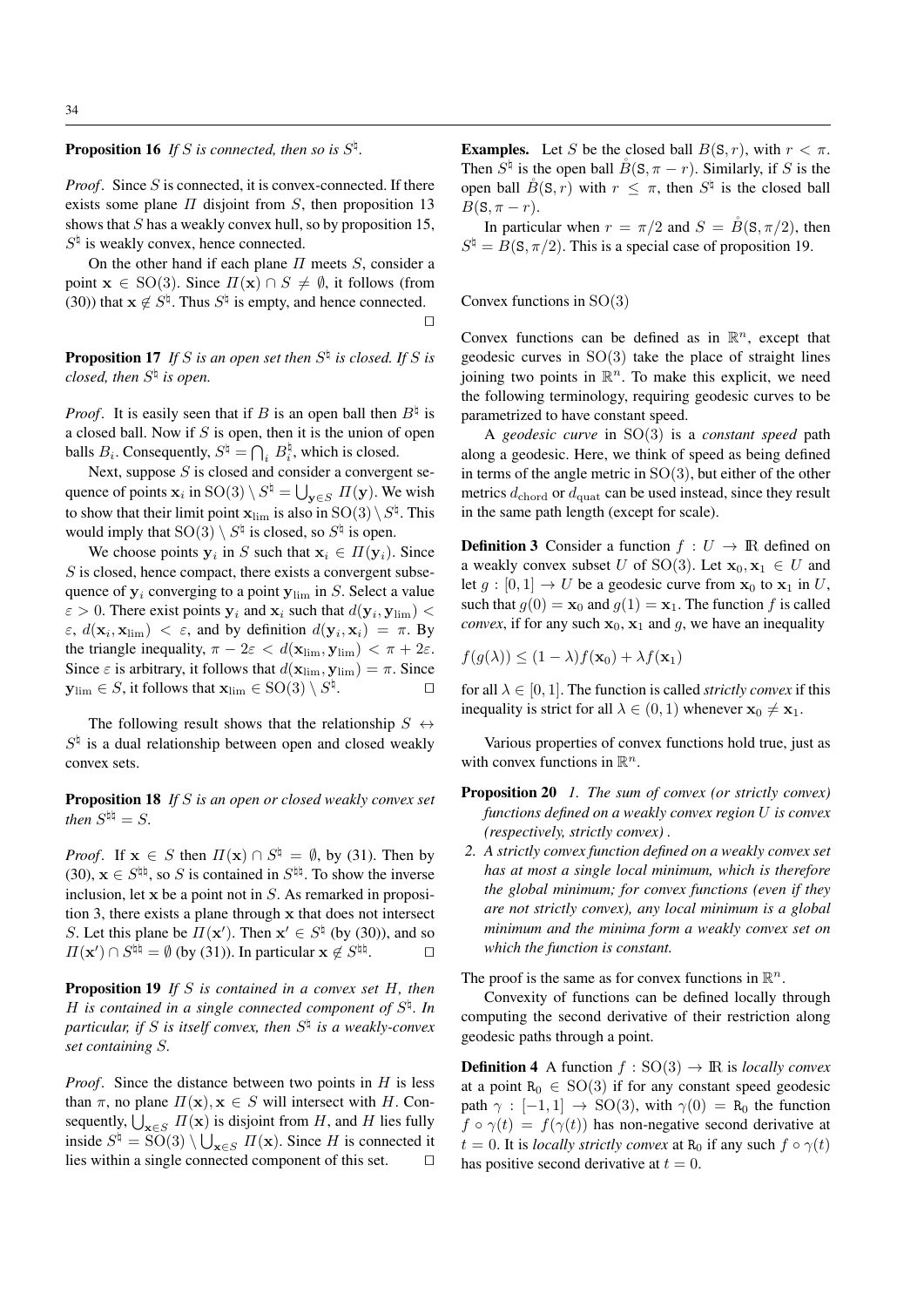The connection between local convexity and convexity is as follows.

**Proposition 21** *If*  $f : SO(3) \rightarrow \mathbb{R}$  *is smooth and locally convex (or strictly convex) at each point in a weakly convex set* U*, except possibly at isolated global minima of* f*, then it is convex (respectively, strictly convex) in* U. If  $f : SO(3) \rightarrow$ IR *is smooth but not locally convex at some point then it is not convex in any non-trivial ball around that point.*

Next we investigate when the function  $d(S, R)$  defined for two rotations is a convex function of S (for fixed R).

Theorem 11 (Convexity of metrics) *Consider the function*  $f(S) = d(S, R)^p$  for a fixed rotation R, a metric  $d(\cdot, \cdot)$ , and *an exponent* p*. The function is convex, or strictly convex, as a function of* S *in the following cases.*

- *1.*  $d_{\angle}(\cdot, \mathbf{R})$  *is convex on the set*  $\check{B}(\mathbf{R}, \pi)$ *.*
- 2.  $d_{\text{chord}}(\cdot, \mathbf{R})$  *is not convex on any non-trivial ball around* R*.*
- *3.*  $d_{\text{quad}}(\cdot, \mathbf{R})$  *is not convex on any non-trivial ball around* R*.*
- *4.*  $d_{\angle}(\cdot, \mathbf{R})^2$  is strictly convex on the set  $\overset{\circ}{B}(\mathbf{R}, \pi)$ .
- 5.  $d_{\text{chord}}(\cdot, \mathbf{R})^2$  is strictly convex on the set  $B(\mathbf{R}, \pi/2)$ .
- 6.  $d_{\text{quad}}(\cdot, \mathbf{R})^2$  is strictly convex on the set  $\mathring{B}(\mathbf{R}, \pi)$ .

Compare these results to the graphs in fig 2 in section 4. From these graphs, parts 2 and 3 of the theorem are evident. It is also clear that  $d \angle(\cdot, R)$  is not strictly convex anywhere. The other parts of the theorem are obtained by direct computation of second derivatives. Details of how these values are computed and a table of Hessians and gradients are found in table 3 in the following appendix.

Two geometric lemmas

The following two lemmas are used in the proof of Theorem theorem 5.

Lemma 8 (Pumping lemma.) *Let* B *be a closed convex subset of* SO(3) *then there exists a larger closed convex subset* Bˆ *of* SO(3) *such that all points of* B *lie in the interior of* B. Furthermore, the intersection of all such sets B is equal *to* B*.*

*Proof* If B is a closed convex set, then its diameter must be strictly less than  $\pi$ . Let  $\varepsilon$  be a number such that diameter(B) +  $4\varepsilon$  <  $\pi$ . Now, let  $\Gamma$  be the gnomonic map based at some point in  $B$ . This takes  $B$  to a closed bounded convex set  $\Gamma(B)$  in  $\mathbb{R}^3$ . Let  $N_{\varepsilon}(\Gamma(B))$  be an  $\varepsilon$ neighbourhood of  $\Gamma(B)$ , that is, the union of closed balls of radius  $\varepsilon$  centred on points of  $\Gamma(B)$ . This is a closed convex set in  $\mathbb{R}^3$  containing  $\Gamma(B)$  in its interior. Let  $B' =$  $\Gamma^{-1}(N_{\varepsilon}(\Gamma(B))),$  which is a closed weakly convex set in

 $SO(3)$ . To show that  $B'$  is convex, it remains to show that the diameter of  $B'$  is less than  $\pi$ .

The gnomonic map expands distances. More exactly, elementary trigonometry shows that  $||T(R) - T(S)|| > \alpha$  =  $d_{\angle}(\mathbf{R}, \mathbf{S})/2$ , where  $\alpha$  is the angle between R and S on the unit quaternion sphere. In particular, the inverse image under  $\Gamma^{-1}$  of a closed ball of radius  $\varepsilon$  in  $\mathbb{R}^3$  is a set of radius less than  $2\varepsilon$  in SO(3). It follows using the triangle inequality that the diameter of B' is no more than diameter(B) +  $4\varepsilon < \pi$ .

Lemma 9 *Theorem 5 is true in the special case where* B *is a closed convex set and the rotations* R<sup>i</sup> *lie in the interior of* B*.*

*Proof* Let  $B$  be a closed convex set containing all  $R_i$  in its interior and let R be a point not in  $B$ . We will show that R cannot be the point that minimizes the cost  $C_f(R)$  by explicitly computing a point  $R'$  with lesser cost. Since  $B$  is compact, there exists a point  $T \in B$  that minimizes the distance to R. There may be more than one such point T, but we take any one. We observe first that  $d/(R, T) < \pi$ , since if this is not true, then  $T$  and hence every point in  $B$  must be at distance  $\pi$  (the maximum possible distance) from R. In this case B lies in the plane at distance  $\pi$  from R, and hence has empty interior, contrary to assumption.

Now, if we were in  $\mathbb{R}^n$ , we could argue that  $d_{\angle}(\mathbf{T}, \mathbf{R}_i)$  <  $d_{\angle}$ (R, R<sub>i</sub>), for any point R<sub>i</sub>  $\in$  B, but this is not true in SO(3). Instead we find a point R' such that  $d_{\angle}(\mathbb{R}', \mathbb{R}_i) < d_{\angle}(\mathbb{R}, \mathbb{R}_i)$ , and hence  $d_i(\mathbf{R}') \, < \, d_i(\mathbf{R})$ , which proves that R is not the point that minimizes  $C_f$ .

The point R' is constructed as follows. Consider the minimal geodesic from R to T and continue it beyond T by the same distance to a point R'. Thus  $d_{\angle}(\mathbf{T}, \mathbf{R}) = d_{\angle}(\mathbf{T}, \mathbf{R}') < \pi$ . We do not claim that  $R' \in B$ , or that R' minimizes the cost function. Next, consider the plane  $\Pi$  passing through T perpendicular to the geodesic from R to T. The configuration described here satisfies the hypotheses of proposition 6.

Now, we consider the gnomonic projection  $\Gamma$  centred at T. Since the diameter of B is less than  $\pi$ , and  $T \in B$ , the whole of B is mapped to a bounded convex set in  $\mathbb{R}^3$ . Similarly, the shortest geodesic from R to T maps to a bounded line segment in  $\mathbb{R}^3$ , not meeting the interior of  $\Gamma(B)$ , and the plane  $\Pi$  maps to a plane in  $\mathbb{R}^3$ . Since the gnomonic map preserves angles at the base point,  $\Gamma(\Pi)$  is perpendicular to the line from  $\Gamma(R)$  to  $\Gamma(T)$ .

According to proposition 6, the plane  $\Gamma(\Pi)$  separates  $\mathbb{R}^3$  into two half-spaces, with the interior of  $\Gamma(B)$  and  $\Gamma(\mathbb{R}')$ lying in one half space, and  $\Gamma(R)$  in the other. This is shown in fig 6. For a point  $S \in \tilde{B}$ , we claim that the angle RTS is greater than  $\pi/2$ . This is obvious for the corresponding points in  $\mathbb{R}^3$  since  $\Gamma(S)$  is separated from  $\Gamma(R)$  by the plane  $\Gamma(\Pi)$  which passes through  $\Gamma(\texttt{T})$ . Since the gnomonic projection preserves angles at the base point, the claim is valid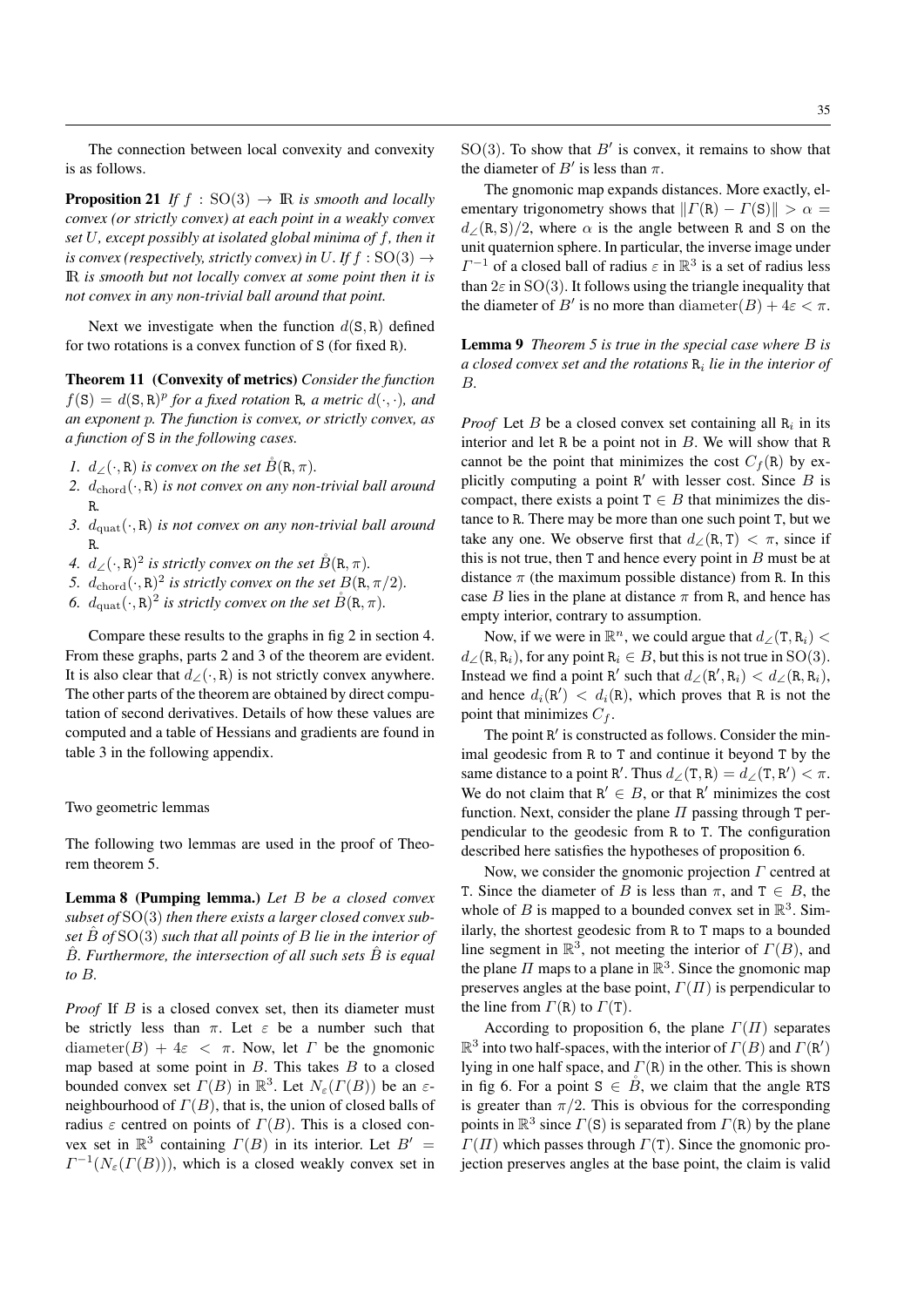

Fig. 6 *The supporting plane in the gnomonic picture.*



**Fig. 7** *Notation used in proving that*  $c = d_{\angle}(\mathbf{S}, \mathbf{R}) > c' = d_{\angle}(\mathbf{S}, \mathbf{R}').$ 

in  $SO(3)$ . Since R, T and R' lie on a single geodesic, it follows that the angle  $R'TS < \pi/2$ .

To complete the proof, it is sufficient to show that  $d_{\angle}(\mathbf{S}, \mathbf{R}')$  <  $d_{\angle}(\mathbf{S}, \mathbf{R})$ . Note that we can not appeal to the gnomonic projection to demonstrate this claim, which would be obvious in  $\mathbb{R}^3$ , since the gnomonic projection does not preserve lengths. Furthermore, we do not know whether the shortest geodesics from  $S$  to  $R$  or  $R'$  cross the plane at infinity in the gnomonic projection or not.

To prove the claim, we appeal to the cosine rule (13) to compute geodesic lengths in  $SO(3)$ . We use notation as shown in fig 7, where  $c = d_{\angle}(\mathbf{S}, \mathbf{R}) \leq \pi$  and  $c' =$  $d_{\angle}(\mathbf{S}, \mathbf{R}') \leq \pi$ . Since  $\gamma + \gamma' = \pi$ , it follows that  $\cos(\gamma) =$  $-\cos(\gamma')$ . Then applying the cosine rule, we find

$$
\cos(\frac{c}{2}) = \left| \cos(\frac{a}{2}) \cos(\frac{b}{2}) - \sin(\frac{a}{2}) \sin(\frac{b}{2}) \cos(\gamma') \right|
$$
  

$$
\cos(\frac{c'}{2}) = \left| \cos(\frac{a}{2}) \cos(\frac{b}{2}) + \sin(\frac{a}{2}) \sin(\frac{b}{2}) \cos(\gamma') \right|
$$

Now,  $0 < a < \pi$  and  $0 < b < \pi$ , so  $\sin(a/2) \sin(b/2) > 0$ , and  $cos(a/2) cos(b/2) > 0$ . Furthermor  $cos(\gamma') > 0$ , since  $\gamma' < \pi/2$ . It follows easily that  $\cos(c'/2) > \cos(c/2) \ge 0$ , so  $c' < c$  as required.

# Appendix – gradients and Hessians

Given a function  $f : SO(3) \rightarrow \mathbb{R}$ , we wish to define and calculate the gradient and Hessian of this function. These entities may be expressed in terms of the exponential map at the point of interest. Let  $\exp_{\mathbf{R}} : \mathbb{R}^3 \to \text{SO}(3)$  be the exponential map at a point  $R \in SO(3)$ , defined by  $\exp_R[v]_{\times} =$  $\operatorname{R} \exp[\mathbf{v}]_{\times}$ . The gradient and Hessian of the function f at the

point R are defined as the gradient and Hessian (the matrix of second derivatives) of the function  $f \circ \exp_{\mathbf{R}} : \mathbb{R}^3 \to \mathbb{R}$ , evaluated at  $v = 0$ .

This definition corresponds with the notion of Riemannian gradient and Hessian, which are defined on the tangent space  $T_R(SO(3))$  to  $SO(3)$  at the point R. In this more abstract context, the Hessian is a quadratic form defined on the tangent space. If we identify  $\mathbb{R}^3$  with its standard Euclidean basis as the tangent space, this quadratic form is represented by the symmetric second derivative matrix defined here.

We have defined the concept of convexity of a function defined on  $SO(3)$  in terms of the values of the function along geodesics.

**Theorem 12** *If the Hessian of a function*  $f : SO(3) \rightarrow \mathbb{R}$ *is positive semi-definite at a point*  $R_0 \in SO(3)$ *, then* f *is locally convex at*  $R_0$ *. If the Hessian is positive definite, then the function is locally strictly convex.*

*Proof.* Let  $\gamma : \mathbb{R} \to SO(3)$  be a constant speed geodesic path with  $\gamma(0) = R_0$ . We may pull  $\gamma$  back to a path  $\tilde{\gamma}$ :  $\mathbb{R} \to \mathbb{R}^3$  such that  $\gamma = \exp_{\mathsf{R}_0} \circ \tilde{\gamma}$ . To show that f is locally convex, we need to show that  $f \circ \gamma(t) = f \circ \exp_{R_0} \circ \tilde{\gamma}(t)$ has non-negative second derivative at  $t = 0$ . However, the second derivative may be written as  $\mathbf{v}^\top \mathbf{H} \mathbf{v}$ , where H is the Hessian of  $f \circ \exp_{R_0}$  and  $\mathbf{v} = \tilde{\gamma}'(0)$  is the derivative of  $\tilde{\gamma}$ . If the Hessian is positive definite (or semi-definite), this is positive (non-negative) as required.  $\square$ 

Thus, to show that a function on  $SO(3)$  is convex, it is sufficient to show that its Hessian is positive definite, except possibly at isolated local minima.

Gradient and Hessian of distance functions. Consider  $S \in SO(3)$  and let  $f(R) = d^p(R, S)$  where  $d(\cdot, \cdot)$  is some bi-invariant metric defined on SO(3). By definition,  $H_f$  is the Hessian of the function

$$
\tilde{f}(\mathbf{x}) = f(\mathbf{R} \exp[\mathbf{x}]_{\times}) = d^p(\exp[\mathbf{x}]_{\times}, \mathbf{R}^{\top} \mathbf{S}).
$$

Define  $\theta = d_{\angle}(\exp[\mathbf{x}]_{\times}, \mathbf{R}^{\top} \mathbf{S})$  and let  $\mathbf{R}^{\top} \mathbf{S}$  be a rotation through angle  $\theta_0$  about unit axis  $\hat{\mathbf{w}}$ . Then, using the cosine rule (13), we may write

$$
\cos(\frac{\theta}{2}) = \cos(\frac{\|\mathbf{x}\|}{2})\cos(\frac{\theta_0}{2}) + \sin(\frac{\|\mathbf{x}\|}{2})\sin(\frac{\theta_0}{2})\frac{\langle \mathbf{x}, \hat{\mathbf{w}} \rangle}{\|\mathbf{x}\|_2}.
$$

Since we wish to take derivatives up to second order, we may replace this by its second-order approximation, yielding

$$
\theta \approx 2 \arccos \left( \left( 1 - \frac{\|\mathbf{x}\|^2}{8} \right) \cos\left(\frac{\theta_0}{2}\right) + \frac{1}{2} \sin\left(\frac{\theta_0}{2}\right) \langle \mathbf{x}, \hat{\mathbf{w}} \rangle \right).
$$

Now, we define  $f(\mathbf{R}) = d^p(\mathbf{R}, \mathbf{S}) = g(d_{\angle}(\mathbf{R}, \mathbf{S})) = g(\theta)$ , for some function g. The various metrics being considered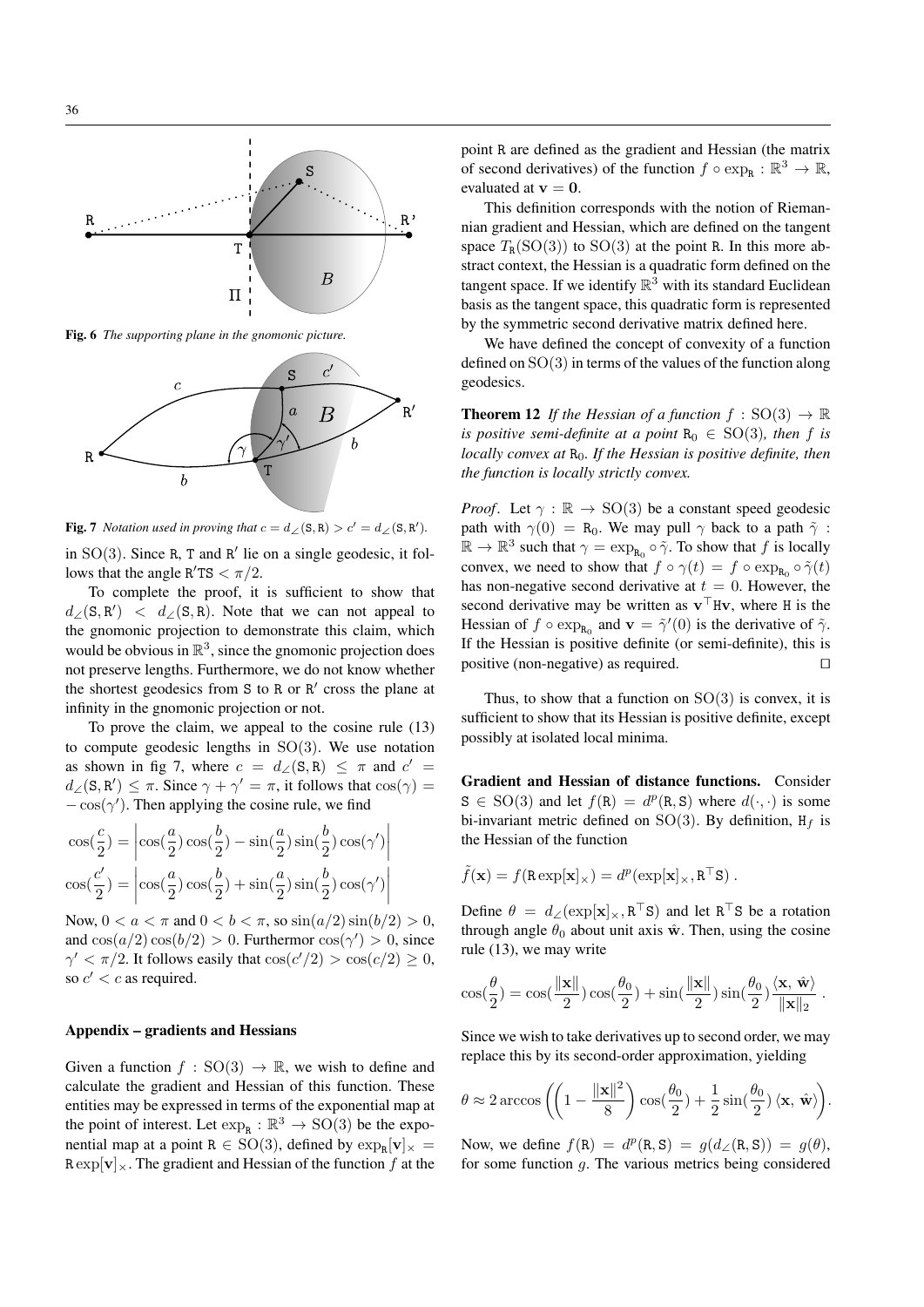can all be expressed in this way for suitable functions  $g$  (see table 2). Taking first derivatives using the chain rule gives

$$
\frac{\partial \tilde{f}}{\partial x_i} = \frac{\partial g}{\partial \theta} \; \frac{\partial \theta}{\partial x_i} \quad \text{ or } \quad \nabla_f = g'(\theta_0) \, \nabla_\theta \; .
$$

Evaluating at the point  $x = 0$  gives the gradient

$$
\nabla_f = -g'(\theta_0)\hat{\mathbf{w}}.
$$

In interpreting this, note that  $\text{R} \exp[t\hat{\mathbf{w}}]_{\times} = \exp_{\mathbf{R}}[t\hat{\mathbf{w}}]_{\times}$  is a geodesic from R when  $t = 0$  to S when  $t = 1$ . Thus, as a vector in the tangent space at R, the unit vector  $\hat{w}$  may be viewed as the direction from R to S. The gradient points directly away from S, in the direction of greatest increasing distance.

Similarly, taking second derivatives using the chain and product rules leads to

$$
\frac{\partial^2 \tilde{f}}{\partial x_i \partial x_j} = \frac{\partial^2 g}{\partial \theta^2} \frac{\partial \theta}{\partial x_i} \frac{\partial \theta}{\partial x_j} + \frac{\partial g}{\partial \theta} \frac{\partial^2 \theta}{\partial x_i \partial x_j}
$$

or

$$
H_f = g''(\theta_0) \nabla_{\theta} \nabla_{\theta}^{\top} + g'(\theta_0) H_{\theta} .
$$

From this it is straight-forward to compute the Hessian. The result is

$$
\mathbf{H}_f = g''(\theta_0) \hat{\mathbf{w}}_i \hat{\mathbf{w}}_i^{\top} + g'(\theta_0) \frac{\cot(\theta_0/2)}{2} (\mathbf{I} - \hat{\mathbf{w}}_i \hat{\mathbf{w}}_i^{\top}).
$$

Note that both  $\hat{w}_i \hat{w}_i^\top$  and  $I - \hat{w}_i \hat{w}_i^\top$  can be diagonalized simultaneously to diag $(1, 0, 0)$  and diag $(0, 1, 1)$ . Thus, the Hessian may be transformed orthogonally (but differently for each  $i$ ) to the form

$$
H_f \approx g''(\theta_0) \text{diag}(1,0,0) + g'(\theta_0) \frac{\cot(\theta_0/2)}{2} \text{diag}(0,1,1).
$$

In particular, the Hessian is positive definite exactly when both the derivatives of  $q$  are positive. We can apply this formula with different functions  $q$  to obtain the results in table 3.

**Conjugate distance function.** Given rotations  $R_i$  and  $L_i$ , we consider the function  $S \mapsto d^p(R_iS, SL_i)$ . We wish to compute the gradient and Hessian of this function. For simplicity, we will compute these quantities at the point  $S = I$ , and see later that the general case is easily derived from this special case. Setting  $S = \exp[\mathbf{x}]_{\times}$ , the gradient and Hessian are defined as the gradient and Hessian of  $d^p(\mathbf{R}_i \exp[\mathbf{x}]_\times, \exp[\mathbf{x}]_\times \mathbf{L}_i)$  with respect to the vector **x**.

Let  $\mathbf{r}_i$ ,  $\mathbf{l}_i$  and s be corresponding quaternion representations, chosen to lie in the upper quaternion hemisphere. Let  $\theta_i = d_{\angle}(\text{R}_i \text{S}, \text{SL}_i)$  and define  $C = \cos(\theta_i/2)$ . Then, C may be written in terms of the quaternion inner product

$$
C = \langle \mathbf{r}_i \cdot \mathbf{s}, \, \mathbf{s} \cdot \mathbf{l}_i \rangle \ .
$$

Let the quaternion representations of  $R_i$  and  $L_i$  be  $r_i$  $(r_0, \mathbf{r}'_i)$  and  $\mathbf{l}_i = (l_0, \mathbf{l}'_i)$ . The quaternion representation of  $S = \exp[\mathbf{x}] \times$  is  $(\cos(\|\mathbf{x}\|/2), \sin(\|\mathbf{x}\|/2)\mathbf{x}/\|\mathbf{x}\|)$ , which, as above, we may replace by its second-order approximation  $s = (1 - ||\mathbf{x}||^2/8, \mathbf{x}/2)$ . Now, we may compute the inner product  $C = \langle \mathbf{r}_i \cdot \mathbf{s}, \, \mathbf{s} \cdot \mathbf{l}_i \rangle$ , and differentiate with respect to  $x$ . The results for the gradient and Hessian of  $C$  are

$$
\nabla_C = \mathbf{l}'_i \times \mathbf{r}'_i \,,\tag{32}
$$

and

$$
\mathbf{H}_C = (\mathbf{l}_i' \mathbf{r}_i'^\top + \mathbf{r}_i' \mathbf{l}_i'^\top)/2 - \langle \mathbf{l}_i', \mathbf{r}_i' \rangle \mathbf{I} . \tag{33}
$$

Note that  $\mathbf{r}'_i$  and  $\mathbf{l}'_i$  are vectors of length  $\sin(\theta_i^r/2)$  and  $\sin(\theta_i^l/2)$ , where  $\theta_i^r$  and  $\theta_i^l$  are the respective rotation angles of  $R_i$  and  $L_i$ . Hence, the above formulas may easily be rewritten in terms of the unit rotation axes of the rotations, by multiplying by weights  $w_i = \sin(\theta_i^r/2)$  resp.  $\sin(\theta_i^l/2)$ . The eigenvalues of H<sub>C</sub> may be easily computed, and expressed in the form  $(w_i \cos(\alpha_i/2), w_i(\cos(\alpha_i)$  – 1),  $w_i(\cos(\alpha_i) + 1)$  where  $\alpha_i$  is the angle between the axes of  $R_i$  and  $L_i$ . Hence, the Hessian has at least one negative eigenvalue, unless  $\alpha_i = 0$ , when it has two positive and one zero eigenvalue.

Let  $d^p(\mathbf{R}_i \mathbf{S}, \mathbf{SL}_i)$  be written as  $g(C)$  for some appropriate function g. For example, since  $C = \cos(\theta/2)$ , we have  $d_{\text{quat}}(\cdot, \cdot)^2 = 4\sin^2(\theta/4) = 2(1 - C)$  and  $d_{\text{chord}}(\cdot, \cdot)^2 =$  $8\sin^2(\theta/2) = 8(1 - C^2)$ . The gradient and Hessian may then be expressed as in table 4.

# References

- 1. P.-A. Absil, R. Mahony, and R. Sepulchre. *Optimization algorithms on matrix manifolds*. Princeton University Press, Princeton, NJ, 2008. With a foreword by Paul Van Dooren.
- 2. B. Afsari. Riemannian  $L^p$  center of mass: existence, uniqueness, and convexity. *Proceedings of the American Mathematical Society*, 139(2):655–673, 2011.
- 3. M. Agrawal. A Lie algebraic approach for consistent pose registration for general euclidean motion. In *International Conference on Intelligent Robots and Systems*, pages 1891–1897, Oct 2006.
- 4. S. L. Altmann. *Rotations, quaternions, and double groups*. Oxford Science Publications. The Clarendon Press Oxford University Press, New York, 1986.
- 5. N. Asgharbeygi and A. Maleki. Geodesic k-means clustering. In *Pattern Recognition, 2008. ICPR 2008. 19th International Conference on*, pages 1–4, Dec. 2008.
- 6. P. Baker, C. Fermüller, Y. Aloimonos, and R. Pless. A spherical eye from multiple cameras (makes better models of the world). In *Proc. IEEE Conference on Computer Vision and Pattern Recognition*, volume 1, page 576, Los Alamitos, CA, USA, 2001. IEEE Computer Society.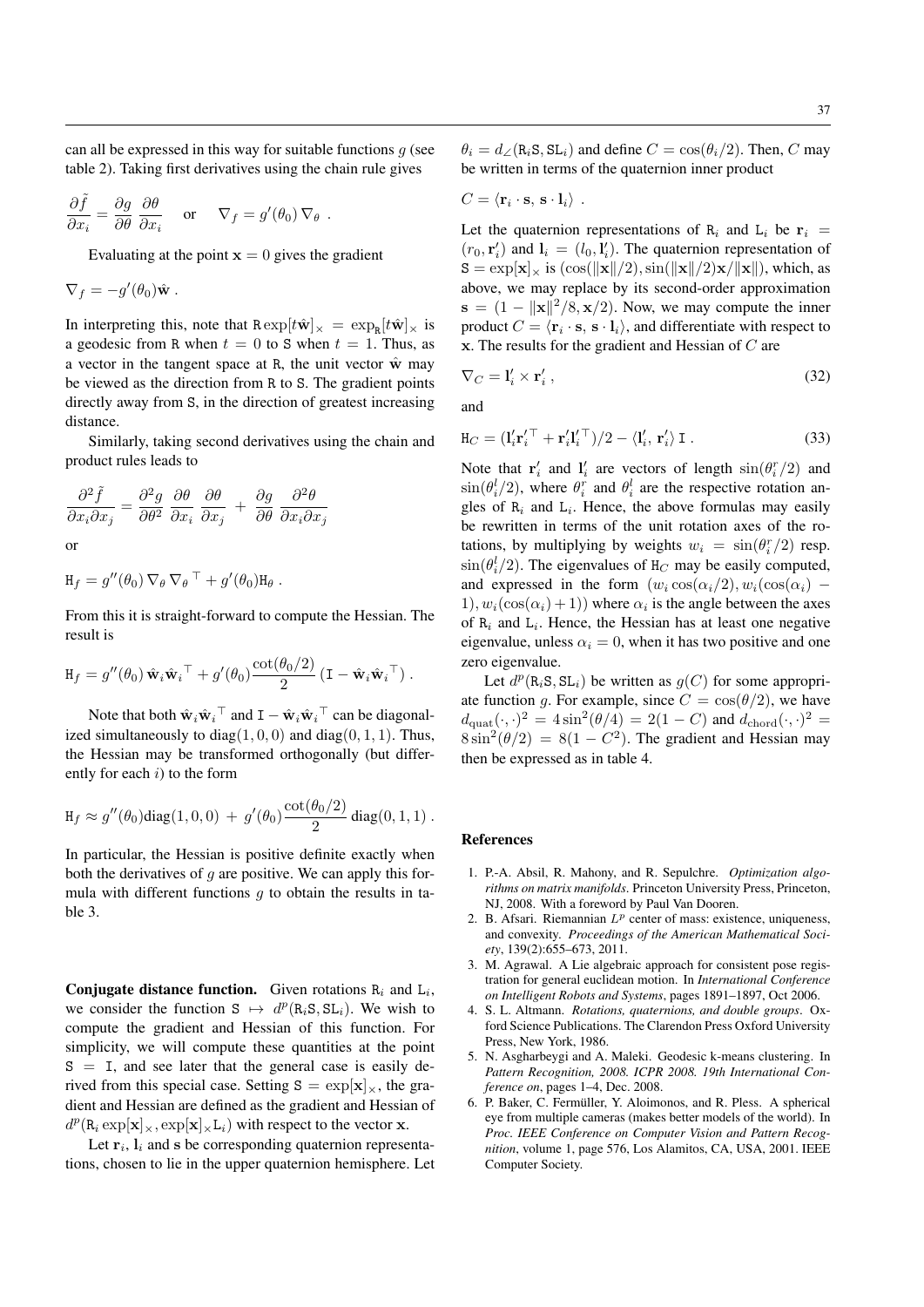| metric                                                            | Hessian                                                                                                                                                              | Gradient                                  |
|-------------------------------------------------------------------|----------------------------------------------------------------------------------------------------------------------------------------------------------------------|-------------------------------------------|
| $d_{\angle}(\mathbf{R}, \mathbf{S}) = \theta$                     | $(1/2) \cot(\theta/2)(I - \hat{\mathbf{w}}\hat{\mathbf{w}}^{\top})$                                                                                                  | $-\hat{\mathbf{w}}$                       |
| $d_{\text{chord}}(R, S) = 2\sqrt{2} \sin(\theta/2)$               | $\sqrt{2}/2 \left(-\sin(\theta/2)\hat{\mathbf{w}}\hat{\mathbf{w}}^{\top}+\cos(\theta/2)\cot(\theta/2)(\mathbf{I}-\hat{\mathbf{w}}\hat{\mathbf{w}}^{\top})\right)$    | $-\sqrt{2}\cos(\theta/2)\hat{\mathbf{w}}$ |
| $d_{\text{quat}}(R, S) = 2 \sin(\theta/4)$                        | $1/8$ $\left(-\sin(\theta/4) \hat{\mathbf{w}} \hat{\mathbf{w}}^{\top} + \cos(\theta/2)/\sin(\theta/4)(\mathbf{I} - \hat{\mathbf{w}} \hat{\mathbf{w}}^{\top})\right)$ | $-(1/2)\cos(\theta/4)\hat{\mathbf{w}}$    |
| $d/(R, S)^2 = \theta^2$                                           | $2\hat{\mathbf{w}}\hat{\mathbf{w}}^{\top} + \theta \cot(\theta/2) (\mathbf{I} - \hat{\mathbf{w}}\hat{\mathbf{w}}^{\top})$                                            | $-2\theta \hat{\mathbf{w}}$               |
| $d_{\text{chord}}(\mathbf{R}, \mathbf{S})^2 = 8 \sin^2(\theta/2)$ | $4\left(\cos\theta\,\hat{\mathbf{w}}\hat{\mathbf{w}}^{\top} + \cos^2(\theta/2)(\mathbf{I} - \hat{\mathbf{w}}\hat{\mathbf{w}}^{\top})\right)$                         | $-4\sin(\theta)$ w                        |
| $d_{\text{quat}}(\mathbf{R}, \mathbf{S})^2 = 4 \sin^2(\theta/4)$  | $(1/2) \cos(\theta/2)$ I                                                                                                                                             | $-\sin(\theta/2)\hat{\mathbf{w}}$         |

Table 3 Hessians and gradient of the different distance metrics  $f(R) = d^p(R, S)$ , expressed in terms of the coordinate system induced by the exponential map  $\exp_R$  at R. Here  $\theta \hat{w}$  is the angle-axis representation of  $R^{\top}S$ , namely  $\theta \hat{w} = \log(R^{\top}S)$ .

| metric                                                 | $q'(\cos(\theta/2))$       | $q''(\cos(\theta/2))$                                        |
|--------------------------------------------------------|----------------------------|--------------------------------------------------------------|
| $d_{\angle}(\mathbf{R}, L) = 2 \arccos(C)$             | $-2/\sin(\theta/2)$        | $-2\cos(\theta/2)/\sin^3(\theta/2)$                          |
| $d_{\rm chord}({\bf R},{\bf L}) = \sqrt{8(1-C^2)}$     | $-2\sqrt{2}\cot(\theta/2)$ | $-2\sqrt{2}/\sin^3(\theta/2)$                                |
| $d_{\text{quat}}(\texttt{R},\texttt{L})=\sqrt{2(1-C)}$ | $-1/(2\sin(\theta/4))$     | $-1/(8\sin^3(\theta/4))$                                     |
| $d/(R,L)^2 = 4 \arccos(C)^2$                           | $-4\theta/\sin(\theta/2)$  | $-4(\theta \cos(\theta/2)-2\sin(\theta/2))/\sin^3(\theta/2)$ |
| $d_{\rm chord}$ (R, L) <sup>2</sup> = 8(1 – $C^2$ )    | $-16\cos(\theta/2)$        | $-16$                                                        |
| $d_{\text{quad}}(R, L)^2 = 2(1 - C)$                   | $^{-2}$                    | $\theta$                                                     |

**Table 4** Hessians and gradient of the conjugate cost function  $f(s) = d^p(\text{RS}, \text{SL})$ , evaluated at  $s = 1$ . The gradient is  $g' \nabla_C$  and the Hessian is  $g'$ H<sub>C</sub> +  $g''$   $\nabla_C$   $\nabla_C$ <sup>T</sup>, where  $\nabla_C$  and H<sub>C</sub> are given by (32) and (33).

- 7. E. Beltrami. Teoria fondamentale degli spazii di curvatura costante. *Annali di Matematica pura ed applicata*, II(2nd series):232–255, 1868.
- 8. S. Buchholz and G. Sommer. On averaging in Clifford groups. *Computer Algebra and Geometric Algebra with Applications*, pages 229–238, 2005.
- 9. É. Cartan. *Leçons sur la géométrie des espaces de Riemann*. Gauthier-Villars, 2nd edition, 1951.
- 10. B. Clipp, J.-H. Kim, J.-M. Frahm, M. Pollefeys, and R. Hartley. Robust 6DOF motion estimation for non-overlapping multicamera systems. In *Workshop on Applications of Computer Vision, WACV08*, pages 1 – 8, January 2008.
- 11. J. M. Corcuera and W. S. Kendall. Riemannian barycentres and geodesic convexity. *Math. Proc. Camb. Phil. Soc.*, 127:253–269, 1999.
- 12. Y. Dai, J. Trumpf, H. Li, N. Barnes, and R. Hartley. Rotation averaging with application to camera-rig calibration. In *Proc. Asian Conference on Computer Vision, Xian*, 2009.
- 13. K. Daniilidis. Hand-eye calibration using dual quaternions. *International Journal of Robotics Research*, 18:286–298, 1998.
- 14. D. Devarajan and R. J. Radke. Calibrating distributed camera networks using belief propagation. *EURASIP J. Appl. Signal Process.*, 2007(1), 2007.
- 15. U. Eckhardt. Weber's problem and Weiszfeld's algorithm in general spaces. *Mathematical Programming*, 18(1):186–196, 1980.
- 16. A. Edelman, T. A. Arias, and S. T. Smith. The geometry of algorithms with orthogonality constraints. *SIAM journal on Matrix Analysis and Applications*, 20(2):303–353, 1998.
- 17. S. Esquivel, F. Woelk, and R. Koch. Calibration of a multi-camera rig from non-overlapping views. In *In DAGM07*, pages 82–91, 2007.
- 18. S. Fiori and T. Tanaka. An averaging method for a committee of special-orthogonal-group machines. In *Circuits and Systems, 2008. ISCAS 2008. IEEE International Symposium on*, pages 2170–2173, May 2008.
- 19. P. Fletcher, C. Lu, and S. Joshi. Statistics of shape via principal geodesic analysis on lie groups. In *Proc. IEEE Conference on Computer Vision and Pattern Recognition*, volume 1, pages I–95– I–101 vol.1, June 2003.
- 20. P. T. Fletcher, S. Venkatasubramanian, and S. Joshi. The geometric median on Riemannian manifolds with applications to robust atlas estimation. *Neuroimage*, 45 (1 Suppl):143–152, 2009.
- 21. C. Goodall. Procrustes methods in the statistical analysis of shape. *Journal of the Royal Statistical Society, B*, 53(2):285 – 339, 1991.
- 22. V. M. Govindu. Combining two-view constraints for motion estimation. In *Proc. IEEE Conference on Computer Vision and Pattern Recognition*, volume 2, pages 218–225, Los Alamitos, CA , USA, 2001. IEEE Computer Society.
- 23. V. M. Govindu. Lie-algebraic averaging for globally consistent motion estimation. In *Proc. IEEE Conference on Computer Vision and Pattern Recognition*, volume 1, pages 684–691, Los Alamitos, CA , USA, 2004. IEEE Computer Society.
- 24. V. M. Govindu. Robustness in motion averaging. In *Proc. Asian Conference on Computer Vision*, pages 457–466, 2006.
- 25. C. Gramkow. On averaging rotations. *Int. J. Comput. Vision*, 42(1- 2):7–16, 2001.
- 26. K. Grove, H. Karcher, and E. A. Ruh. Jacobi fields and Finsler metrics on compact Lie groups with an application to differentiable pinching problems. *Math. Ann.*, 211:7–21, 1974.
- 27. R. Hartley, K. Aftab, and J. Trumpf. L1-rotation averaging using the Weiszfeld algorithm. In *Proc. IEEE Conference on Computer Vision and Pattern Recognition*, 2011.
- 28. R. Hartley and F. Kahl. Global optimization through rotation space search. *International Journal of Computer Vision*, 82(1):64 – 79, April 2009.
- 29. R. Hartley and F. Schaffalitzky.  $L_{\infty}$  minimization in geometric reconstruction problems. In *Proc. IEEE Conference on Computer Vision and Pattern Recognition, Washington DC*, pages I–504– 509, June 2004.
- 30. R. Hartley and J. Trumpf. A characterization of weakly convex sets in projective space. Preprint, 2009.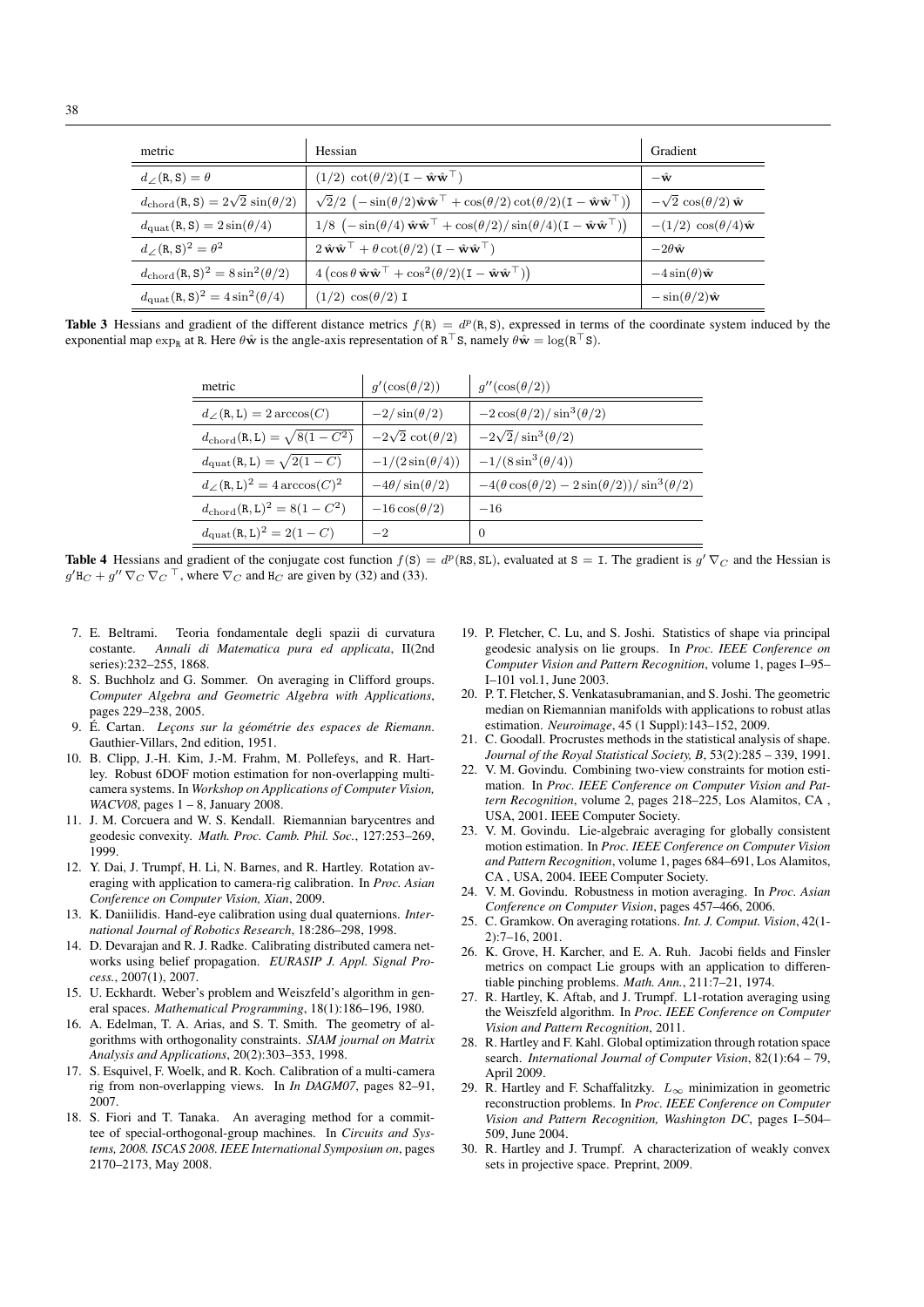- 31. R. Hartley, J. Trumpf, and Y. Dai. Rotation averaging and weak convexity. In *Proceedings of the 19th International Symposium on Mathematical Theory of Networks and Systems (MTNS)*, pages 2435–2442, 2010.
- 32. R. I. Hartley and A. Zisserman. *Multiple View Geometry in Computer Vision – 2nd Edition*. Cambridge University Press, 2004.
- 33. B. K. P. Horn, H. Hilden, and S. Negahdaripour. Closed-form solution of absolute orientation using orthonormal matrices. *Journal of the Optical Society of America*, 5(7):1127–1135, 1988.
- 34. M. Humbert, N. Gey, J. Muller, and C. Esling. Determination of a mean orientation from a cloud of orientations. Application to electron back-scattering pattern measurements. *Journal of Applied Crystallography*, 29(6):662–666, Dec 1996.
- 35. M. Humbert, N. Gey, J. Muller, and C. Esling. Response to Morawiec's (1998) comment on *Determination of a mean orientation from a cloud of orientations. Application to electron backscattering pattern measurements* . *Journal of Applied Crystallography*, 31(3):485, Jun 1998.
- 36. K. Hüper. A calculus approach to matrix eigenvalue algorithms. Habilitationsschrift, Universität Würzburg, Germany, July 2002.
- 37. F. Kahl. Multiple view geometry and the L∞-norm. In *Proc. International Conference on Computer Vision*, pages 1002–1009, 2005.
- 38. F. Kahl and R. Hartley. Multiple view geometry under the  $L_{\infty}$ norm. *IEEE Transactions on Pattern Analysis and Machine Intelligence*, 30(9):1603 – 1617, September 2008.
- 39. K. Kanatani. *Group-theoretical methods in image understanding*. Springer, 1990.
- 40. H. Karcher. Riemannian center of mass and mollifier smoothing. *Comm. Pure Appl. Math.*, 30(5):509–541, 1977.
- 41. R. Kaucic, R. I. Hartley, and N. Y. Dano. Plane-based projective reconstruction. In *Proc. 8th International Conference on Computer Vision, Vancouver, Canada*, pages I–420–427, 2001.
- 42. J.-H. Kim, R. Hartley, J.-M. Frahm, and M. Pollefeys. Visual odometry for non-overlapping views using second-order cone programming. In *Proc. Asian Conference on Computer Vision*, volume 2, pages 353 – 362, November 2007.
- 43. J.-H. Kim, H. Li, and R. Hartley. Motion estimation for multicamera systems using global optimization. In *Proc. IEEE Conference on Computer Vision and Pattern Recognition*, pages 1–8, 2008.
- 44. J.-H. Kim, H. Li, and R. Hartley. Motion estimation for nonoverlapping multi-camera rigs: Linear algebraic and  $L_{\infty}$  geometric solutions. *IEEE Transactions on Pattern Analysis and Machine Intelligence*, 32(6):1044 – 1059, June 2010.
- 45. K. Krakowski, K. Hüper, and J. Manton. On the computation of the Karcher mean on spheres and special orthogonal groups. In *RoboMat 2007, Workshop on Robotics and Mathematics*, Coimbra, Portugal, 2007.
- 46. R. Kumar, A. Ilie, J.-M. Frahm, and M. Pollefeys. Simple calibration of non-overlapping cameras with a mirror. In *Proc. IEEE Conference on Computer Vision and Pattern Recognition*, pages 1–7, June 2008.
- 47. H. Le. Locating Fréchet means with application to shape spaces. *Advances in Applied Probability*, 33:324–338, 2001.
- 48. H. Le. Estimation of Riemannian barycentres. *LMS Journal of Computation and Mathematics*, 7:193–200, 2004.
- 49. P. Lebraly, C. Deymier, O. Ait-Aider, E. Royer, and M. Dhome. ´ Flexible extrinsic calibration of non-overlapping cameras using a planar mirror: Application to vision-based robotics. In *Intelligent Robots and Systems (IROS), 2010 IEEE/RSJ International Conference on*, pages 5640–5647. IEEE, 2010.
- 50. H. Li, R. Hartley, and J.-H. Kim. Linear approach to motion estimation using generalized camera models. In *Proc. IEEE Conference on Computer Vision and Pattern Recognition*, pages 1–8, 2008.
- 51. Y. Li. A Newton acceleration of the Weiszfeld algorithm for minimizing the sum of euclidean distances. *Computational Optimization and Applications*, 10:219–242, 1998.
- 52. F. Lu and E. Milios. Globally consistent range scan alignment for environment mapping. *Autonomous Robots*, 4(4):333–349, 1997.
- 53. J. H. Manton. A globally convergent numerical algorithm for computing the centre of mass on compact Lie groups. In *Proceedings of the Eighth International Conference on Control, Automation, Robotics and Vision*, pages 2211–2216, Kunming, China, December 2004.
- 54. F. Markley, Y. Cheng, J. Crassidis, and Y. Oshman. Averaging quaternions. *Journal of Guidance, Control, and Dynamics*, 30(4):1193–1197, 2007.
- 55. D. Martinec and T. Pajdla. Robust rotation and translation estimation in multiview reconstruction. In *Proc. IEEE Conference on Computer Vision and Pattern Recognition*, pages 1–8, June 2007.
- 56. W. Massey. *Algebraic topology: An introduction*. Springer, 1977.
- 57. M. Moakher. Means and averaging in the group of rotations. *SIAM J. Matrix Anal. Appl.*, 24(1):1–16 (electronic), 2002.
- 58. A. Morawiec. Comment on *Determination of a mean orientation from a cloud of orientations. Application to electron backscattering pattern measurements by Humbert et al (1996)* . *Journal of Applied Crystallography*, 31(3):484, Jun 1998.
- 59. A. Morawiec. A note on mean orientation. *Journal of Applied Crystallography*, 31(5):818–819, Oct 1998.
- 60. A. Morawiec. *Orientations and Rotations: Computations in Crystallographic Textures*. Springer, 2004.
- 61. S. Myers. Arcs and geodesics in metric spaces. *Transactions of the American Mathematical Society*, 57(2):217–227, 1945.
- 62. J. Nocedal and S. Wright. *Numerical optimization*. Springer, 1999.
- 63. L. Ostresh. Convergence of a class of iterative methods for solving weber location problem. *Operations Research*, 26:597–609, 1978.
- 64. F. Park and B. Martin. Robot sensor calibration: solving AX=XB on the euclidean group. *Robotics and Automation, IEEE Transactions on*, 10(5):717–721, Oct 1994.
- 65. X. Pennec. Computing the mean of geometric features: Application to the mean rotation. Technical Report INRIA RR-3371, INRIA, 1998.
- 66. R. Pless. Using many cameras as one. In *Proc. IEEE Conference on Computer Vision and Pattern Recognition*, pages 587– 593, 2003.
- 67. C. Qi, K. A. Gallivan, and P.-A. Absil. Riemannian BFGS algorithm with applications. In M. Diehl, F. Glineur, E. Jarlebring, and W. Michiels, editors, *Recent Advances in Optimization and its Applications in Engineering*, pages 183–192. Springer, 2010.
- 68. B. Rinner and W. Wolf. A bright future for distributed smart cameras. *Processings of the IEEE*, 96(10):1562–1564, 2008.
- 69. R. Rockafellar. *Convex analysis*. Princeton University Press, 1970.
- 70. R. Rodrigues, J. Barreto, and U. Nunes. Camera pose estimation using images of planar mirror reflections. *Computer Vision–ECCV 2010*, pages 382–395, 2010.
- 71. C. Rother and S. Carlsson. Linear multi view reconstruction and camera recovery. In *Proc. 8th International Conference on Computer Vision, Vancouver, Canada*, pages I–42–49, 2001.
- 72. A. Sarlette and R. Sepulchre. Consensus optimization on manifolds. *SIAM J. Control Optim.*, 48(1):56–76, 2009.
- 73. K. Sim and R. Hartley. Recovering camera motion using  $L_{\infty}$  minimization. In *Proc. IEEE Conference on Computer Vision and Pattern Recognition, New York City*, pages 1230 – 1237, 2006.
- 74. J. Steiner. Einige Gesetze über die Theilung der Ebene und des Raumes. *J. Reine Angew. Math.*, 1:349–364, 1826.
- 75. K. Strobl and G. Hirzinger. Optimal hand-eye calibration. In *Intelligent Robots and Systems, 2006 IEEE/RSJ International Conference on*, pages 4647–4653, Oct. 2006.